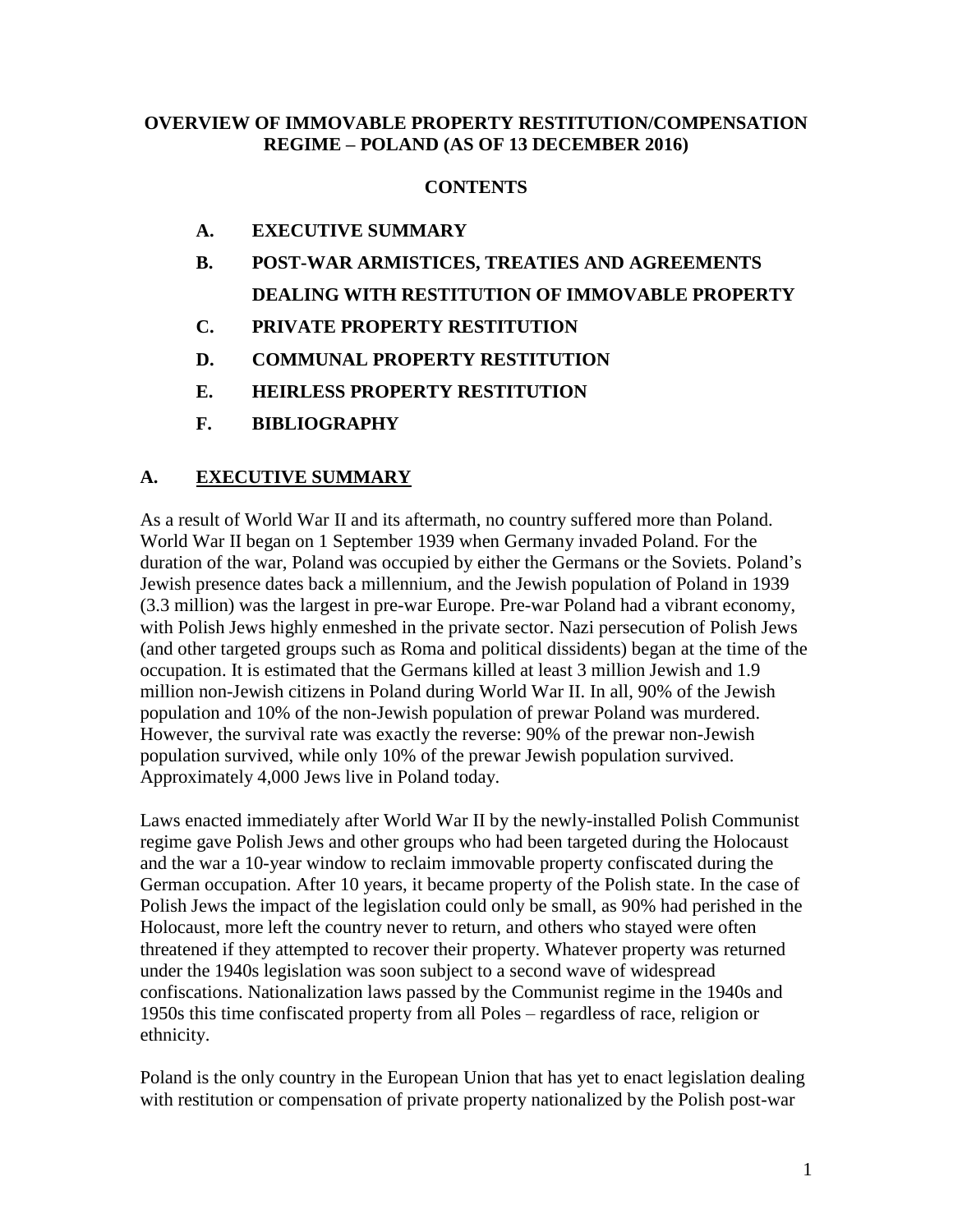Communist regime. While strides have been made in the area of restitution of communal property, the absence of a legal regime for restitution of expropriated private property and heirless property (property belonging to persons whose entire family line perished during the Holocaust and World War II) has been a politically charged issue within Poland and amongst Jewish and non-Jewish owners, and their heirs, for years. A number of restitution bills have been introduced in the Polish parliament but none have made it into law. Opponents have argued that enacting a full restitution regime for private property nationalized by the post-war Communist regime would have a crippling effect on the Polish economy.

*Private Property.* Claims by some foreign citizens relating to property seized by the postwar Communist regime were settled through bilateral agreements with a number of foreign governments. Many of these agreements, however, specifically excluded compensation for property taken during the German occupation of Poland.<sup>1</sup> Immediately after World War II, laws were passed, which *de jure* reversed property confiscations carried out by the German occupiers. However, regaining *de facto* control of the property often proved difficult. Aggression, threats and death became commonplace for former Jewish owners when they tried to retake possession of their property from non-Jewish families who had moved in during the wartime Nazi occupation. The rationale behind the threats have been linked to both lingering anti-Semitism and also a general fear of homelessness on the part of non-Jewish families. The war had left a shortage of housing in Poland.

When property was confiscated a second time in the mid 1940s and 50s, certain nationalization laws contained clauses guaranteeing compensation or the right to longterm leases (perpetual usufruct) of the nationalized property. These clauses were not implemented. One recent exception is a special restitution regime established in the city of Warsaw. A law that came into effect on 17 September 2016 creates a six-month deadline for pre-World War II owners of property in Warsaw to reactivate previous claims made under a 1945 land decree, although there are a number of exceptions and limitations on who may apply and what property is covered.

For private property nationalized by the post-war Polish Communist regime that was either not located in Warsaw or not subject to the 1945 land decree, claimants from other countries and Polish citizens have only experienced restitution on an *ad hoc* basis. Those successful claimants have relied on a patchwork of Polish laws enacted since 1945 and long-standing provisions of the Polish Civil Code and of the Polish Administrative Procedure Code.

During a June 2016 visit to Israel, Polish Foreign Minister Witold Waszczykowski, commented on the status of restitution in his country and stated that "property restitution

 $\overline{a}$ 

<sup>&</sup>lt;sup>1</sup> From a legal standpoint under international and domestic law, Poland's position is that because it was a German-occupied country during World War II, it is not responsible for the expropriations by the German-occupier and is only responsible for nationalizations carried out by the post-war Communist regime.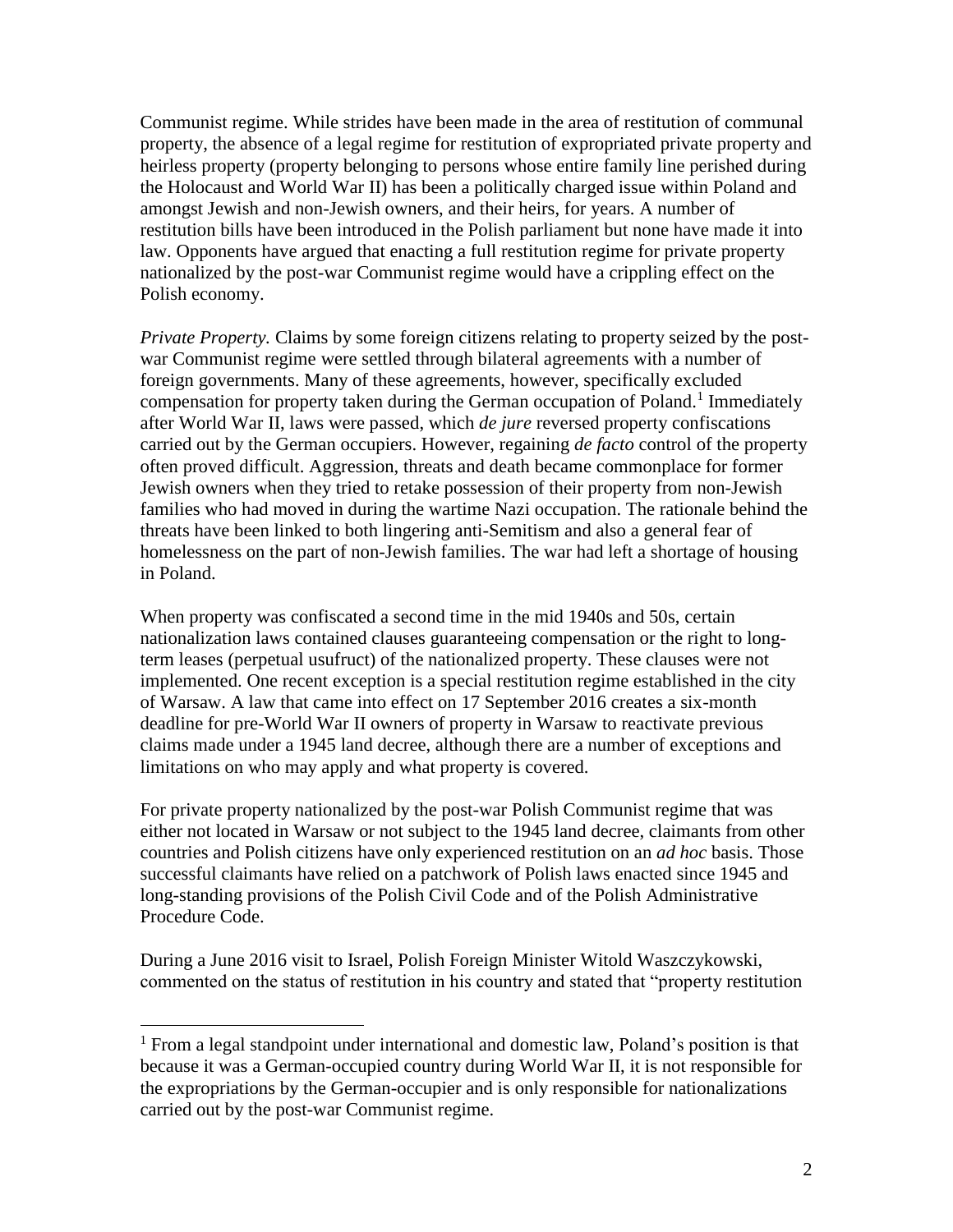has been underway in Poland for well over two decades now […] Property restitution is a process in which claimants' ethnic or religious background is irrelevant: the Polish law treats everyone in the same manner. As far as private property is concerned, the existing legal system in Poland makes it perfectly clear that any legal or natural person (or their heir) is entitled to recover prewar property unlawfully seized by either the Nazi German or the Soviet occupation authorities, or by the postwar communist regime." [\(Eldad Beck,](http://www.ynetnews.com/articles/0,7340,L-4816365,00.html)  ["Polish Foreign Minister: There's more to us than the Holocaust", ynetnews.com, 15](http://www.ynetnews.com/articles/0,7340,L-4816365,00.html)  [June 2016.](http://www.ynetnews.com/articles/0,7340,L-4816365,00.html)) Thus, the result is for people to file individual domestic lawsuits for the return of property nationalized by the Communists, usually relying on some technicality that the nationalization laws were improperly applied. Claimants must proceed at their own expense and seek first, by way of an administrative proceeding, to nullify the nationalization decision on account of a technical error (e.g., that the property did not fall within a category permitted to be nationalized by a particular law) and, if successful, then seek compensation in the civil courts of Poland. The documentation required to successfully prove ownership and heirship is strict, and often not in the claimants' possession nearly seventy years after the initial taking. Even if proper documentation is presented to the court, proceedings can take years to resolve, with some cases still languishing two decades later.

Comprehensive data is not available for how many restitution claims have been filed and how many have been resolved. Anecdotal reports demonstrate that restitution or compensation is possible. Because of a complex legal environment, however, the process can be both expensive and time-consuming. Nevertheless, since the 1990s thousands of restitution or compensation cases have been successfully concluded in Polish courts. A majority of successful cases were filed by non-Jewish Poles residing in Poland but there are no current statistics to confirm the statement. Poland's use of European Union and Council of Europe legal standards has made restitution litigation comparatively more efficient in recent years.

Claimants have turned to the **European Court of Human Rights ("ECHR")** in Strasbourg for relief, but with limited success to date. In two key suits filed before the ECHR, the court decided that local remedies must first be exhausted in Poland before a restitution claim against Poland can be heard by the ECHR. However, there have been others where the ECHR has found violations of the right to fair trial and the right to property.

Claimants living in the United States have sought to have their Polish post-war property restitution claims heard in the United States, but so far no such court claim has been successful. At least two cases filed in the mid-2000s against Poland have been dismissed on the grounds of lack of jurisdiction.

A separate issue involves compensation for private property in pre-war eastern Poland ceded to the Soviet Union after the war. Poles who were forced to abandon these lands because they were repatriated to the new borders of Poland have been seeking compensation for decades. These are the so-called **Bug River claims** because the properties are located east of the Bug River. Laws and agreements dating back to 1944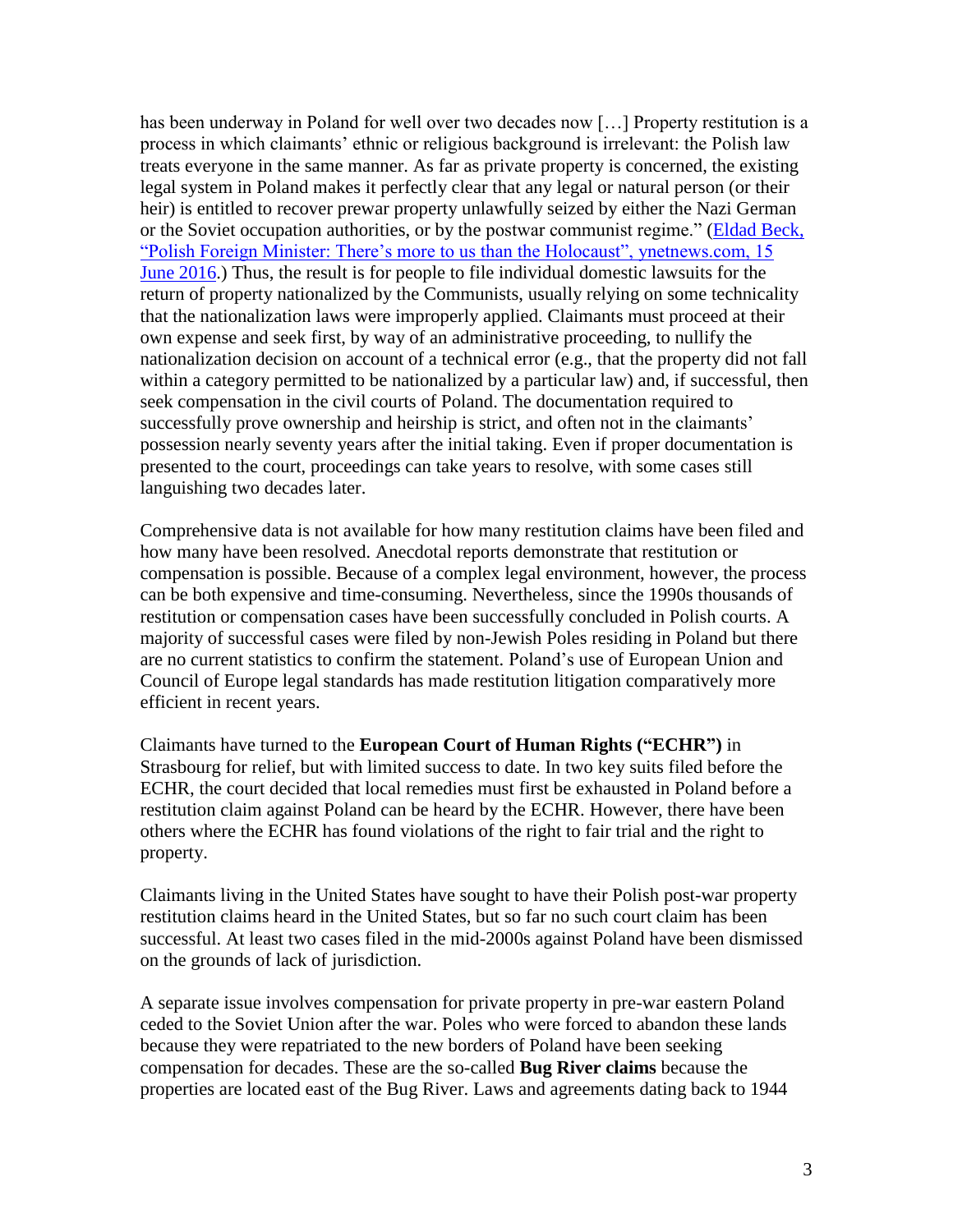obligated Poland to provide compensation for the Bug River properties. After years of complicated restitution processes involving rarely-held public auctions and little available public land for restitution in kind, the ECHR held that Poland had effectively made it impossible to receive compensation for Bug River land. In response, in 2005 Poland enacted the Bug River Law – that has since withstood the scrutiny of the ECHR – providing for 20% of the value of the lost properties as compensation to be given in cash or credit to be applied to properties sold at public auction.

*Communal Property.* The large pre-war Polish Jewish community owned significant property in the form of synagogues, cemetery land, and all types of other communal properties. All were confiscated during World War II.

Poland has enacted specific restitution legislation for communal property, the **1997 Law on the Relationship Between the State and Jewish Communities.** The law has made possible the restitution or compensation of some communal property to the reemerging Jewish communities of Poland. However, the law contains exclusions. Property in the eastern Bug River borderlands is not covered. Restitution *in rem* but not compensation was offered for Jewish cemeteries (many of which were in need of funds for their maintenance). Only properties historically registered in the name of the Jewish community and Jewish religious legal entities are eligible for restitution. According to the **World Jewish Restitution Organization ("WJRO")**, as of 2012 less than 40% of the approximately 5,000 communal property claims had been adjudicated.

The Polish government emphasizes that as of 2013 over PLN 82 million (approximately USD 21 million) had been given in compensation to Jewish organizations when the property in issue cannot be returned. Many of the successfully adjudicated claims relate to the physical return of cemeteries, most of which are in a state of disrepair and require immediate upkeep. The private non-profit **Foundation for Preservation of Jewish Heritage ("FODZ"),** a partnership of the **Union of Jewish Communities in Poland** and the **WJRO**, is authorized to pursue communal property claims for those areas of Poland that do not have an active Jewish presence. The organization manages property and compensation received from those claims and is also supported by private donations.

*Heirless Property.* The often-wholesale extermination of families in Poland during the Holocaust era had the effect of leaving most expropriated property without heirs to claim it. Principles enshrined in documents such as the 2009 Terezin Declaration, 2010 Guidelines and Best Practices, and 2015 Statement at the Conclusion of the International Conference on Welfare for Holocaust Survivors and Other Victims of Nazi Persecution, emphasize that heirless property from victims of the Holocaust should not revert to the state but instead should be primarily used to provide for the material needs of Holocaust survivors most in need of assistance.

In Poland, the only laws relating to heirless or unclaimed property are those from the 1940s declaring that if "abandoned" property was not claimed by 1955, it would become property of the Polish State. Since approximately 90% of Polish Jews perished during the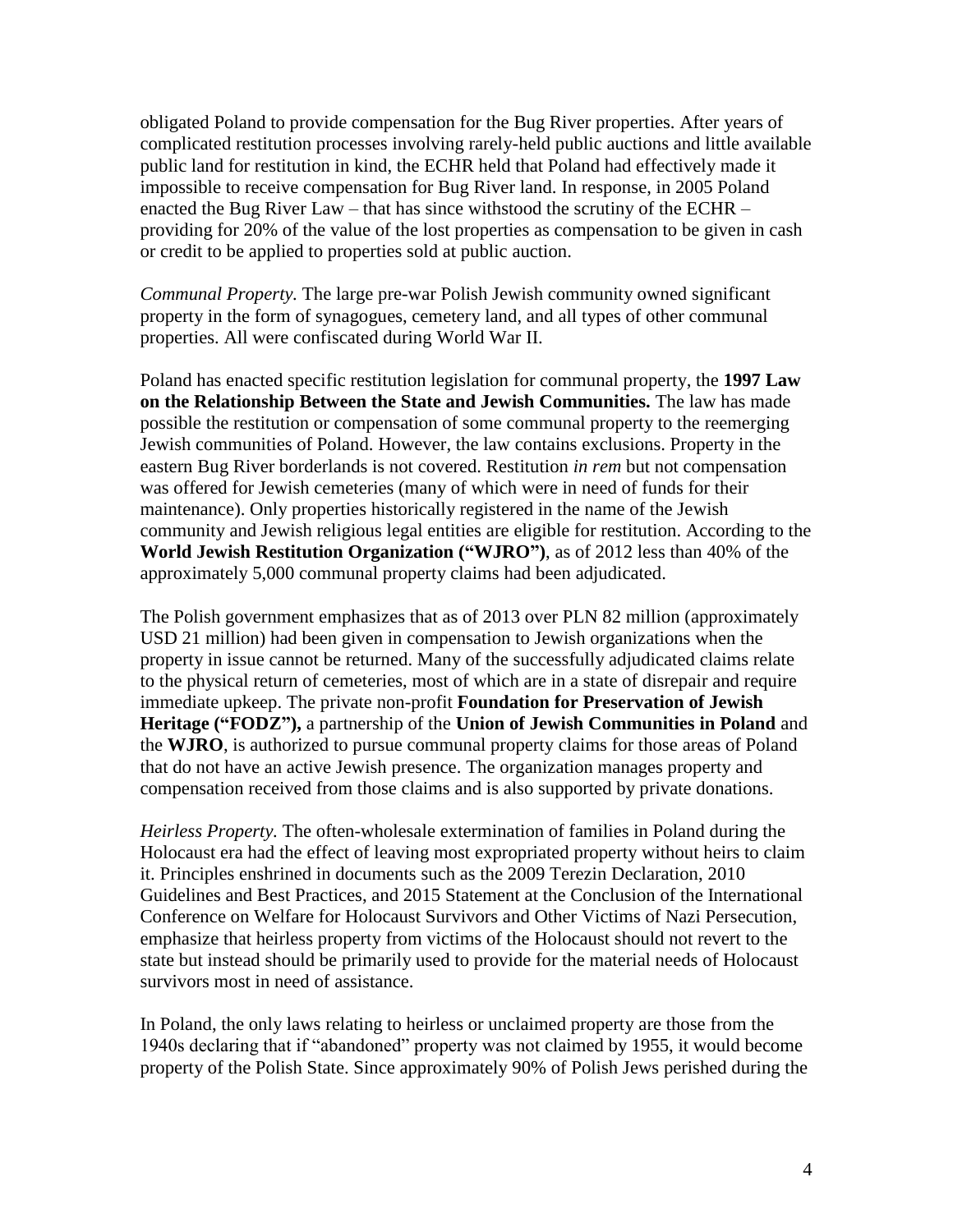war, many leaving no heirs, reversion of ownership to the state of such heirless properties is contrary to the plans envisioned for heirless property following the war.

Poland endorsed the Terezin Declaration in 2009. In 2010, 43 of the countries that endorsed the Terezin Declaration approved nonbinding [Guidelines and Best Practices for](http://shoahlegacy.org/wp-content/uploads/2014/06/guidelines_and_best_practices_for_the_restitution_and_compensation_of_immovable_property_09062010.pdf)  [the Restitution and Compensation of Immovable \(Real\) Property Confiscated or](http://shoahlegacy.org/wp-content/uploads/2014/06/guidelines_and_best_practices_for_the_restitution_and_compensation_of_immovable_property_09062010.pdf)  [Otherwise Wrongfully Seized by the Nazi, Fascists and Their Collaborators during the](http://shoahlegacy.org/wp-content/uploads/2014/06/guidelines_and_best_practices_for_the_restitution_and_compensation_of_immovable_property_09062010.pdf)  [Holocaust \(Shoah\) Era between 1933-1945, Including the Period of World War II](http://shoahlegacy.org/wp-content/uploads/2014/06/guidelines_and_best_practices_for_the_restitution_and_compensation_of_immovable_property_09062010.pdf)  [\("Terezin Best Practices"\).](http://shoahlegacy.org/wp-content/uploads/2014/06/guidelines_and_best_practices_for_the_restitution_and_compensation_of_immovable_property_09062010.pdf) Poland initially agreed to the Terezin Best Practices but then withdrew its support.

Poland is one of a handful of countries with a government office dedicated to Jewish Diaspora and post-Holocaust issues. As of March 2016, Mr. Sebastian Rejak holds the post of Special Envoy of the Polish Minister of Foreign Affairs for Relations with the Jewish Diaspora.

As part of the European Shoah Legacy Institute's Immovable Property Restitution Study, a Questionnaire covering past and present restitution regimes for private, communal and heirless property was sent to all 47 Terezin Declaration governments in 2015. As of 13 December 2016, no response from Poland has been received.

## **B. POST-WAR ARMISTICES, TREATIES AND AGREEMENTS DEALING WITH RESTITUTION OF IMMOVABLE PROPERTY**

In 1939, Nazi Germany invaded Poland from the west while the Soviet Union invaded Poland from the east. Germany annexed western Poland by incorporating the region into new and existing German provinces. The central portion of Poland became the General Government (administratively autonomous part of the Third Reich) and was governed by a German civilian administrator. Eastern Poland went to the Soviet Union. Poland remained an occupied country for the duration of World War II (between 1939 and 1945) and was divided until Germany invaded the Soviet Union in 1941, taking eastern Poland from the then-occupying Soviets.

At the time of the Nazi invasion and occupation, Poland's Jewish population was the largest in Europe, constituting 7 to 10% of the country's overall population and over 40% of the population of Warsaw. (*See* Monika Krawczyk, *Restitution of Jewish Assets in Poland – Legal Aspects*, Justice No. 28, Summer 2001, p. 24 ("*Krawczyk I"*).) To put this into perspective, it is estimated that the Germans killed at least 3 million Jewish and 1.9 non-Jewish citizens in Poland during World War II. In all, 90% of the Jewish population and 10% of the non-Jewish population of prewar Poland was murdered. However, the survival rate was exactly the reverse: 90% of the prewar non-Jewish population survived, while only 10% of the prewar Jewish population survived. Currently, approximately **4,000** Jews live in Poland.

At the end of World War II, as an occupied country Poland was not a party to an armistice agreement or any treaty of peace. However, the geographical territory of Poland was a subject of multiple agreements between the Allied powers. These agreements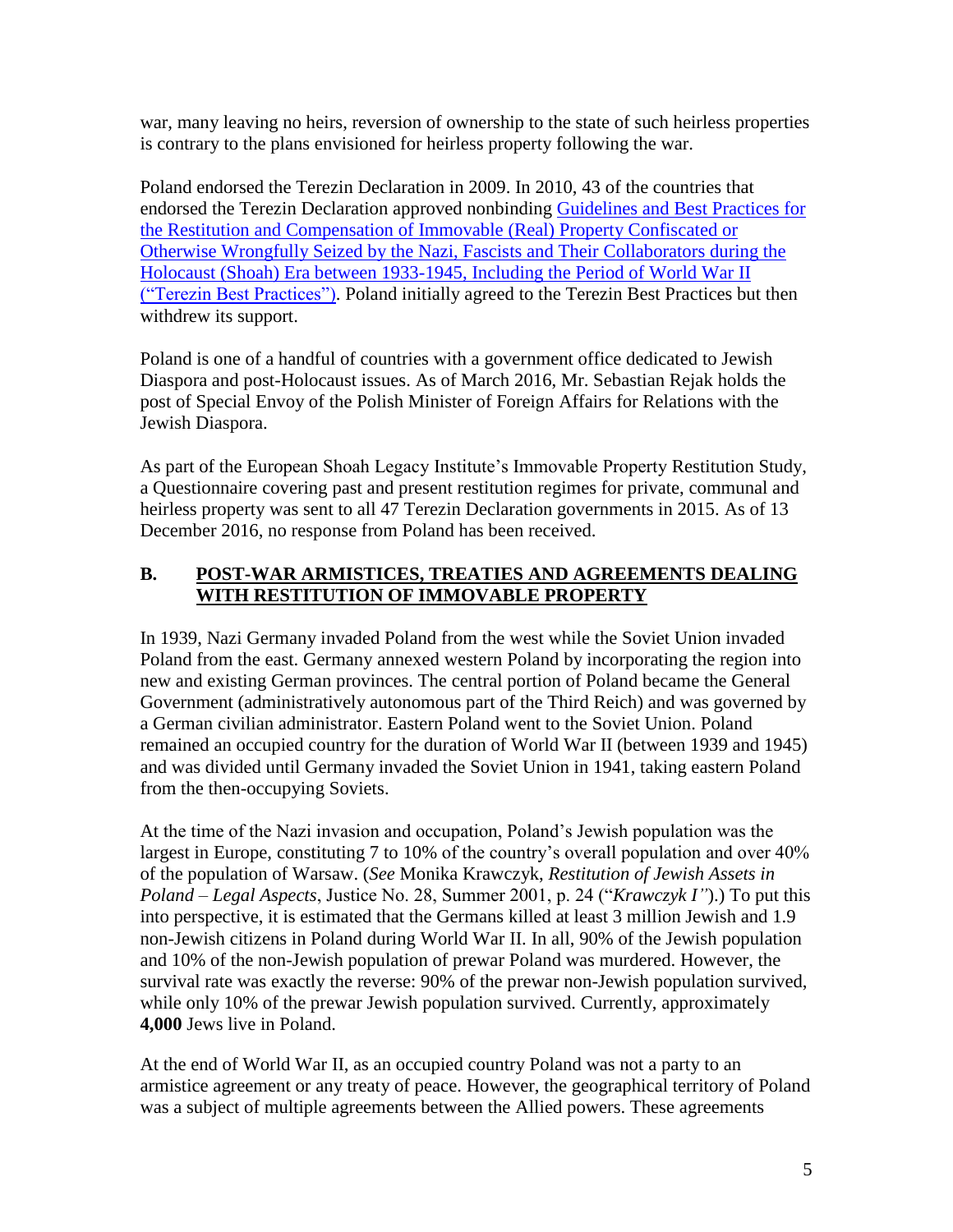included the **[February 1945 Yalta Conference](http://www.loc.gov/law/help/us-treaties/bevans/m-ust000003-1005.pdf) -** between President Franklin D. Roosevelt (United States), Prime Minister Winston Churchill (United Kingdom) and Chairman of the Council of Peoples' Commissars Joseph Stalin (Soviet Union) – and the **[July 1945 Potsdam Conference](http://www.loc.gov/law/help/us-treaties/bevans/m-ust000003-1224.pdf)** – between President Harry S. Truman (United States), Churchill (and later Prime Minister Clement Atlee) (United Kingdom) and Stalin (Soviet Union). The three powers – the United States, the United Kingdom and the Soviet Union – met at these two conferences to negotiate terms for the end of the war.

**Section VI** of the report of proceedings from the **1945 [Yalta Conference](http://avalon.law.yale.edu/wwii/yalta.asp)** and **Section IX**  of the report of proceedings from the **[1945 Potsdam Conference](http://avalon.law.yale.edu/20th_century/decade17.asp)** specifically addressed Poland. The three powers agreed (1) upon the establishment of a Polish Provisional Government of National Unity, (2) that the eastern border of Poland "should follow the Curzon Line . . . " (according to agreements reached at **Yalta**) and (3) upon provisional geographic boundaries for Poland in the north and east, but agreed that a final determination of Poland's accessions should await a final peace settlement agreement.

Poland was not a party to these two conferences but at the **1945 Potsdam Conference** the President of the National Council of Poland and members of the Polish Provisional Government of National Unity fully presented their opposing views regarding the revision of Poland's borders in the north and west.

Poland ultimately suffered a net loss of 20% of its territory through these border revisions, losing a vast amount of prewar territory in the east to the Soviet Union, but also gaining some land in the west that was previously part of Germany and the Free City of Danzig (Gdansk).

Poland became a Communist state in 1947 after elections that are widely believed to have been rigged by the Soviets. Upon coming to power, the Communists began a process of massive nationalization of the economy that affected all Poles.

Poland remained a Communist state until 1989. After 1989, Poland began the process privatization and denationalization and the complex task of dealing with the Communist legacy.

Poland became a member of the Council of Europe in 1991 and ratified the European Convention on Human Rights in 1993. As a result, suits against Poland claiming violations of the Convention are subject to appeal to the European Court of Human Rights (ECHR). Poland became a member of the European Union (EU) in 2004.

## **1. Claims Settlement with Other Countries - Overview**

In the years following the war, between 1948 and 1971, Poland entered into lump sum settlement agreements or bilateral indemnity agreements with a number of countries. These agreements pertained to property seized by the Polish Communist state after World War II from foreign nationals (natural and legal persons) by the Republic of Poland, and later, the Polish People's Republic. They included claims settlements reached with: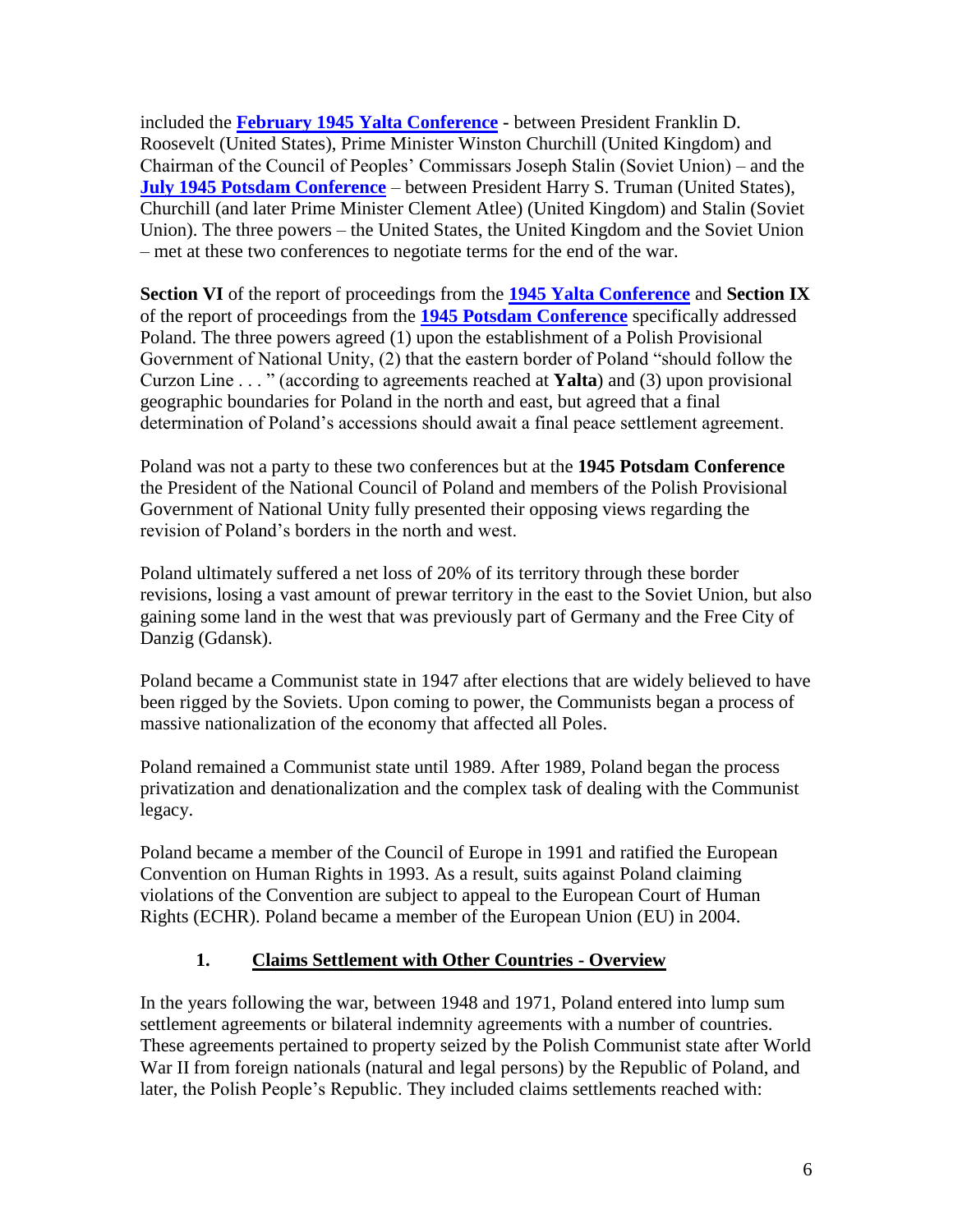- **France** on 19 March 1948 (3.8 million tonnes of coal);
- **Denmark** on 12 May 1949 and 26 February 1953 (DKK 5.7 million);
- **Switzerland (and Lichtenstein)** 25 June 1949 (CFH 53.5 million);
- **Sweden** on 16 November 1949 and 19 January 1966 (~SEK 116 million);
- **United Kingdom** on 11 November 1954 (GBP 5.4 million);
- **Norway** on 23 December 1955 (mutual offset of Polish assets in Norway and Norwegian assets in Poland);
- **United States** on 16 July 1960 (USD 40 million);
- **Belgium and Luxembourg** (jointly) on 14 November 1963 (BEF 600 million);
- **Greece** on 22 November 1963 (USD 230,000);
- **The Netherlands** on 20 December 1963 (NLG 9 million);
- **Austria** on 6 October 1970 and 20 January 1973 (ATS 71.5 million); and
- **Canada** 15 October 1971 (CAD 1.2 million).

The **Polish Ministry of Foreign Affairs** maintains a website with information on property restitution including the agreements described above. The original text of each of these agreements is available for download at the **[Republic of Poland –](http://propertyrestitution.pl/Nationalization,after,WW2,18.html) Ministry of [Foreign Affairs, Property Restitution in Poland, "Nationalization after WW2"](http://propertyrestitution.pl/Nationalization,after,WW2,18.html)**.

No bilateral indemnity agreements were reached between Poland and other Axis countries. (*See id.*)

According to the **Polish Ministry of Foreign Affairs,** Poland has performed its contractual obligations under each of the agreements. The agreed-upon settlement amounts were transferred to each country. (*See id,* at "Indemnity Agreements".)

## **2. Specific Claims Settlement Agreements between Poland and Other Countries**

# **a. Claims Settlement with France**

On 19 March 1948, Poland and France entered into a bilateral agreement, **Agreement on Compensation by Poland of French Interests Affected by the Polish Law of 3 January 1946 on Nationalization ("France Bilateral Agreement").** According to **Articles 2** and **6**, Poland would pay France 3.6 million tonnes of coal as compensation for the nationalization of French property located within Poland by the 3 January 1946 Nationalization of Industry Act.

As far as we are aware, the claims process under the **France Bilateral Agreement** is complete. We are not aware of how many claims were made under the agreement or how many claims were ultimately successful.

The **Polish Ministry of Foreign Affairs** has stated that Poland performed all contractual obligations, including payment of settlement amounts, relating to this settlement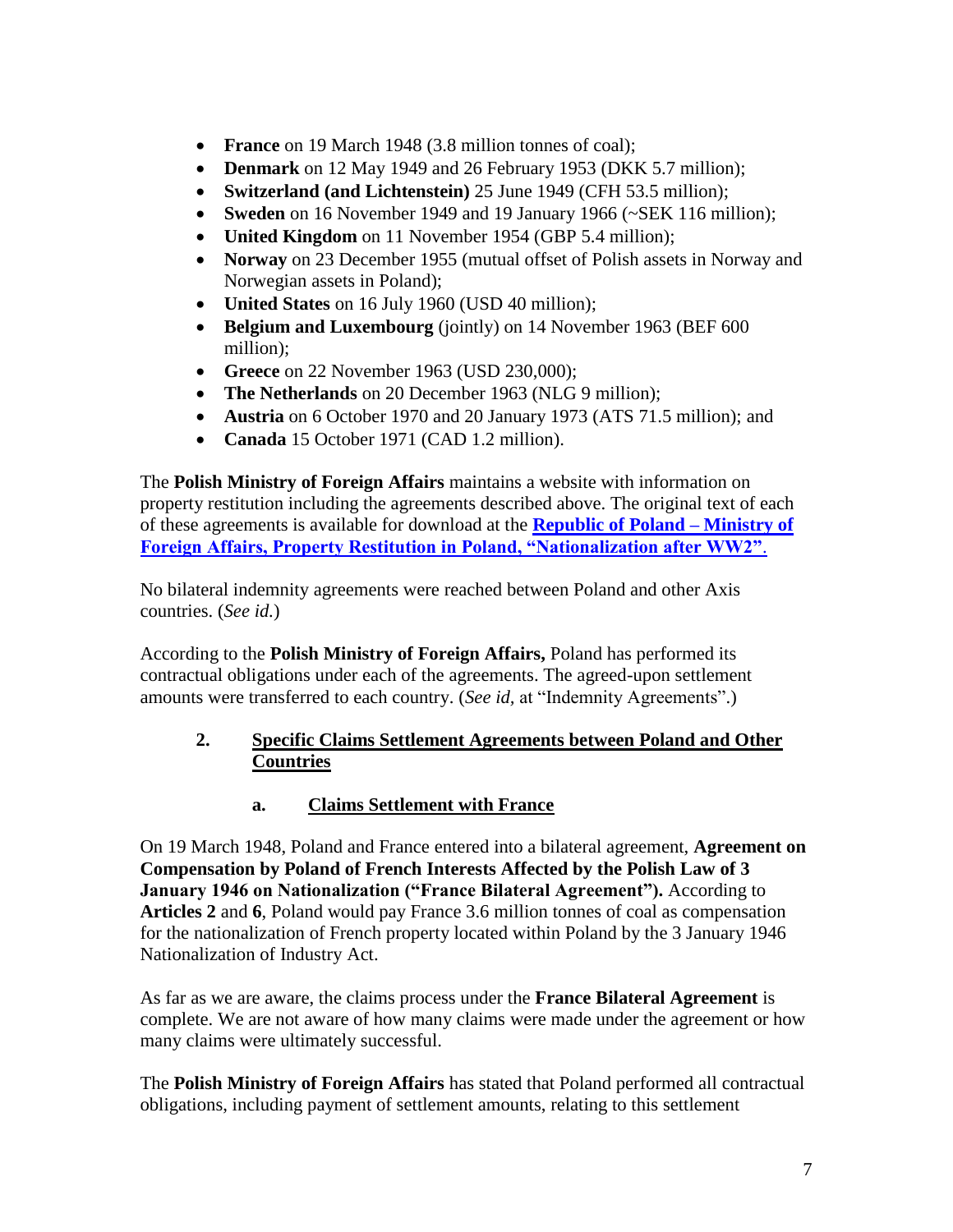agreement. (*See* Republic of Poland – [Ministry of Foreign Affairs, Property Restitution in](http://propertyrestitution.pl/Nationalization,after,WW2,18.html)  [Poland, "Nationalization after WW2"](http://propertyrestitution.pl/Nationalization,after,WW2,18.html) (please refer to hyperlinked section on "indemnity agreements").)

The original text of this agreement in French is available for download from the website of the **Republic of Poland – [Ministry of Foreign Affairs, Property Restitution in](http://propertyrestitution.pl/Nationalization,after,WW2,18.html)  [Poland, "Nationalization after WW2"](http://propertyrestitution.pl/Nationalization,after,WW2,18.html)**.

# **b. Claims Settlement with Denmark**

On 12 May 1949, Poland and Denmark entered into a bilateral agreement, **Protocol No. 1 Between Denmark and Poland on Danish Interests and Assets in Poland ("Denmark Bilateral Agreement I").** The **Denmark Bilateral Agreement I** stated that Poland was responsible for its pre-war debts and also was to indemnify those Danish parties whose (property) interests in Poland were affected by the 3 January 1946 Nationalization of Industry Act **(Article 1).** Claims falling under the **Denmark Bilateral Agreement I** were to be resolved by a Danish-Polish Mixed Commission composed of one representative of each government **(Article 10**), with compensation to be "fixed at an adequate figure and shall be effectively paid" (**Article 11**). The **Denmark Bilateral Agreement I** was declaratory in its nature and set out the obligations of the parties, but not the final amount of compensation due to Denmark.

On 26 February 1953, Poland and Denmark entered into a second bilateral agreement, **Protocol No. 2 Between Denmark and Poland on Danish Interests and Property in Poland ("Denmark Bilateral Agreement II").** The **Denmark Bilateral Agreement II** set out the specific amounts of compensation due: DKK 3.43 million for Danish properties affected by certain legislation and actions of the Polish state (**Article I(a)**), DKK 1.05 million to the firm Højgaard et Schultz (**Article I(b)**), and DKK 1.22 million to the firm Det Østssiatiske Kompagni **(Article I(c))**, for a total of DKK 5.7 million.

As far as we are aware, the claims process established under **Denmark Bilateral Agreements I** and **II** is complete. We are not aware of how many claims were made under the agreement or how many claims were ultimately successful.

The **Polish Ministry of Foreign Affairs** has stated that Poland performed all contractual obligations, including payment of settlement amounts, relating to this settlement agreement. (*See* Republic of Poland – [Ministry of Foreign Affairs, Property Restitution in](http://propertyrestitution.pl/Nationalization,after,WW2,18.html)  [Poland, "Nationalization after WW2"](http://propertyrestitution.pl/Nationalization,after,WW2,18.html) (please refer to hyperlinked section on "indemnity agreements").) $<sup>2</sup>$ </sup>

 $\overline{a}$ 

 $2$  Property in the centre of Warsaw was recently returned to a Danish citizen. The return of the property caused public uproar, even though the Polish government had stated that the Danish citizen had previously refused to accept payment by the Danish government under **Denmark Bilateral Agreements I and II** and therefore, had not waived his rights to recover the property. (*See* Iwona Szpala, "Reprywatyzacja w Warszawie. Co o zwrocie działki przy Pałacu Kultury wiedział ratusz?", Wyborcza.pl, 30 June 2016.)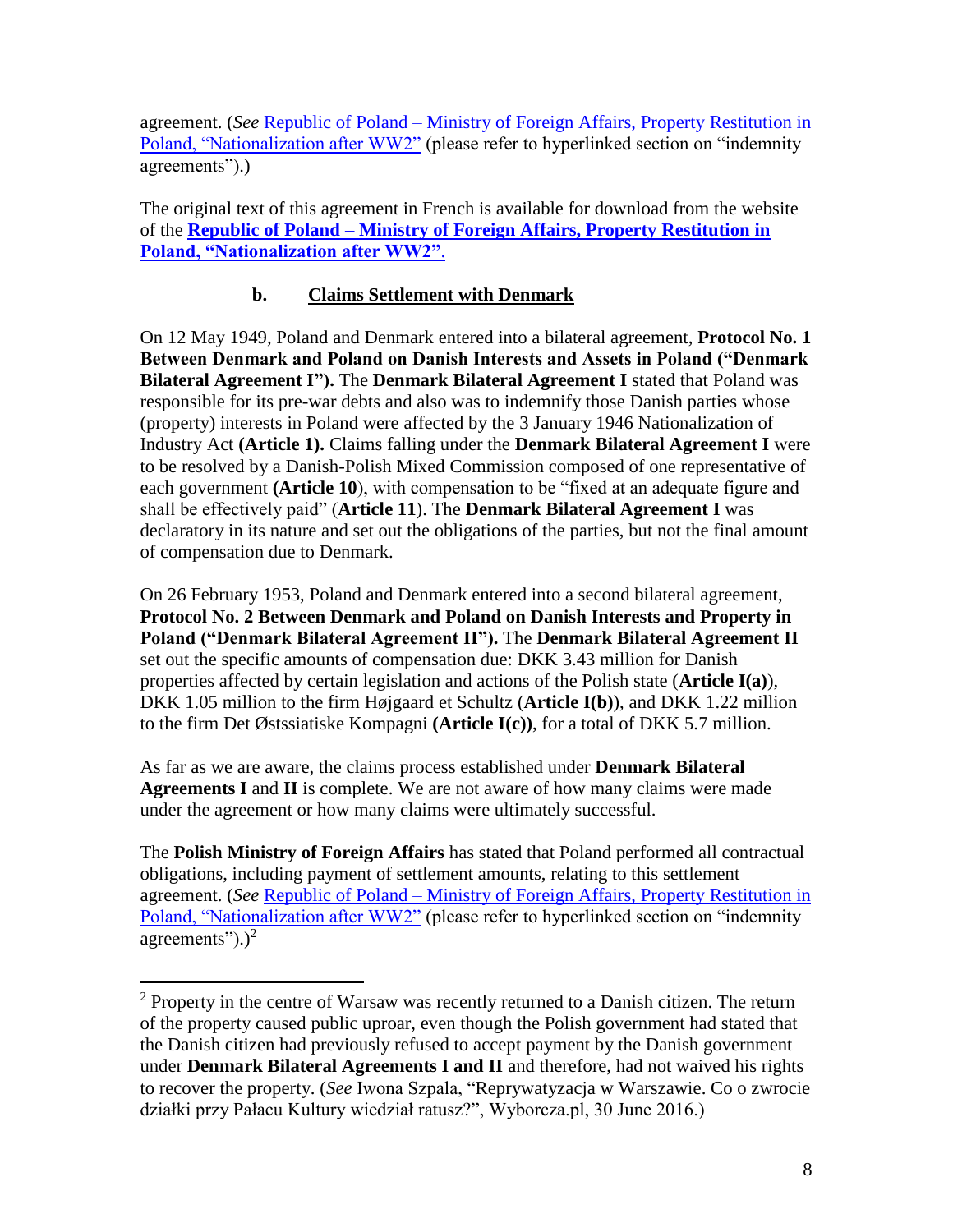The original text of these two agreements is available for download in French from the website of the **Republic of Poland – [Ministry of Foreign Affairs, Property Restitution](http://propertyrestitution.pl/Nationalization,after,WW2,18.html)  [in Poland, "Nationalization after WW2"](http://propertyrestitution.pl/Nationalization,after,WW2,18.html)**.

## **c. Claims Settlement with Switzerland**

On 25 June 1949, Poland and Switzerland entered into a bilateral agreement, **Agreement between the Swiss Confederation and the Republic of Poland concerning the exchange of goods and payments ("Switzerland Bilateral Agreement I")** for CFH 53.5 million. (The terms of the **Switzerland Bilateral Agreement I** were initially concluded in an exchange of letters between the chiefs of Polish and Swiss delegations during Polish-Swiss economic negotiations in Warsaw.)

Under the terms of the agreement, Poland would pay CFH 53.5 million to Switzerland in settlement of claims relating to Swiss nationalized property in Poland and Switzerland would transfer to the Polish government the assets contained in heirless Polish bank accounts in Switzerland. In particular, the accounts of Polish nationals who had perished or disappeared during World War II and had not left any successors would be closed within five (5) years from the conclusion of the **Switzerland Bilateral Agreement I**. In 1954, at the end of this time period, the money from the closed Swiss bank accounts was to be transferred to Polish National Bank. The **Switzerland Bilateral Agreement I** also obliged Poland to compensate the successors of the dormant Swiss bank accounts for any damage resulting from the transfer of money to the Polish National Bank.

Despite the obligations set out in the **Switzerland Bilateral Agreement I,** the money from the dormant accounts belonging to Polish nationals who had perished or disappeared during World War II was not transferred from the Swiss banks to the Polish National Bank in 1954. As a result, Switzerland concluded a second bilateral agreement in 1964 (**"Switzerland Bilateral Agreement II"**)**.** Pursuant to that agreement, the money from the Swiss banks was finally transferred to the Polish National Bank on 15 August 1975.

In 1997, the United States Congress held hearings on Swiss Banks and Nazi Gold. One of the issues raised at those hearings was the fate of Swiss accounts belonging to persons (including Poles) who had perished or disappeared during the war.

Around the same time as these hearings, the then-Polish Foreign Minister Dariusz Rosati conducted an investigation into **Switzerland Bilateral Agreements I** and **II** and noted that they "contained many legal flaws . . . [were] not ratified by the Polish parliament . . . the way in which the money was accepted was unlawful as inheritance procedures were not carried out." (Isabel Vincent, *Hitler's Silent Partners: Swiss Banks, Nazi Gold and the Pursuit of Justice* (1997) (quoting Polish Foreign Minister Dariusz Rosati).) The Polish Foreign Minister also stated that the Polish government, with the help of Swiss authorities, would try to identify any beneficial owners of the dormant Swiss bank accounts used as part of the **Switzerland Bilateral Agreements I** and **II**. (*Id.*) Shortly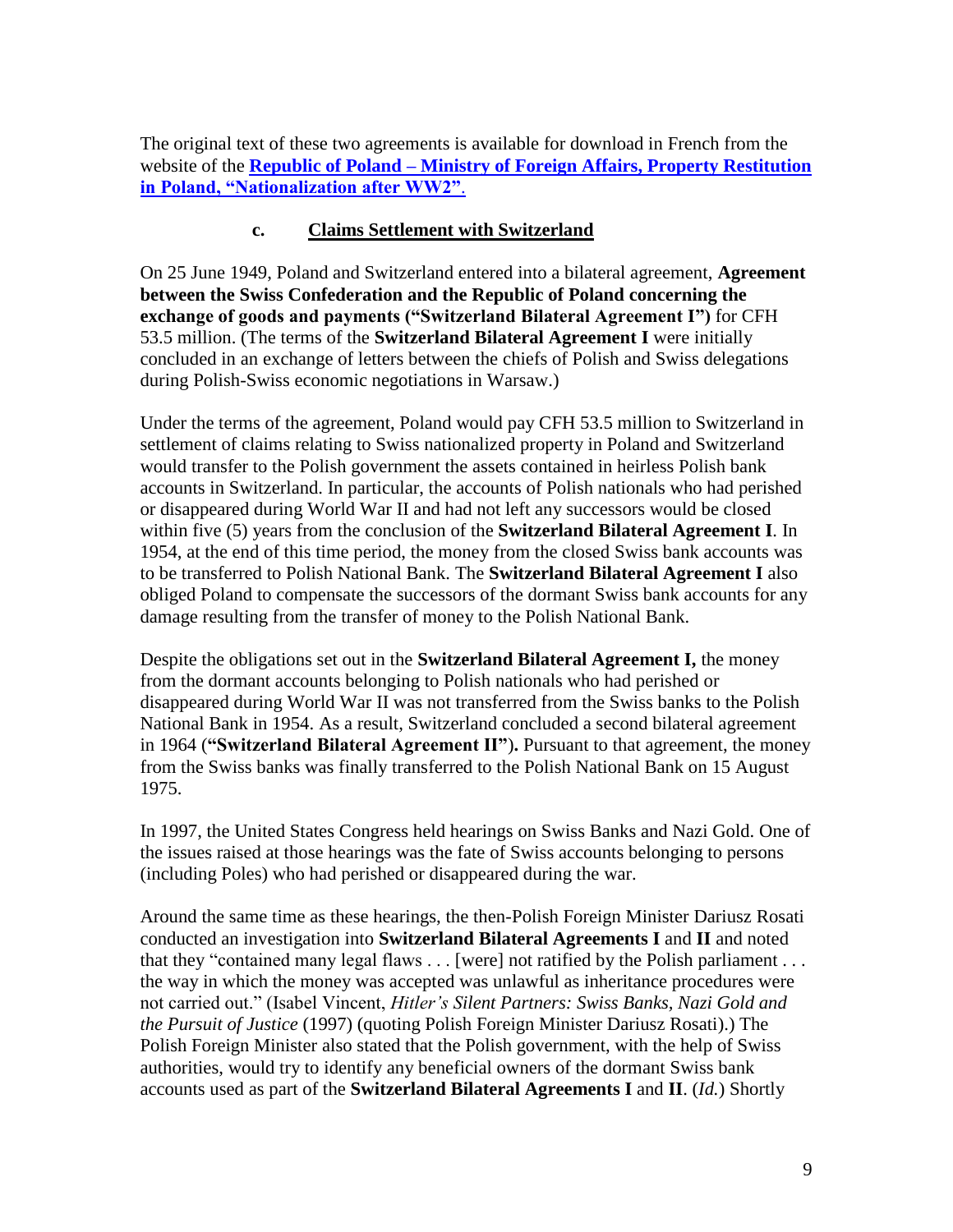thereafter, the Swiss government gave Poland a list of the account holders whose funds had been transferred to the Polish National Bank in 1975 (pursuant to **Switzerland Bilateral Agreement II**). The Polish authorities used the list to return money to the successors of the original account holders, when possible. This procedure began in 1998.

In a 2001 case before the Warsaw Appellate Court (Case No. I ACa 1391/01), the Polish government declared that the money which had been transferred from Switzerland to the Polish National Bank in 1975 (pursuant to **Switzerland Bilateral Agreements I and II**) had not been used in any way and was still on account with the Polish National Bank.

As far as we are aware, the claims process under **Switzerland Bilateral Agreements I and II** is complete. We are not aware of how many claims were made under the agreement or how many claims were ultimately successful.

The **Polish Ministry of Foreign Affairs** has stated that Poland performed all contractual obligations, including payment of settlement amounts, relating to this settlement agreement. (*See* Republic of Poland – [Ministry of Foreign Affairs, Property Restitution in](http://propertyrestitution.pl/Nationalization,after,WW2,18.html)  [Poland, "Nationalization after WW2"](http://propertyrestitution.pl/Nationalization,after,WW2,18.html) (please refer to hyperlinked section on "indemnity agreements").)

As far as we are aware, none of the balances from the dormant accounts were used to pay compensation claims for Swiss property nationalized in Poland. Poland settled these through a separate payment.

The original text of this agreement in French is available for download from the website of the **Republic of Poland – [Ministry of Foreign Affairs, Property Restitution in](http://propertyrestitution.pl/Nationalization,after,WW2,18.html)  [Poland, "Nationalization after WW2"](http://propertyrestitution.pl/Nationalization,after,WW2,18.html)**.

# **d. Claims Settlement with Sweden**

On 16 November 1949, Poland and Sweden entered into a first bilateral agreement, **Agreement between the Polish Government and the Swedish Government on Compensation of Swedish Interests in Poland ("Sweden Bilateral Agreement I").**  Pursuant to **Article 1** of the **Sweden Bilateral Agreement I,** Poland would pay Sweden SEK 116 million for rights and interests of Swedish nationals affected by acts or legislation of the Polish State.

On 16 November 1949, Poland and Sweden entered into a second bilateral agreement, **Agreement between the Government of the People's Republic of Poland and the Royal Government of Sweden concerning the Settlement of Certain Financial Interests related to Swedish Real Estate Located in Poland ("Sweden Bilateral Agreement II"). Sweden Bilateral Agreement II** provided for SEK 750,000 to cover all claims not included in the **Sweden Bilateral Agreement I.**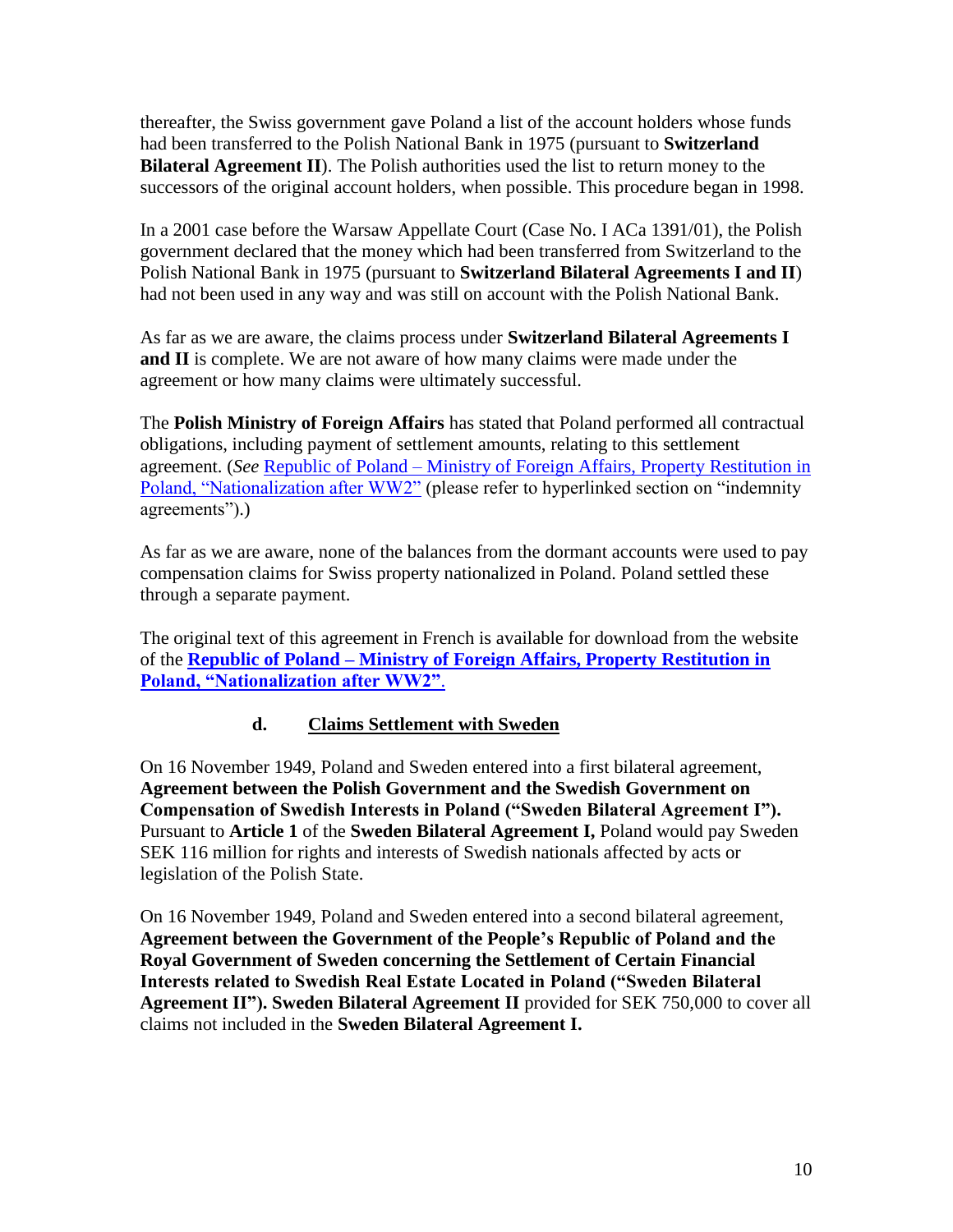As far as we are aware, the claims process under both the **Sweden Bilateral Agreements I** and **II** is complete. We are not aware of how many claims were made under the agreement or how many claims were ultimately successful.

The **Polish Ministry of Foreign Affairs** has stated that Poland performed all contractual obligations, including payment of settlement amounts, relating to this settlement agreement. (*See* Republic of Poland – [Ministry of Foreign Affairs, Property Restitution in](http://propertyrestitution.pl/Nationalization,after,WW2,18.html)  [Poland, "Nationalization after WW2"](http://propertyrestitution.pl/Nationalization,after,WW2,18.html) (please refer to hyperlinked section on "indemnity agreements").)

The original text of this agreement is available for download in French and Polish from the website of the **Republic of Poland – [Ministry of Foreign Affairs, Property](http://propertyrestitution.pl/Nationalization,after,WW2,18.html)  [Restitution in Poland, "Nationalization after](http://propertyrestitution.pl/Nationalization,after,WW2,18.html) WW2"**.

# **e. Claims Settlement with the United Kingdom**

On 11 November 1954, Poland and the United Kingdom entered into a bilateral agreement, **[Agreement between the Government of the United Kingdom of Great](http://treaties.fco.gov.uk/docs/fullnames/pdf/1954/TS0077%20(1954)%20CMD-9343%201954%2011%20NOV,%20WARSAW%3b%20AGREEMENT%20BETWEEN%20GOV%20OF%20UK,%20NI%20&%20POLISH%20GOV%20REGARDING%20SETTLEMENT%20OF%20FINANCIAL%20MATTERS.pdf)  [Britain and Northern Ireland and the Polish Government regarding](http://treaties.fco.gov.uk/docs/fullnames/pdf/1954/TS0077%20(1954)%20CMD-9343%201954%2011%20NOV,%20WARSAW%3b%20AGREEMENT%20BETWEEN%20GOV%20OF%20UK,%20NI%20&%20POLISH%20GOV%20REGARDING%20SETTLEMENT%20OF%20FINANCIAL%20MATTERS.pdf) the Settlement [of Financial Matters \("UK Bilateral Agreement"\).](http://treaties.fco.gov.uk/docs/fullnames/pdf/1954/TS0077%20(1954)%20CMD-9343%201954%2011%20NOV,%20WARSAW%3b%20AGREEMENT%20BETWEEN%20GOV%20OF%20UK,%20NI%20&%20POLISH%20GOV%20REGARDING%20SETTLEMENT%20OF%20FINANCIAL%20MATTERS.pdf)** According to **Article I,** Poland agreed to pay the United Kingdom GBP 5,465,000. Approximately one-half of the settlement amount (GBP 2,665,000) was for settlement of claims arising before the date the **UK Bilateral Agreement** came into force relating to property, which had been affected by Polish nationalization or expropriation measures. The other one-half of the settlement amount (GBP 2,800,000) was for settlement of debts owed to the government of the United Kingdom or its nationals, payment of which had been guaranteed by the Polish Government, as well as other pre-war banking and commercial debts**.** 

Successful claimants had to be citizens of the United Kingdom as of the date the **UK Bilateral Agreement** was signed and also had to have been citizens of the United Kingdom at the time the claim arose (**Article 4).**

As far as we are aware, the claims process under the **UK Bilateral Agreement** is complete. We are not aware of how many claims were made under the agreement or how many claims were ultimately successful.

The **Polish Ministry of Foreign Affairs** has stated that Poland performed all contractual obligations, including payment of settlement amounts, relating to this settlement agreement. (*See* Republic of Poland – [Ministry of Foreign Affairs, Property Restitution in](http://propertyrestitution.pl/Nationalization,after,WW2,18.html)  [Poland, "Nationalization after WW2"](http://propertyrestitution.pl/Nationalization,after,WW2,18.html) (please refer to hyperlinked section on "indemnity agreements").)

The original text of this agreement is available for download in English and Polish from the website of the **Republic of Poland – [Ministry of Foreign Affairs, Property](http://propertyrestitution.pl/Nationalization,after,WW2,18.html)  [Restitution in Poland, "Nationalization after WW2"](http://propertyrestitution.pl/Nationalization,after,WW2,18.html)**.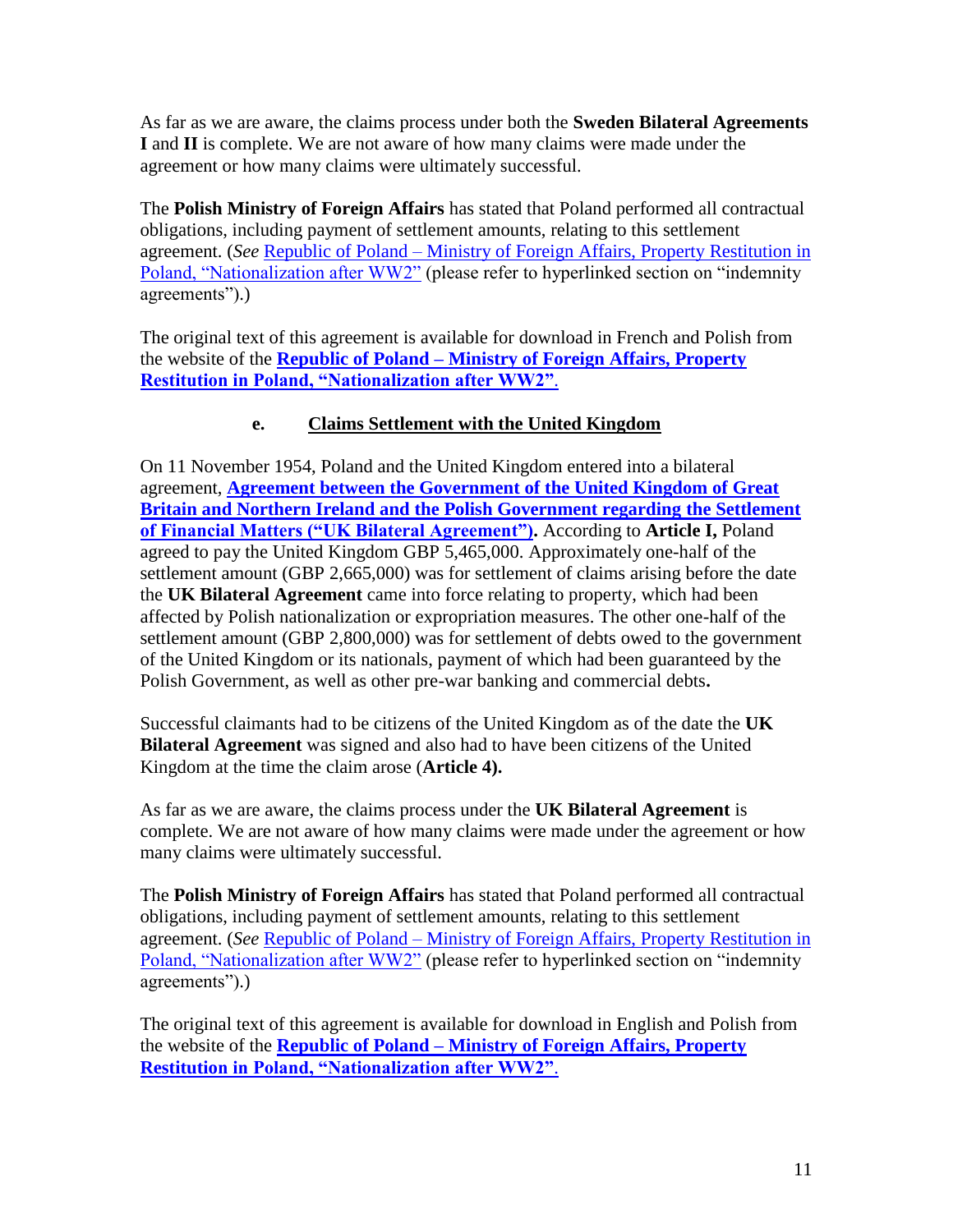## **f. Claims Settlement with Norway**

On 23 December 1955, Poland and Norway entered into a bilateral agreement, **Agreement Between the Government of the Polish People's Republic and the Royal Norwegian Government Relating to the Liquidation of Mutual Financial Claims ("Norway Bilateral Agreement")**. According to **Article 1**, certain Norwegian assets in Poland and Polish assets in Norway "shall be settled against each other and [] claims relating to these assets shall be considered finally liquidated" – essentially a mutual offset of claims. Each government was permitted to decide how to internally distribute the assets covered by **Article 1** (**Article 2).** 

As far as we are aware, the claims process under the **Norway Bilateral Agreement** is complete. We are not aware of how many claims were made under the agreement or how many claims were ultimately successful.

The **Polish Ministry of Foreign Affairs** has stated that Poland performed all contractual obligations, including payment of settlement amounts, relating to this settlement agreement. (*See* Republic of Poland – [Ministry of Foreign Affairs, Property Restitution in](http://propertyrestitution.pl/Nationalization,after,WW2,18.html)  [Poland, "Nationalization after WW2"](http://propertyrestitution.pl/Nationalization,after,WW2,18.html) (please refer to hyperlinked section on "indemnity agreements").)

The original text of this agreement is available for download in English and Polish from the website of the **Republic of Poland – [Ministry of Foreign Affairs, Property](http://propertyrestitution.pl/Nationalization,after,WW2,18.html)  [Restitution in Poland, "Nationalization after WW2"](http://propertyrestitution.pl/Nationalization,after,WW2,18.html)**.

# **g. Claims Settlement with the United States**

On 16 July1960, Poland and the United States entered into a bilateral agreement, **Agreement Regarding Claims of Nationals of the United States ("U.S. Bilateral Agreement").** According to **Article 1** of the **U.S. Bilateral Agreement**, Poland would pay the United States USD 40,000,000 (over a period of 20 years) "in full settlement and discharge of all claims of nationals of the United States . . . against the Government of Poland on account of the nationalization and other taking by Poland of property and rights and interest in and with respect to property, which occurred on or before the entry into force of this Agreement."

Successful claimants had to have continuously owned the property in question and be nationals of the United States from the date of the nationalization (i.e., from the date the loss accrued or injury was suffered) to the date of entry into force of the **U.S. Bilateral Agreement.** (*See* **U.S. Bilateral Agreement, Annex, A.**) Thus, many Polish survivors of the Holocaust and World War II who later became United States citizens would have been excluded, if at the time of the taking of the property they were not United States citizens. However, everything depended on the circumstances of each expropriation and the interpretation made by the **Foreign Claims Settlement Commission ("FCSC")** who granted the indemnities. In certain instances, compensation was made to claimants who had left Poland just after the war and in other cases, the Commission accepted the date of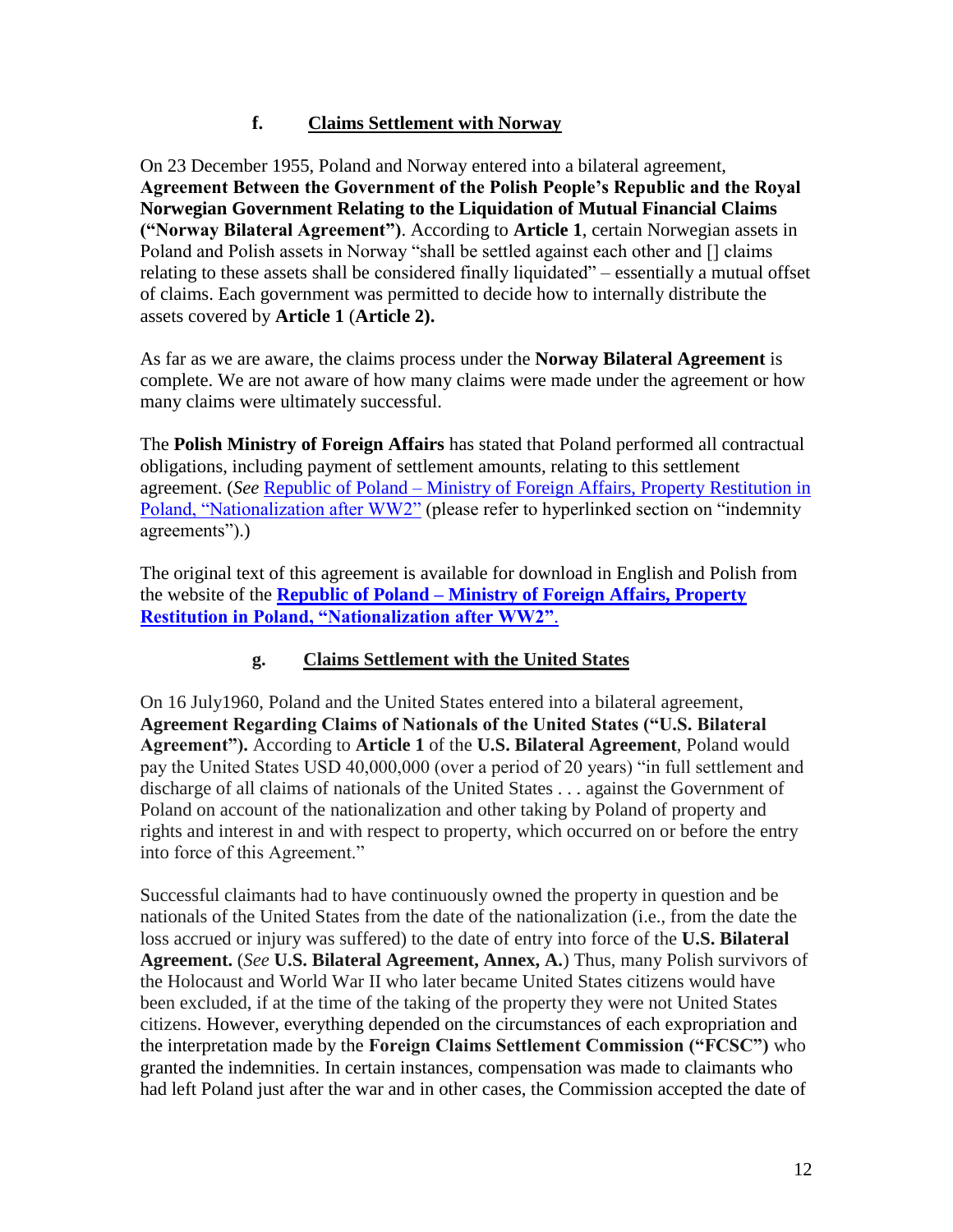the factual takeover of property under the **1945 Warsaw Land Decree** (*see infra* **Section C.2.a.ii**) and not the date the law entered into force.

Compensation for property taken during the Nazi occupation of Poland was specifically excluded from the **U.S. Bilateral Agreement. Annex C** stated that "[c]laims based in whole or in part on property acquired after the application of discriminatory German measures depriving or restricting rights of owners of such property shall participate in the sum to be paid by the Government of Poland only for the parts of such claims which were not based upon property acquired under such circumstances." In other words, only those properties confiscated as a result of anti-Jewish or other discriminatory German measures instituted against groups (such as Roma), which were *later* nationalized by the Communist regime, were compensable under the **U.S. Bilateral Agreement.** Even then, compensation was paid only for the subsequent nationalization of the property by the Communist regime, not the original confiscation by the German occupiers. As an occupied country during World War II, Poland did not feel responsible for the property confiscations of the German occupiers and reversed the legal status of such properties to the pre-war *status quo ante*. Therefore, Jewish property informally taken over by non-Jewish Poles and not formally taken over by the Communist regime, could not obtain compensation under the **U.S. Bilateral Agreement.** Thus, where property losses occurred exclusively as a result of German discriminatory measures (and not subsequent nationalization), they could not be compensated under the **U.S. Bilateral Agreement.** 

The **Polish Claims Program** was completed by the **FCSC** on 16 July 1960. In the end, out of 10,169 claims filed, the Commission issued 5,055 awards totaling USD 100,737, 681.63. However, according to the terms of the **U.S. Bilateral Agreement,** only USD 40 million was available for payment of the awards. Thus, successful claimants were only paid approximately 33% of the principal of their awards.

For more information concerning the **Polish Claims Program,** the **FCSC** maintains statistics and primary documents on its **[Poland: Program Overview](http://www.justice.gov/fcsc/completed-programs-poland)** webpage.

# **h. Claims Settlement with Belgium and Luxembourg**

On 14 November 1963, Poland, Belgium and Luxembourg entered into a trilateral agreement, **Agreement between the Government of the People's Republic of Poland on the one hand and the Government of Belgium and the Government of the Grand Duchy of Luxembourg other hand Concerning Compensation for Certain Interests of Belgium and Luxembourg in Poland ("Belgium-Luxembourg Trilateral Agreement").** Under the **Belgium-Luxembourg Trilateral Agreement,** Poland was to provide Belgium and Luxembourg BEF 600 million (in annual installments) as compensation for Belgian and Luxembourgian property interests that before the date of the agreement, were affected by Polish nationalization measures and other measures affecting property rights.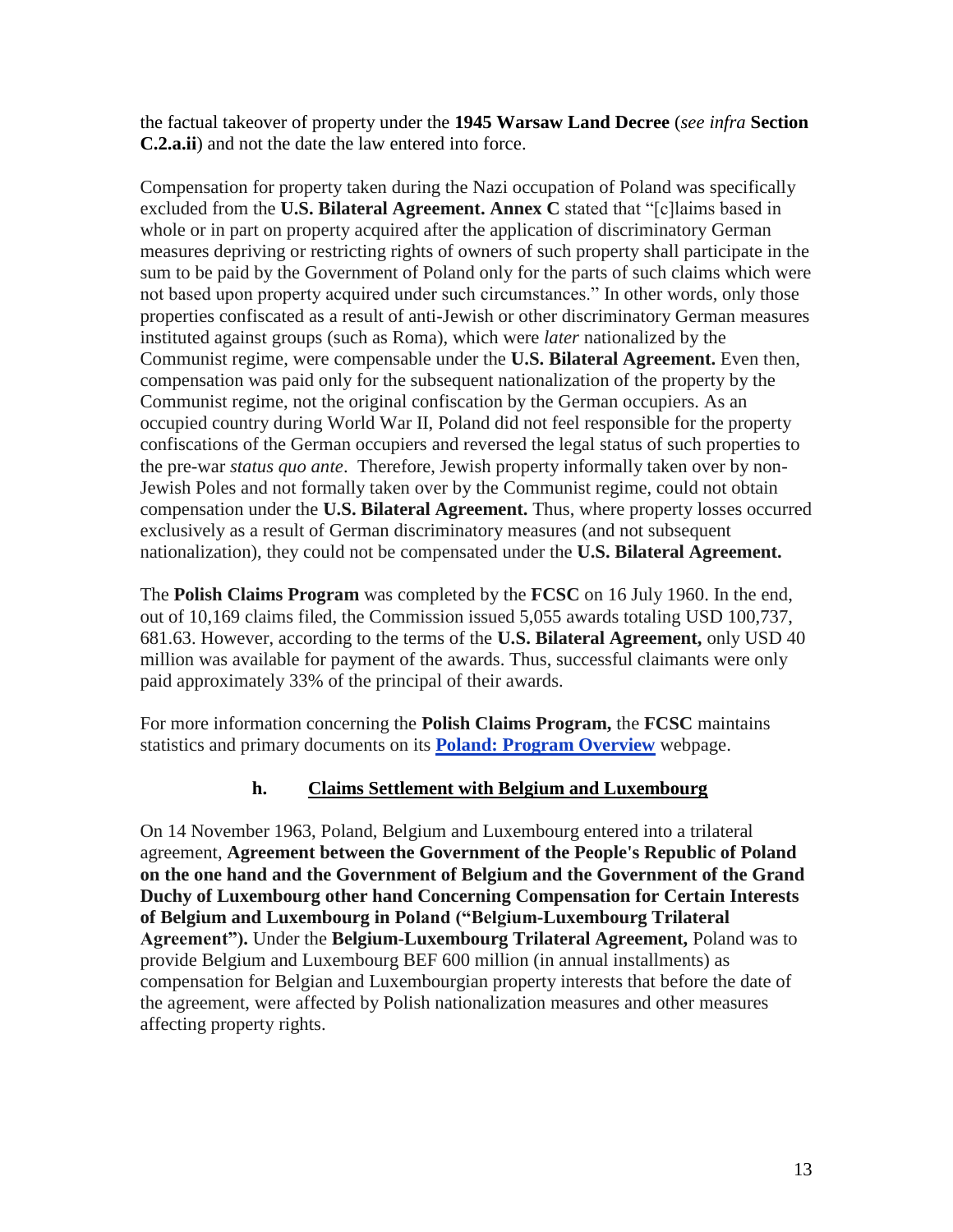As far as we are aware, the claims process under the **Belgium-Luxembourg Trilateral Agreement** is complete. We are not aware of how many claims were made under the agreement or how many claims were ultimately successful.

The **Polish Ministry of Foreign Affairs** has stated that Poland performed all contractual obligations, including payment of settlement amounts, relating to this settlement agreement. (*See* Republic of Poland – [Ministry of Foreign Affairs, Property Restitution in](http://propertyrestitution.pl/Nationalization,after,WW2,18.html)  [Poland, "Nationalization after WW2"](http://propertyrestitution.pl/Nationalization,after,WW2,18.html) (please refer to hyperlinked section on "indemnity agreements").)

The original text of this agreement is available for download in French and Polish from the website of the **Republic of Poland – [Ministry of Foreign Affairs, Property](http://propertyrestitution.pl/Nationalization,after,WW2,18.html)  [Restitution in Poland, "Nationalization after WW2"](http://propertyrestitution.pl/Nationalization,after,WW2,18.html)**.

# **i. Claims Settlement with Greece**

On 22 November 1963, Poland and Greece entered into a bilateral agreement, **Agreement between the Government of the People's Republic of Poland and the Royal Hellenic Government concerning Compensation of Greek Interests in Poland ("Greek Bilateral Agreement").** Under the **Greek Bilateral Agreement,** Poland was to provide Greece USD 230,000 as compensation for Greek property interests that before the date of the agreement, were affected by Polish nationalization measures and other measures affecting property rights.

As far as we are aware, the claims process under the **Greek Bilateral Agreement** is complete. We are not aware of how many claims were made under the agreement or how many claims were ultimately successful. The **Polish Ministry of Foreign Affairs** has however stated that Poland performed all contractual obligations, including payment of settlement amounts, relating to this settlement agreement.

The **Polish Ministry of Foreign Affairs** has stated that Poland performed all contractual obligations, including payment of settlement amounts, relating to this settlement agreement. (*See* Republic of Poland – [Ministry of Foreign Affairs, Property Restitution in](http://propertyrestitution.pl/Nationalization,after,WW2,18.html)  [Poland, "Nationalization after WW2"](http://propertyrestitution.pl/Nationalization,after,WW2,18.html) (please refer to hyperlinked section on "indemnity agreements").)

The original text of this agreement is available for download in French and Polish from the website of the **Republic of Poland – [Ministry of Foreign Affairs, Property](http://propertyrestitution.pl/Nationalization,after,WW2,18.html)  [Restitution in Poland, "Nationalization after WW2"](http://propertyrestitution.pl/Nationalization,after,WW2,18.html)**.

# **j. Claims Settlement with the Netherlands**

On 20 December 1963, Poland and the Netherlands entered into a bilateral agreement, **Agreement between the Government of the People's Republic of Poland and the Kingdom of the Netherlands concerning Compensation of Dutch Interests in Poland ("Netherlands Bilateral Agreement").** Under the **Netherlands Bilateral Agreement,**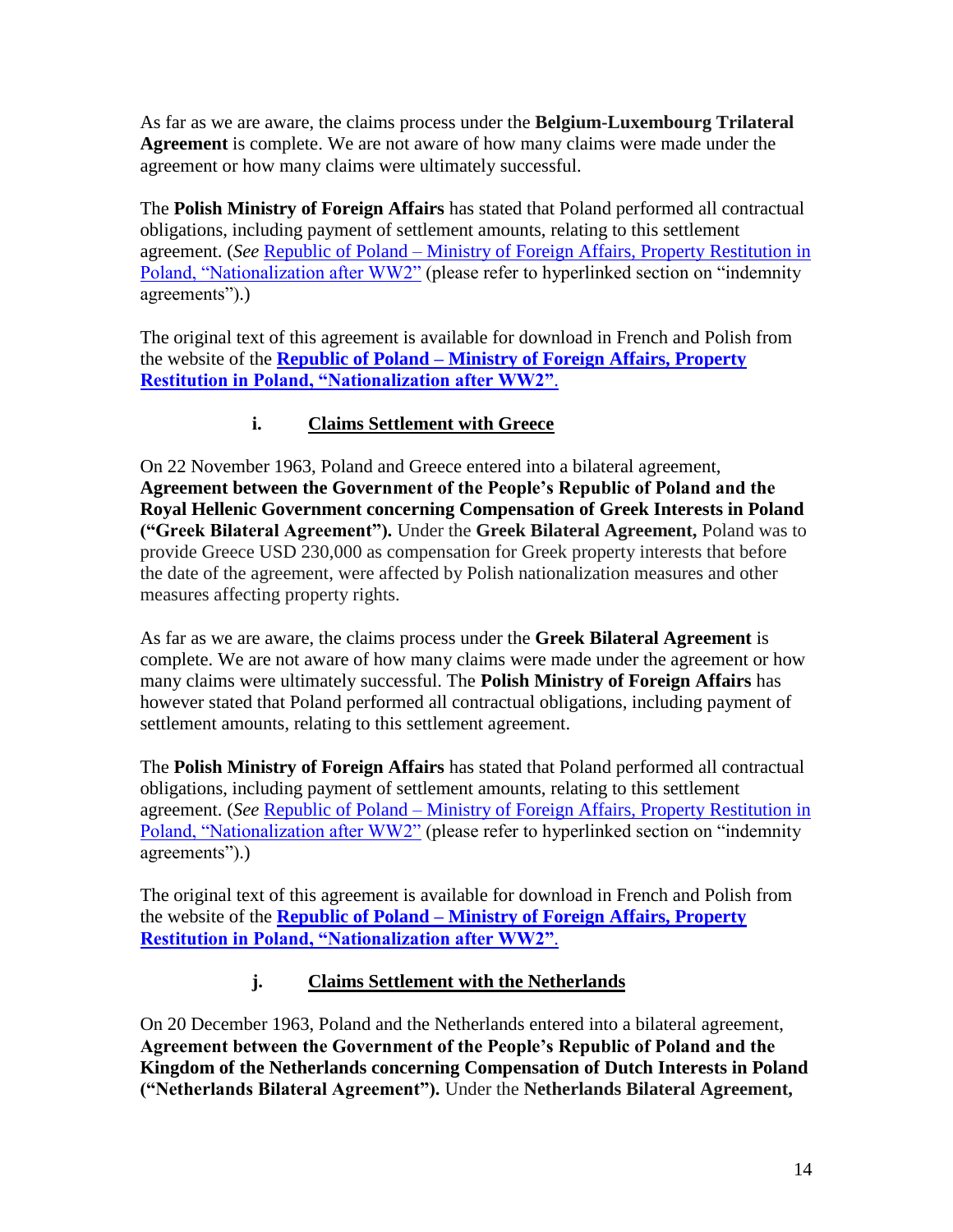Poland was to provide the Netherlands NLG 9 million as compensation for Dutch property interests that before the date of the agreement, were affected by Polish nationalization measures and other measures affecting property rights.

As far as we are aware, the claims process under the **Netherlands Bilateral Agreement**  is complete. We are not aware of how many claims were made under the agreement or how many claims were ultimately successful.

The **Polish Ministry of Foreign Affairs** has stated that Poland performed all contractual obligations, including payment of settlement amounts, relating to this settlement agreement. (*See* Republic of Poland – [Ministry of Foreign Affairs, Property Restitution in](http://propertyrestitution.pl/Nationalization,after,WW2,18.html)  [Poland, "Nationalization after WW2"](http://propertyrestitution.pl/Nationalization,after,WW2,18.html) (please refer to hyperlinked section on "indemnity agreements").)

The original text of this agreement is available for download in French and Polish from the website of the **Republic of Poland – [Ministry of Foreign Affairs, Property](http://propertyrestitution.pl/Nationalization,after,WW2,18.html)  [Restitution in Poland, "Nationalization after WW2"](http://propertyrestitution.pl/Nationalization,after,WW2,18.html)**.

# **k. Claims Settlement with Austria**

On 6 October 1970, Poland and Austria entered into a bilateral agreement, **Agreement between the Polish People's Republic and the Republic of Austria on the Regulation of Specific Financial Issues ("Austria Bilateral Agreement").** By the terms of the **Austria Bilateral Agreement**, it settled claims of Austrians against Poland arising out of nationalization regulations, legislation and judgments relating to deprivation of property. On 25 January 1973, Poland and Austria entered into an additional protocol to the **Austria Bilateral Agreement**. Through these two agreements, Poland paid Austria ATS 71.5 million.

As far as we are aware, the claims process under the **Austria Bilateral Agreement** is complete. We are not aware of how many claims were made under the agreement or how many claims were ultimately successful.

The **Polish Ministry of Foreign Affairs** has stated that Poland performed all contractual obligations, including payment of settlement amounts, relating to this settlement agreement. (*See* Republic of Poland – [Ministry of Foreign Affairs, Property Restitution in](http://propertyrestitution.pl/Nationalization,after,WW2,18.html)  [Poland, "Nationalization after WW2"](http://propertyrestitution.pl/Nationalization,after,WW2,18.html) (please refer to hyperlinked section on "indemnity agreements").)

The original text of this agreement is available for download in Polish only from the website of the **Republic of Poland – [Ministry of Foreign Affairs, Property Restitution](http://propertyrestitution.pl/Nationalization,after,WW2,18.html)  [in Poland, "Nationalization after WW2"](http://propertyrestitution.pl/Nationalization,after,WW2,18.html)**.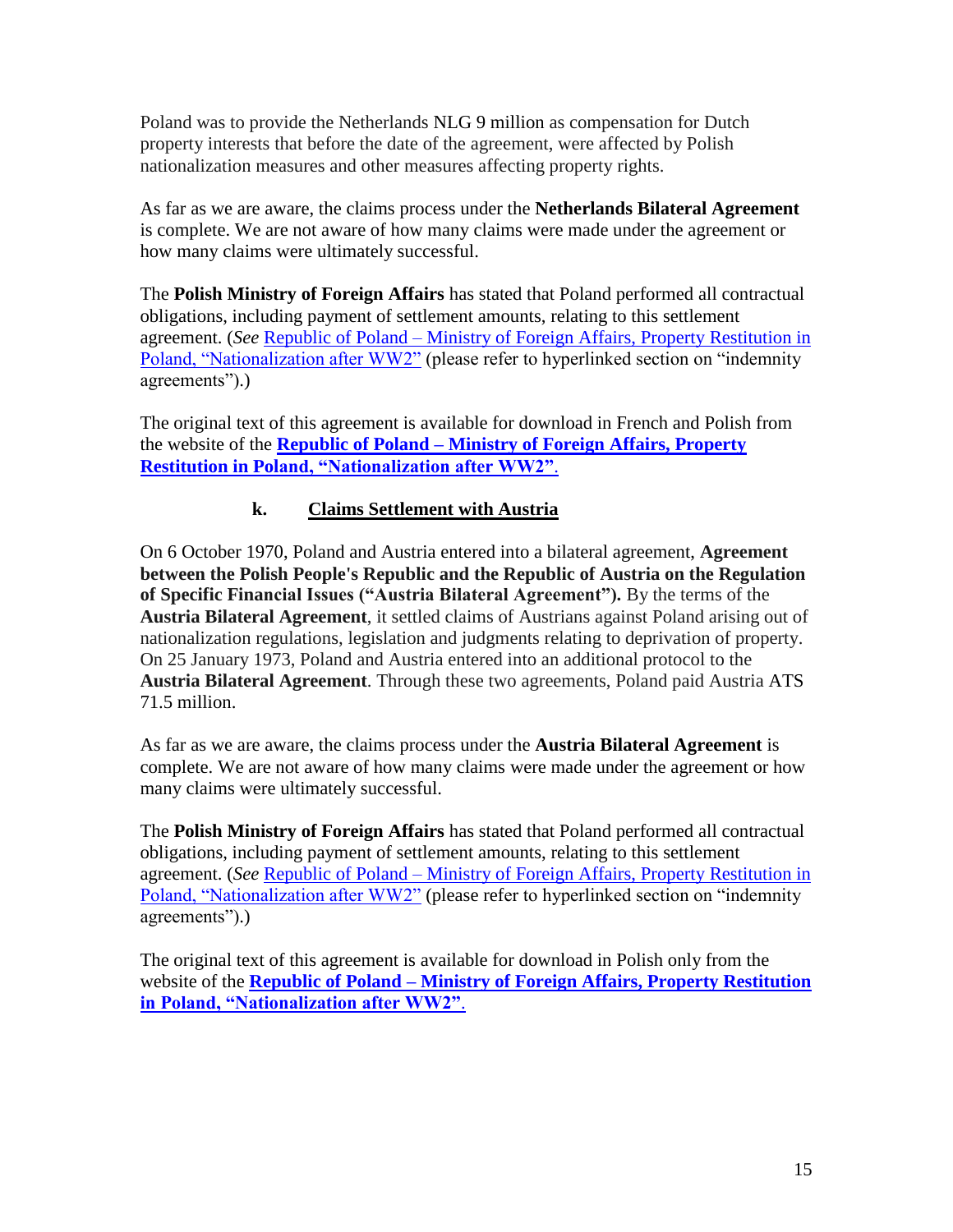## **l. Claims Settlement with Canada**

On 15 October 1971, Poland and Canada entered into a bilateral agreement, **[Agreement](http://www.treaty-accord.gc.ca/text-texte.aspx?id=101401)  [Between the Government of Canada and the Government of the Polish People's](http://www.treaty-accord.gc.ca/text-texte.aspx?id=101401)  [Republic Relating to the Settlement of Financial Matters \("Canada Bilateral](http://www.treaty-accord.gc.ca/text-texte.aspx?id=101401)  [Agreement"\).](http://www.treaty-accord.gc.ca/text-texte.aspx?id=101401)** According to **Articles I and III,** Poland would pay CAD 1,225,000 (in a series of annual installments) to settle claims relating to property nationalized or otherwise taken by application of Polish laws or administrative decisions, which had arisen before the date the **Canada Bilateral Agreement** came into force.

Successful claimants had to be Canadian citizens as of the date the **Canada Bilateral Agreement** came into force and "who were or whose legal predecessors were Canadian citizens on the date of the coming into force of the legislation or of the other similar measures referred to in Article I or on the date on [sic] the relevant measure were first applied to their property, rights or interests" (**Article III)**. In practical terms this meant that the property in question had to have been continuously held by a Canadian citizen from the time the claim arose to the date of the **Canada Bilateral Agreement.** Therefore, in some situations, it was difficult for Polish survivors of the Holocaust and World War II, who came to Canada just after the war to make a claim under this Agreement. However, everything depended on the circumstances of each expropriation. In certain instances, compensation was made to claimants who had left Poland just after the war and in other cases, the **Foreign Claims Commission** accepted the date of the factual takeover of property under the **1945 Warsaw Land Decree** (*see infra* **Section C.2.a.ii**) and not the date the law entered into force.

In September 1972, pursuant to the **Appropriation Act, No. 9 1966**, the **[Regulations](http://laws-lois.justice.gc.ca/eng/regulations/SOR-72-395/page-1.html#h-1)  [respecting the determination and payment out of the Foreign Claims Fund of](http://laws-lois.justice.gc.ca/eng/regulations/SOR-72-395/page-1.html#h-1)  [certain claims against the Government of the Polish People's Republic and its](http://laws-lois.justice.gc.ca/eng/regulations/SOR-72-395/page-1.html#h-1)  [citizens](http://laws-lois.justice.gc.ca/eng/regulations/SOR-72-395/page-1.html#h-1)** were enacted in Canada. These **Regulations** permitted Canada's **Foreign Claims Commission** to adjudicate claims that fell under the **Canada Bilateral Agreement**. The **Foreign Claims Commission** was only empowered to adjudicate claims where notice of the claim had been given on or before 15 October 1971 (the date of the **Canada Bilateral Agreement**).

As far as we are aware, the claims process under the **Canada Bilateral Agreement** is complete. We are not aware of how many claims were made under the agreement or how many claims were ultimately successful.

The **Polish Ministry of Foreign Affairs** has stated that Poland performed all contractual obligations, including payment of settlement amounts, relating to this settlement agreement. (*See* Republic of Poland – [Ministry of Foreign Affairs, Property Restitution in](http://propertyrestitution.pl/Nationalization,after,WW2,18.html)  [Poland, "Nationalization after WW2"](http://propertyrestitution.pl/Nationalization,after,WW2,18.html) (please refer to hyperlinked section on "indemnity agreements").)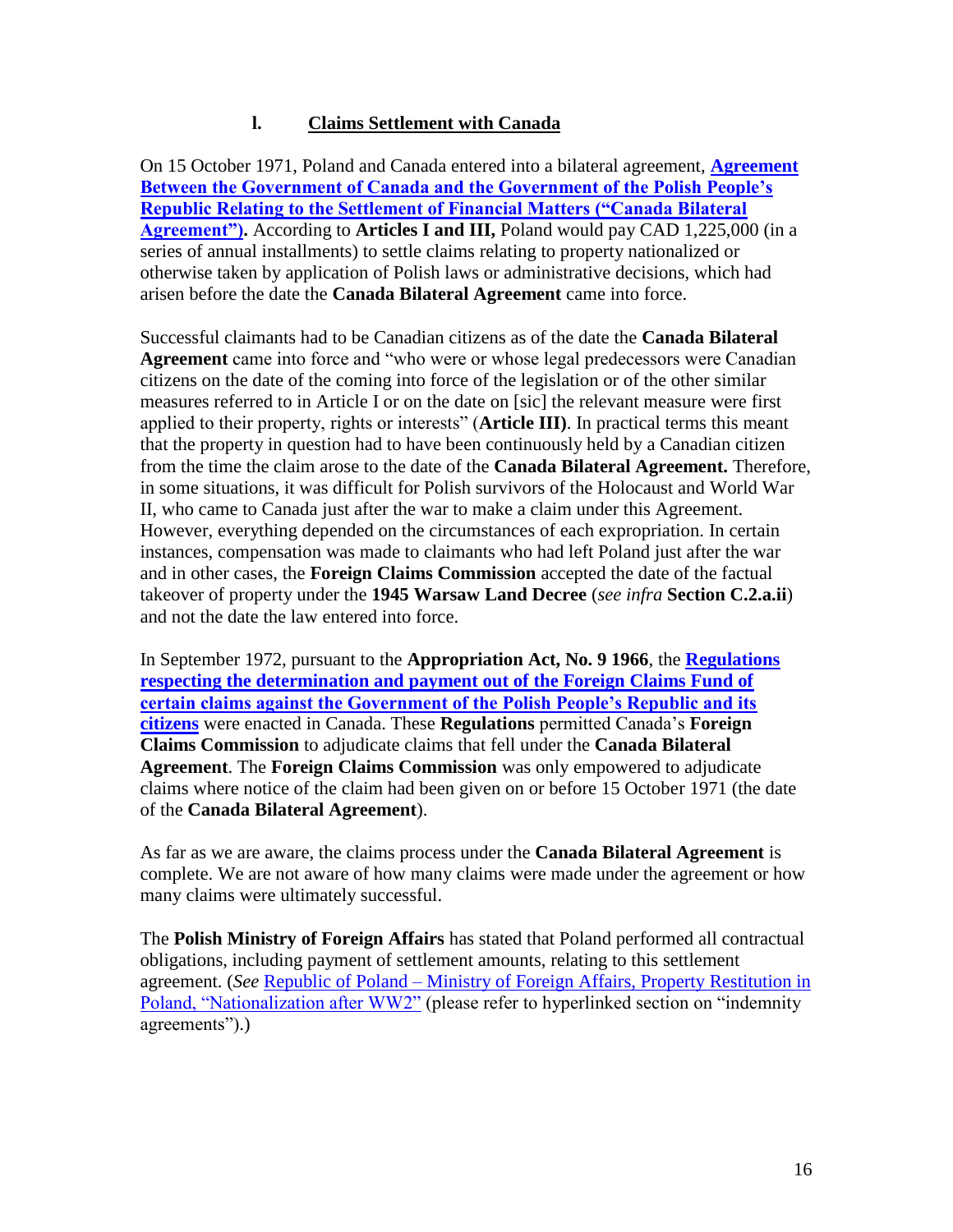The original text of this agreement is available for download in English and Polish from the website of the **Republic of Poland – [Ministry of Foreign Affairs, Property](http://propertyrestitution.pl/Nationalization,after,WW2,18.html)  [Restitution in Poland, "Nationalization after WW2"](http://propertyrestitution.pl/Nationalization,after,WW2,18.html)**.

# **C. PRIVATE PROPERTY RESTITUTION**

Private immovable (real) property, as defined in the Terezin Declaration Guidelines and Best Practices for the Restitution and Compensation of Immovable (Real) Property Confiscated or Otherwise Wrongfully Seized by the Nazis, Fascists and Their Collaborators during the Holocaust (Shoah) Era between 1933-1945, Including the Period of World War II ("Terezin Best Practices") for the purpose of restitution, is:

property owned by private individuals or legal persons, who either themselves or through their families owned homes, buildings, apartments or land, or who had other legal property rights, recognized by national law as of the last date before the commencement of persecution by the Nazis, Fascists and their collaborators, in such properties.

(Terezin Best Practices, para. b.)

The confiscation of immovable property from Polish Jews and other targeted groups (such as Roma, political dissidents, etc.) by the German occupiers during World War II (as a component part of the German plan to eliminate these groups from the region) is what sets their twentieth century experience vis-à-vis immovable property apart from other Poles. The immovable property of Polish Jews and other targeted groups was first confiscated pursuant to the laws of the occupying German forces. Shortly thereafter it was taken for a second time pursuant to generally applicable nationalization laws enacted by the Communist regime that affected the entire Polish population. All Poles share the second experience, but only Polish Jews and other targeted groups share both confiscation experiences.

Following the German incorporation of western Poland into the Third Reich in 1939, the region was subject to legislation promulgated by the Third Reich. In particular, western Poland was bound by German laws on property regulation. In central Poland – the administratively autonomous unit of Nazi Germany, known as the General Government – the population was subject to separate laws promulgated by the governing civilian authority. The laws in effect in both German-occupied regions provided legal cover for the confiscation and seizure of property belonging to Polish Jews and other targeted groups. (*See* Monika Krawczyk, "The Effect of the Legal Status of Jewish Property in Post-War Poland on Polish-Jewish Relations" *in Jewish Presence in Absence: The Aftermath of the Holocaust in Poland, 1944-2010* (Feliks Tych & Monika Adamczyk-Garbowska, eds., 2014) ("*Krawczyk II*"), pp. 792-802.)

Immediately after the end of World War II and as part of the country's shift from a market economy to a Soviet-style socialist economy, the Polish Commission of National Liberation (a provisional government of Poland established in 1944 by the Soviet Union and in opposition to the Polish government-in-exile in London) and the Provisional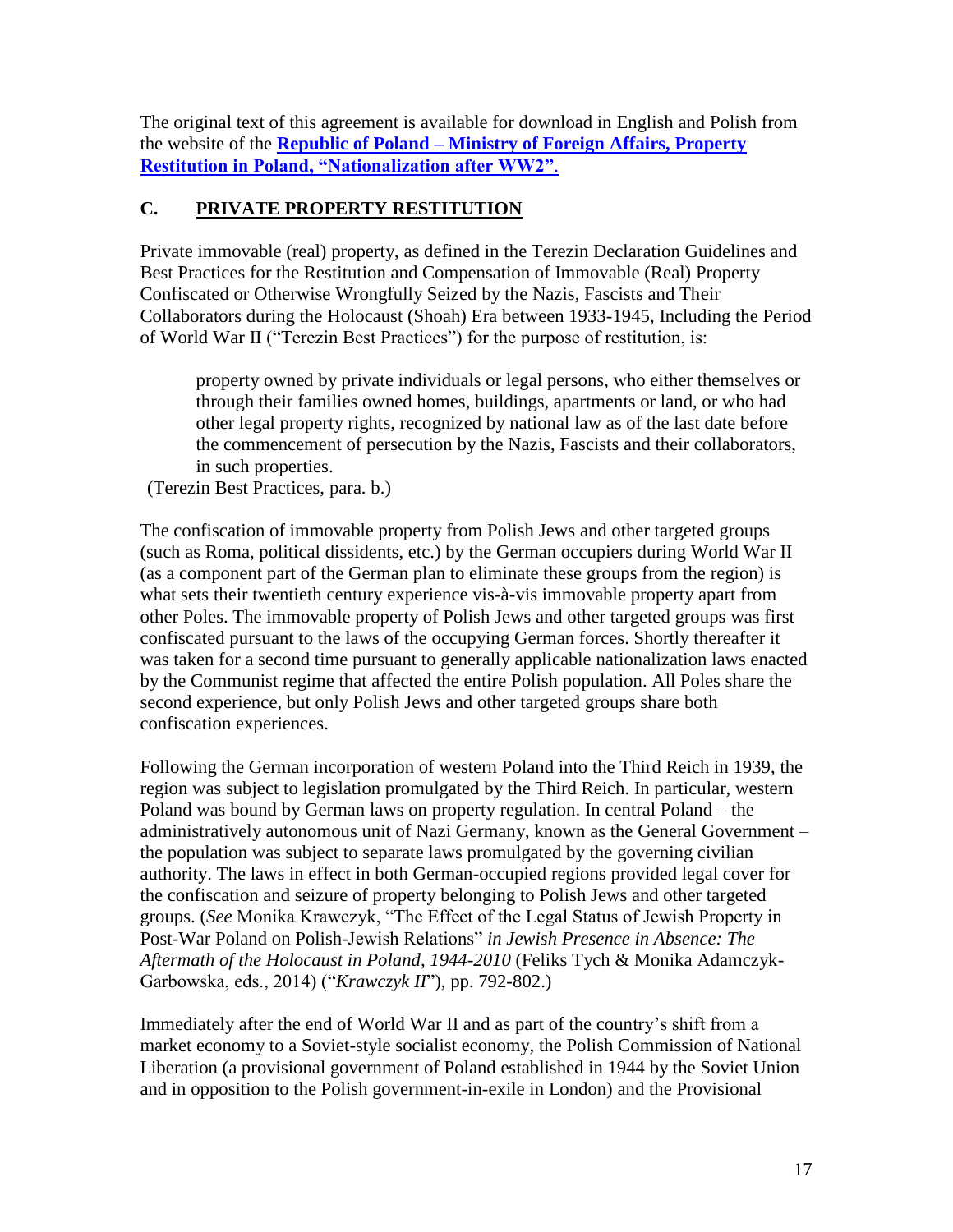Government of National Unity (created following decisions between the Allied Powers at the **Yalta Conference**) passed a series of laws affecting immovable property. The laws first addressed the return of property taken during the German occupation from Jews and other targeted groups. Shortly thereafter, the laws nationalized the property of all Poles.

# **1. Restitution of Private Property Confiscated During World War II**

Legal acts promulgated by the German occupiers that resulted in private property confiscation, were contrary to **Article 46** of the **Hague Convention (IV) respecting the Laws and Customs of War on Land**, and its annex: 18 October 1907 **Regulation concerning the Laws and Customs of War on Land,** which states that "Private property cannot be confiscated". Shortly after the German invasion of Poland in 1939, private property confiscation was declared null and void by **Article 2** of the 30 November 1939 **President's Decree on the Invalidity of Legal Acts of Occupying Authorities** (issued by the Polish government-in-exile in London), which stated that all legal acts or orders of occupying authorities regarding any private or public property are null and void.

For a few years immediately following the end of the war, between 1945 and 1948, a series of decrees were passed in an effort to undo the unlawful takings of immovable property that had occurred as a result of the Nazi-occupation of Poland.

## **a. 1945 Decree on Judicial Decisions Made During the German Occupation**

The 6 June 1945 **Decree on the Binding Force of Judicial Decisions Made During the German Occupation in the Territory of the Republic of Poland ("1945 Decree on Judicial Decisions Made During the German Occupation")** provided that all judgments delivered during the German occupation were invalid and had no legal effect.

The provisions of the **1945 Decree on Judicial Decisions Made During the German Occupation** were confirmed and developed in the 1940s and 1950s by Polish Supreme Court jurisprudence. The Supreme Court held that German notarial deeds drafted during World War II had no legal effect. The Decree invalidated the purchase-sale contracts of unlawfully seized property of Polish citizens, who purchased the property from administrators or occupier-appointed trustees via German notarial deed. (*Krawczyk II,* p. 813.) However, former owners still had to initiate administrative or court proceedings to invalidate the contract. Monika Krawczyk has noted that the law had rather minimal effects on the Polish Jewish population because most had either perished or left the country. Krawczyk further describes how people manipulated the Polish legal system in the early post-war years by getting false witnesses to confirm the deaths of former Jewish property owners so that persons who were not the rightful heirs could purchase the property. (*Id.*) These false acts prevented the real heirs from being able to make legitimate claims.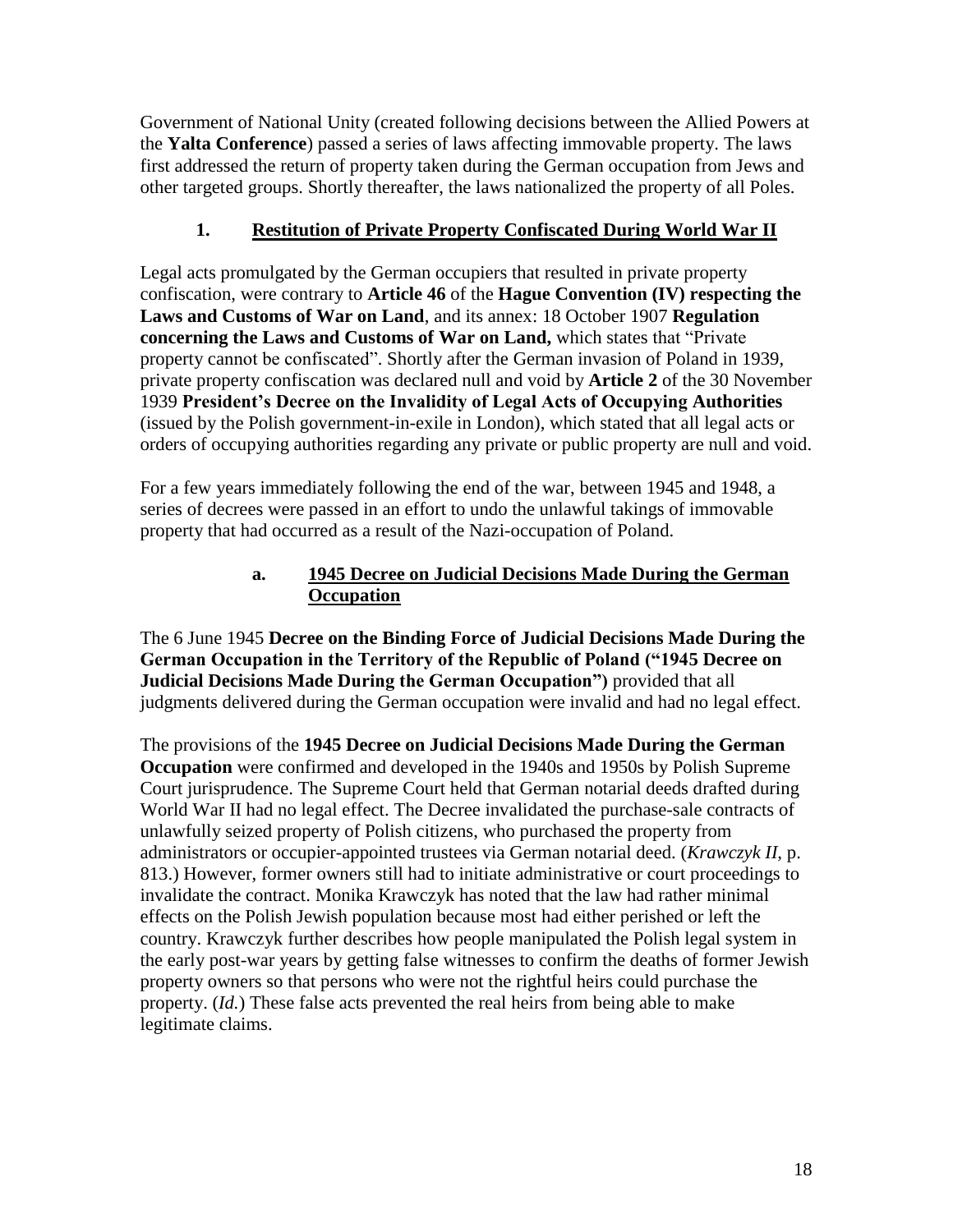#### **b. 1946 Decree Regarding Post-German and Deserted Properties**

The 8 March 1946, the **Decree Regarding Post-German and Deserted Properties**  (which superseded the 6 May 1945 Law on Abandoned and Derelict Property and 2 March 1945 Decree on Abandoned and Derelict Property) (**"1946 Decree Regarding Post-German and Deserted Properties"**) was adopted in an effort to provide order to the immovable property situation in war-torn Poland, where numerous property owners had perished or left the country.

The 1946 law regulated real property whose owners could not be identified or located as a result of the war. It gave property owners a fixed amount of time – 10 years after enactment – to recover lost property. In post-war Poland, homeless war victims and people forcibly resettled from the former Polish East, the so-called "territory east of the Bug River" (territory lost by Poland at the end of the war), were in need of housing. As a result, the Communist government considered the 10-year statute of limitations as sufficient for pre-World War II property owners or their successors to get their property back. Property not claimed during the time limit specified either escheated to the Polish State (or was legally transferred to those persons who were occupying the property).

While the **1946 Decree Regarding Post-German and Deserted Properties** and **1945 Decree on Judicial Decisions Made During the German Occupation** returned *de jure* control to former owners over their property, where the property was occupied by other people, the former owners (Jewish returnees) had to go through administrative or court proceedings to regain material control of the property. It was rarely as simple as going to court and having a judge issue an eviction notice to serve on the non-Jewish occupants of the Jewish returnees' property (i.e., the families that had moved in during the war). Krawczyk aptly describes the situation:

After liberation from the German occupation, assets lost by the Jews during the war could be reclaimed. This was facilitated formally by the legislation passed in the early years of independence. However, it was far easier, in practical terms, for Jews returning from camps or from hiding to regain possession of their property in large towns and cities than in small towns and villages. Jews returning to their family homes tended to find other families already living there, and they were often met with aggression, death threats or even murder. Exhuming mass graves and stripping corpses was the final form of plunder of Jewish property by their Polish neighbors. Terrified by such behavior, Polish Jews would often decide to leave the country in search of a new future abroad.

(*Krawczyk II,* p. 814.) Halik Kochanski confirms Krawczyk's description and also elaborates on another layer of complexity to the post-war property situation for returning Polish Jews:

The Jews were also uncertain of their welcome in Poland. There were numerous instances of anti-semitism among the Polish population directed towards survivors, which stemmed from a number of factors. There was a served shortage of housing because of the damage caused by war, and some of the reluctance of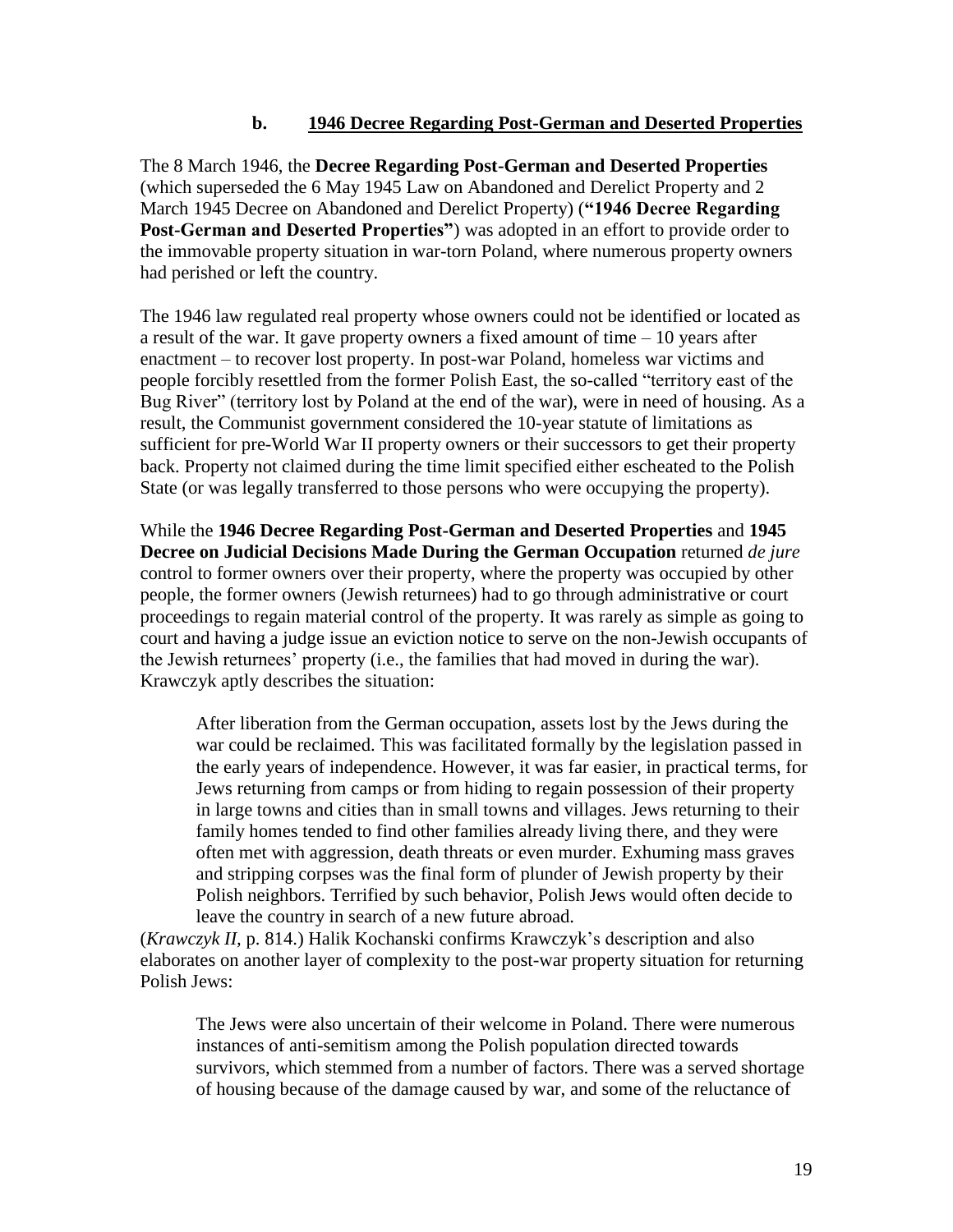the Gentile Poles to vacate Jewish homes had its roots not in anti-Semitism but in a simple fear of homelessness. Indeed, the state passed a series of decrees during 1945, which placed 'abandoned and formerly German properties' under state administration, but many of these 'abandoned' properties had been owned by Jews, who faced the prospect of court action against the state to reclaim them. (Halik Kochanski, *The Eagle Unbowed: Poland and the Poles in the Second World War,*  (2012), p. 549.)

In the case where the former owner's property was abandoned or deserted (i.e., no one was occupying the property), the returning owners could simply retake possession of the property and did not have to initiate administrative or court proceedings. Retaking possession of the property stopped the running of the 10-year statute of limitations.

German property located in areas that were formerly part of the Third Reich and the Free City of Danzig but which became part of Poland after the war, was automatically nationalized as of 19 April 1946, except for property belonging to persons of Polish nationality or "other nationality persecuted by the Germans." (*See Krawczyk I,* p. 27.) A 1987 decision from the Supreme Court of Poland affirmed this presumption of escheat of property to the State.

We are not aware of how many properties have been returned during the ten-year period set out in the **1946 Decree Regarding Post-German and Deserted Properties** or of the properties returned, what percentage was truanted to the Polish Jews.

# **2. Post-War Nationalization of Property**

There is no comprehensive Polish law that specifically addresses restitution for the next tranche of major property confiscations in Poland – the nationalization of property by the Communist regime. These nationalization measures affected all Poles – regardless of race, religion or ethnicity. Poland is the only EU country not to have enacted such a law. Instead, a patchwork of laws and court decisions promulgated from 1945-present address the following two general areas of private immovable property:

- The nationalization of property from private individuals by the Polish state and the possibility of return or compensation – including a specific legal regime for property located in the capital (Warsaw); and
- Compensation for property located in the so-called territory east of the Bug River (pre-war property that had been lost by Poles in eastern territories that became part of the Soviet Union).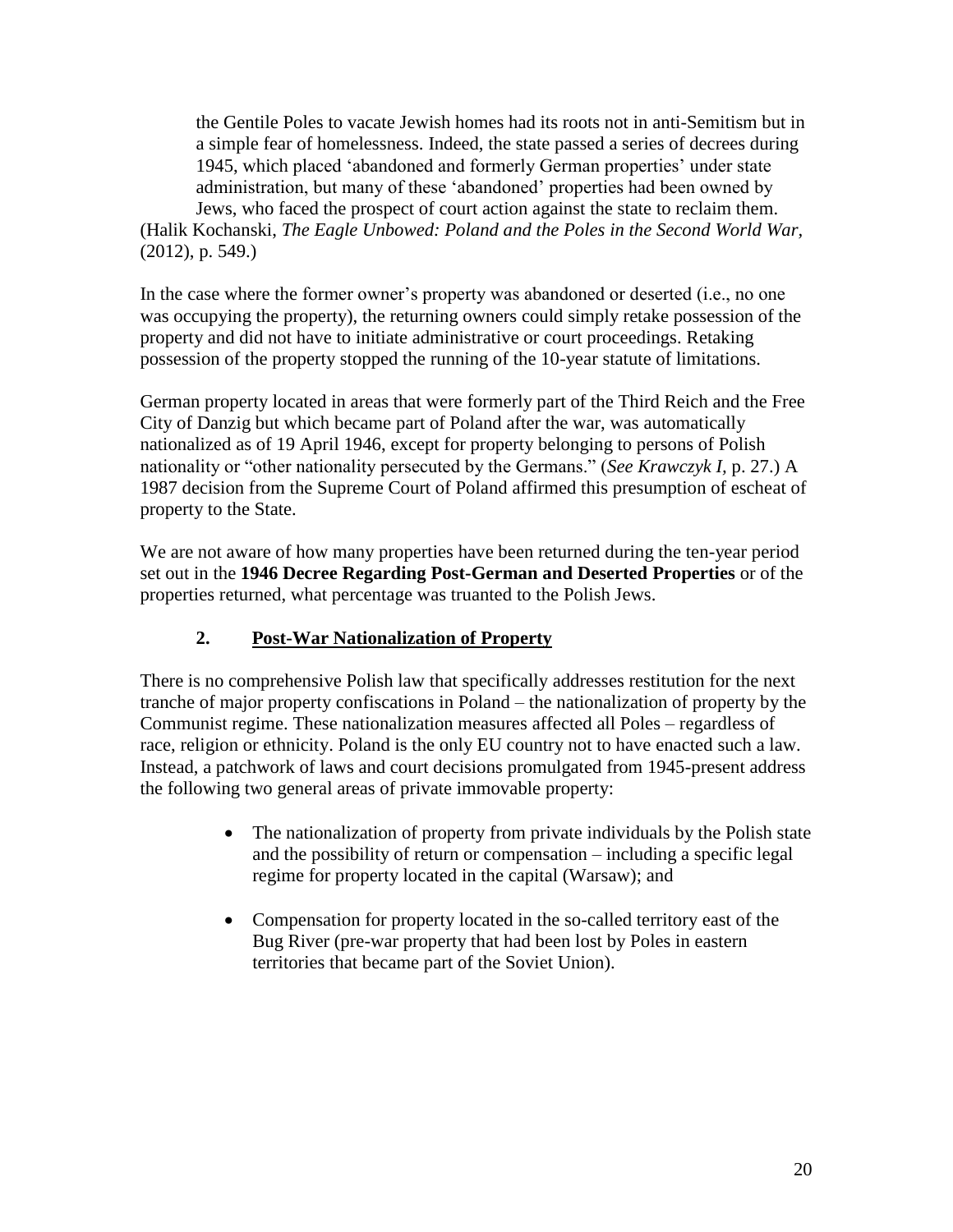## **a. Nationalization Laws**

## **i. 1944 Decrees on Agrarian Reform and Takeover by the State Treasury of Ownership of Certain Forests**

Under the Polish Commission of National Liberation's **6 September 1944 Decree on Agrarian Reform) ("1944 Agrarian Reform Decree")** and the **12 December 1944 Decree on Takeover by the State Treasury of Ownership of Certain Forests ("1944 Nationalization of Forests Decree"),** the Polish state nationalized certain forests and farmland. Under the **1944 Agrarian Reform Decree**, farms exceeding 100 hectares in overall area or 50 hectares of arable land were nationalized. Under the **1944 Nationalization of Forests Decree**, forest or forest lands covering an area of over 25 hectares were transferred to the state Treasury.

According to the Ministry of Foreign Affairs, administrative challenges may be lodged as to whether the property nationalized under the **1944 Agrarian Reform Decree** actually met the requirements set out in **Article 2.1(e)**. The appropriate authority with which to lodge the challenge is the voivode (government-appointed provincial governor), and appeals of those challenges are made to Minister of Agriculture and Rural Development. (*See* Republic of Poland – [Ministry of Foreign Affairs, Property Restitution in Poland,](http://propertyrestitution.pl/Restitution,after,1989,legal,regulations,20.html#agrarian_reform)  ["Claims Arising from the Decree on Agrarian Reform and the Decree on Takeover by](http://propertyrestitution.pl/Restitution,after,1989,legal,regulations,20.html#agrarian_reform)  [State Treasury of Ownership of Certain Forests".](http://propertyrestitution.pl/Restitution,after,1989,legal,regulations,20.html#agrarian_reform))

If the conditions from the **1944 Nationalization of Forests Decree** were not fulfilled, the claimants may demand return of the property before the common courts.

We are not aware of how many properties have been returned under the procedures prescribed by the Ministry of Foreign Affairs.

# **ii. 1945 Warsaw Land Decree**

The **[Decree of 26 October 1945 on Ownership and Usufruct of Land in the Area of](http://isap.sejm.gov.pl/DetailsServlet?id=WDU19450500279)  [the Capital of Warsaw \("1945 Warsaw Land Decree"\)](http://isap.sejm.gov.pl/DetailsServlet?id=WDU19450500279)**, also referred to as the "Bierut Decree" (named after the Polish-Stalinist leader Bolesław Bierut, who was President of the Republic of Poland from 1947-1952), transferred ownership of all property within the prewar boundaries of Warsaw to the municipality of the Capital City of Warsaw. This included properties that had been seized from Jews living in Warsaw during the Holocaust.

Under **Article 7** of the **1945 Warsaw Land Decree,** former property owners had the right to apply for perpetual usufruct – a 99-year lease on the newly nationalized land or on another plot of land of comparable size. If the municipality dismissed the application for perpetual usufruct, ownership of all buildings on the land was transferred to the municipality and then the State Treasury. A majority of the applications were rejected and many others were never processed. (*Krawczyk II,* p. 810.) Rejected claims could be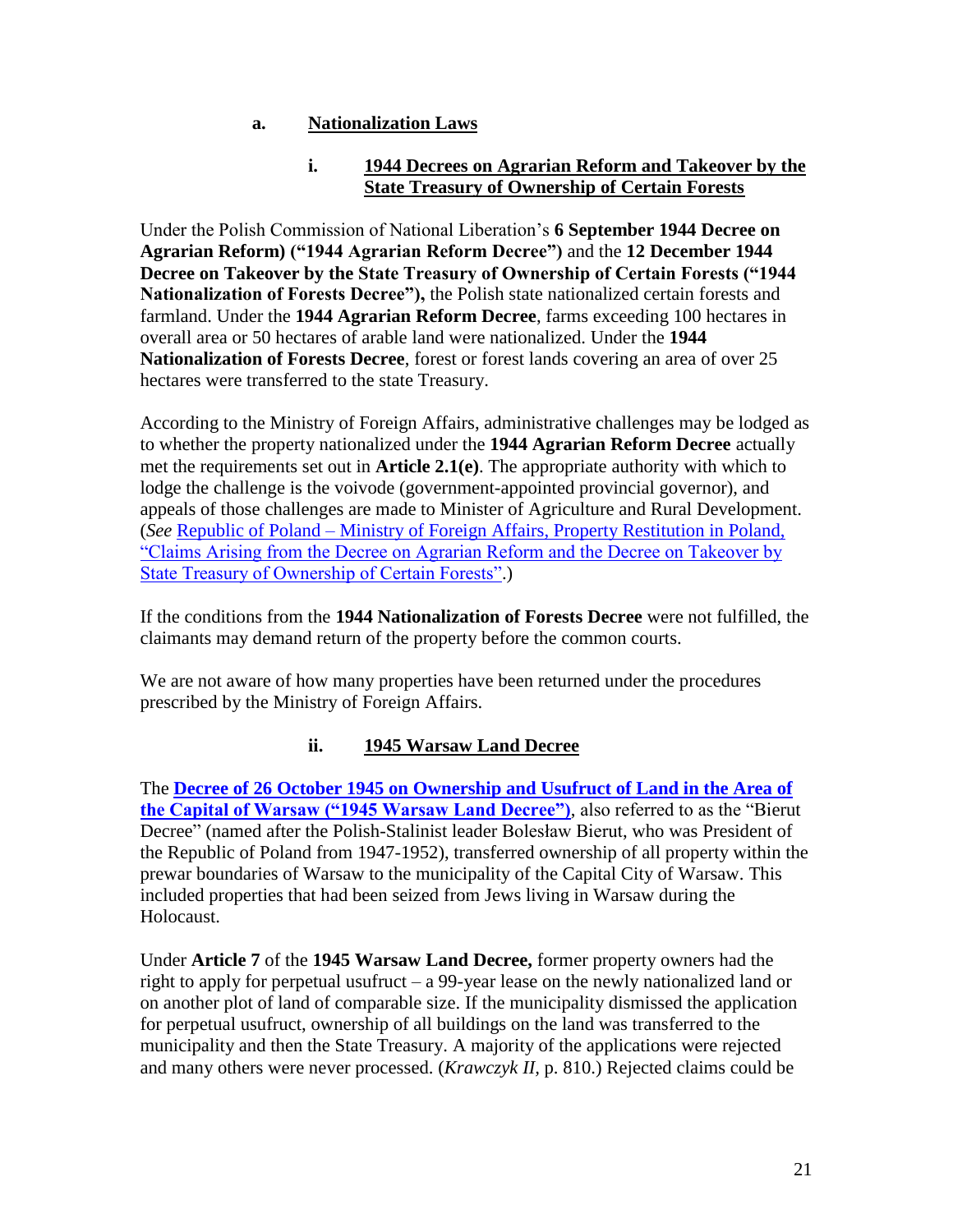appealed by seeking to have the decision declared invalid pursuant to **Article 156** of the **Polish Administrative Procedure Code.** (*Id.*) Thousands of claims remained open.

If no perpetual usufruct was granted to the owner for the land in question or for a plot of land of comparable size, the owner was entitled to an indemnification payment in municipal bonds. However, none of these bond payments were ever issued. In fact, no ordinances governing how compensation would be calculated have ever been issued. (*Id.*, p. 811.)

In recent years, some individuals with property in Warsaw have successfully claimed damages for the loss of their property without having to challenge decisions made pursuant to the **1945 Warsaw Land Decree.** This has been achieved by submitting a damages claim directly to the Mayor of the Warsaw under the **Articles 214** and **215** of the **21 August 1997 Law on Real Property Management.** We are not aware of how many properties have been returned under this process.

On 25 June 2015, the Polish Parliament (Sejm) passed legislation (**Law on an Amendment to the Law on Real Estate Management and the Law – the Family and Guardianship Code**) aimed at making it even more difficult to seek return of property seized under to the **1945 Warsaw Land Decree**. (*See* WRJO website on ["Property](http://wjro.org.il/our-work/property-restitution-in-warsaw/)  [Restitution in Warsaw: Information for Holocaust Survivors and their Heirs"](http://wjro.org.il/our-work/property-restitution-in-warsaw/) for an [informal English translation of the new law.](http://wjro.org.il/cms/assets/uploads/2016/12/Warsaw-Legislation-Informal-English-Translation.pdf)) After an unsuccessful challenge to the law at the Polish Constitutional Tribunal, the law came into effect on 17 September 2016.

The new law creates a six (6)-month deadline for pre-World War II owners of property in Warsaw – who had previously filed claims under the **1945 Warsaw Land Decree** and whose claims remain open to date – to reactivate their claims. The law does *not* create a new restitution process for people who failed to file claims under the **1945 Warsaw Land Decree.** The law also excludes from the claims process a number of categories of property that are in public use.

Pre-World War II owners with open claims under the **Decree** who do not come forward within six (6) months of the City of Warsaw publishing an announcement about their property in in a Polish newspaper and online will forever lose their right to claim the property. If a claimant comes forward during the six (6) month window and files certain paperwork, he then has three (3) months to prove his rights to the property. If the claimant takes no action before the deadline, the claim is terminated and ownership of the property in issue is transferred permanently to either the state treasury or the City of Warsaw.

A database launched by the **World Jewish Restitution Organization (WJRO)** in December 2016 has made the search for family ownership of the more than 2000 properties in issue under this new legislation, easier. The City of Warsaw originally published a list of 2,613 street addresses in Warsaw that can be claimed under the law but did not match the properties with the names of the original owners. The **WJRO's**  database now matches the street addresses specified by the City of Warsaw with the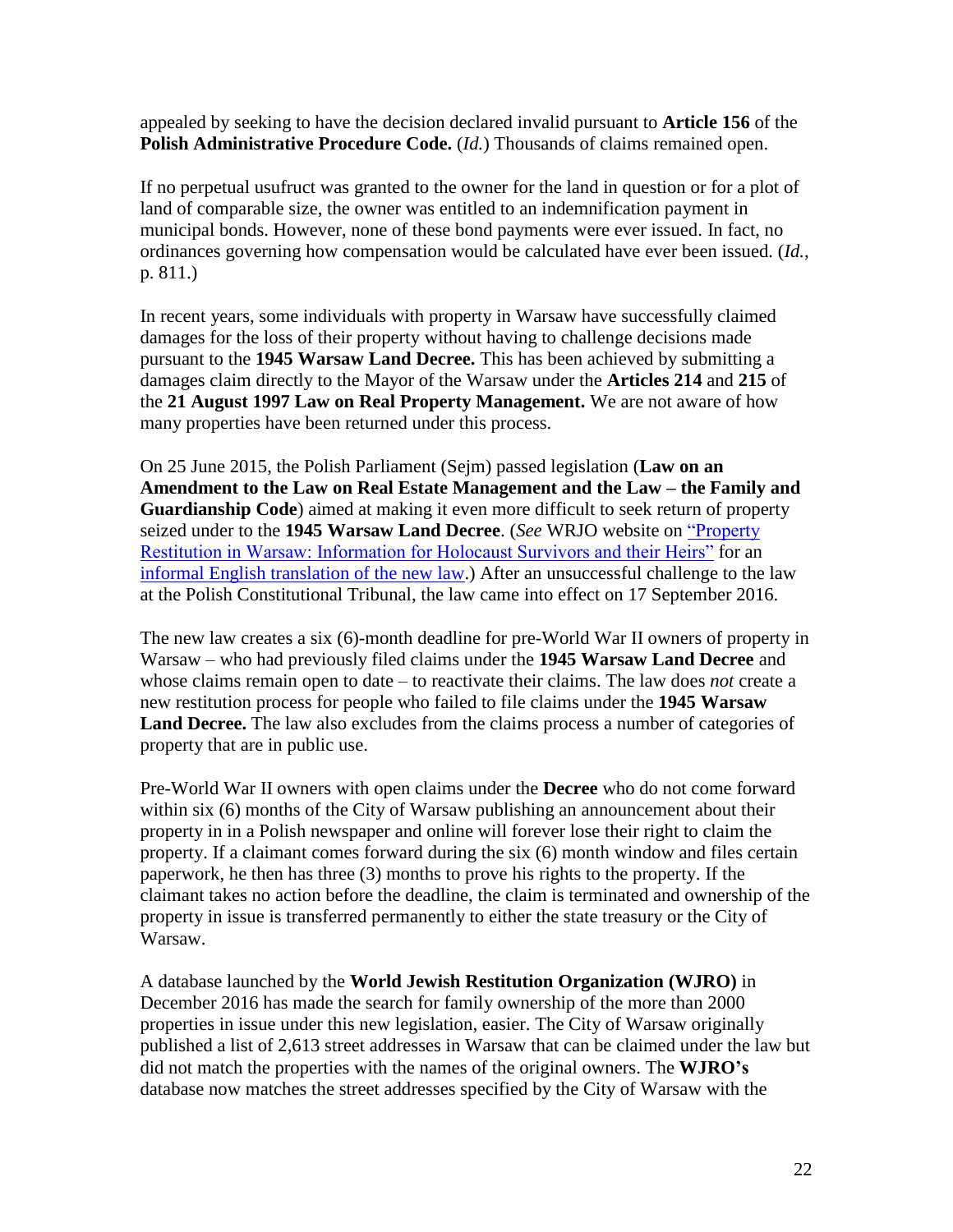names of the pre-war owners found in historical records. (*See* [WJRO, "Property](http://warsawproperty.org/)  [Restitution in Warsaw: A Guide for Holocaust Survivors and their Heirs".](http://warsawproperty.org/)) Although the precise number is unknown, it is thought that a number of the properties belonged to Jewish owners. [\("Database Helps Holocaust Survivors Reclaim Warsaw Property", N.Y.](http://www.nytimes.com/aponline/2016/12/06/world/europe/ap-eu-poland-holocaust-property.html?_r=1)  [Times, 6 December 2016.](http://www.nytimes.com/aponline/2016/12/06/world/europe/ap-eu-poland-holocaust-property.html?_r=1))

## **iii. 1946 Nationalization of Industry Act**

The **[January 1946 Act on the Nationalization of Basic Branches of the State](http://isap.sejm.gov.pl/DetailsServlet?id=WDU19460030017)  Economy ("Nationalization of Industry Act")** – required the State to compensate property owners for nationalized property. According to **Section 1** of the **Nationalization of Industry Act,** "in order to ensure the planned rebuilding of the state economy, the economic sovereignty of the State and to foster the general well-being, the State shall take over ownership of enterprises on the conditions laid down in this law."

**Sections 2(1)** and **3(1)** of the **Nationalization of Industry Act** identified those properties that could be nationalized. The Polish state could nationalize, *inter alia,* (A) all mining and industrial enterprises in the following sectors of the state economy: mines and mining leases subject to mining law; oil and gas industry – including mines, refineries, gasoline production and other processing plants, gas pipes and synthetic fuel industry; companies that generate, process or distribute electricity or gas; water supply companies serving more than one municipality; steelworks, aviation and explosives industry; armaments, aviation and explosives industry; coking plants; sugar factories and refineries; industrial distilleries, spirit refineries and vodka production plants; breweries with an annual output exceeding 15,000 hectolitres; yeast production plants; grain plants with a daily output exceeding 15 tons of grain; oil plants with an annual output exceeding 500 tons and all refineries of edible fats; cold stores; large and medium textile industry; printing industry and printing houses; (B) industrial enterprises not listed in (A) if they are capable of employing in the production more than 50 persons on one shift; and (C) all transport enterprises (standard gauge and narrow-gauge railways, electric railways and aviation transport enterprises) and communication enterprises (telephone, telegraph and radio enterprises).

The **1946 Nationalization of Industry Act** provided that owners of these entities would be compensated by the state.

**Section 7** set out the general principles by which compensation would be paid, including that owners of nationalized enterprises "shall receive compensation from the State Treasury within one year on which a notice of final determination of the amount of compensation due has been served on him" as determined by special commissions, whose rules and procedures would be determined by a Cabinet Ordinance. However, these special commissions were never set up during the Communist era. The post-Communist governments have also never set up the commissions.

The non-passage of the Cabinet Ordinance has been the subject of many legal actions initiated in domestic courts and the **European Court of Human Rights ("ECHR")**.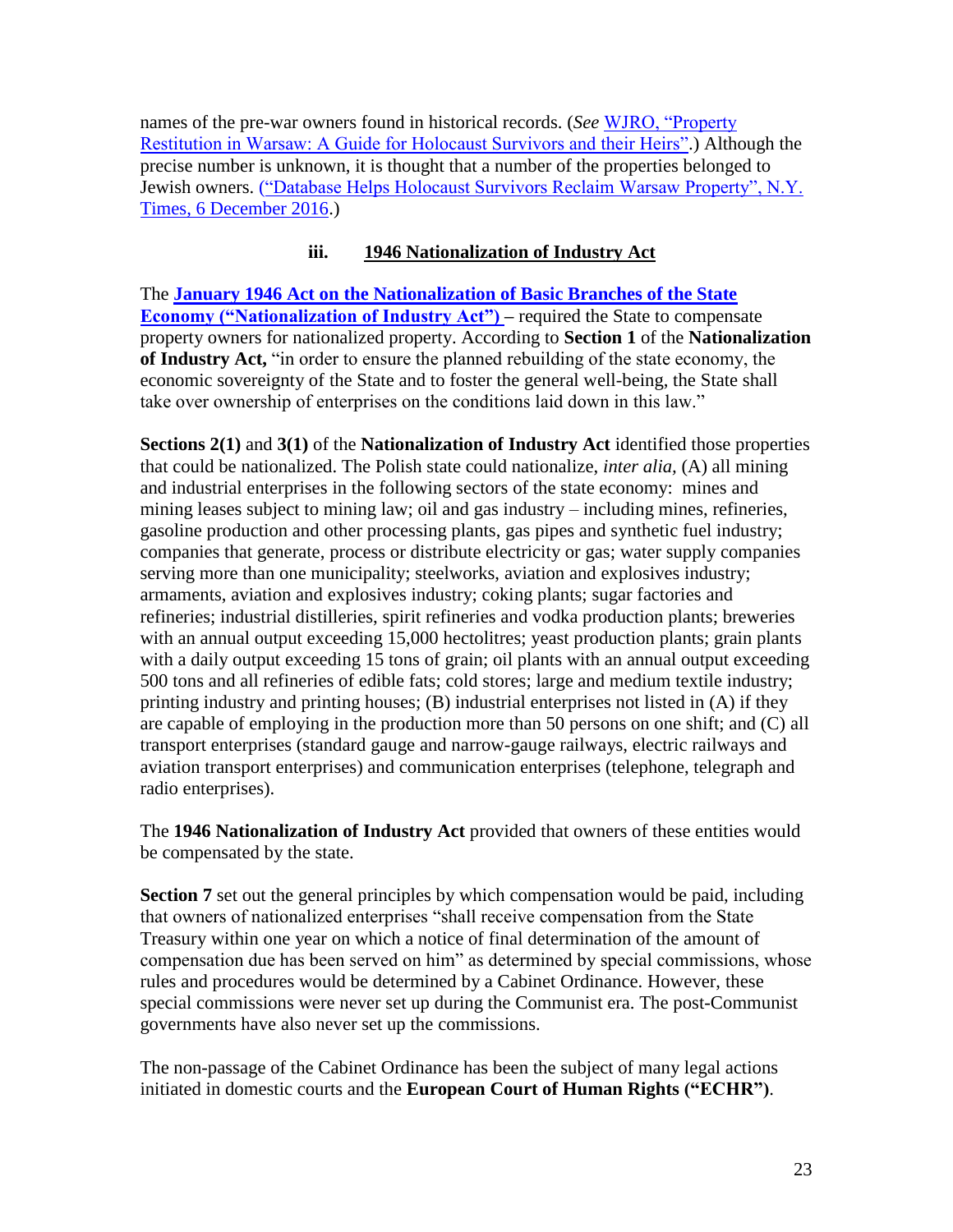When the conditions of nationalization under the **Nationalization of Industry Act** were not fulfilled or when the procedural requirements during the nationalization were not met, the claimants may lodge the petition to the Minister of Economy to annul the nationalization decision. When the Minister in its decision states that the nationalization decision is null and void it is possible to demand the return of nationalized property and if the Minister declares only that the decision was issued contrary to law it is possible to seek compensation before the common courts.

## **b. Annulling Nationalization Decisions and Seeking Damages Under the Polish Administrative Procedure Code**

It is not possible in Poland today to directly challenge nationalizations that were legally carried out pursuant to the country's nationalization decrees (such as the **1946 Nationalization of Industry Act** or the **1945 Warsaw Land Decree**). However, it is possible to bring civil actions in Polish courts seeking compensation/restitution of improperly nationalized property.

A 28 November 2001 Polish Constitutional Tribunal decision (Case no. SK 5/01, published in the compendium of Constitutional Tribunal judgments, *Orzecznictwo Trybunału Konstytucyjnego. Zbiór Urzędowy*, 2001, no. 8, p. 266) also effectively foreclosed constitutional challenges to: the country's nationalization laws, including questioning the constitutionality of the confiscations and nationalizations under the laws; the enacting Communist government (the PKWN); and the laws themselves. One set of commentators described the court's decision in the following manner:

The[] [court] held that despite the illegitimacy of the Communist regime in Poland, its organizations, and its policies, the subsequent influence of those activities on the formation of Polish society has been so extreme, that to overturn them now would unhinge the ownership infrastructure and legal framework of property relations in many spheres of Polish life. "The time that has passed cannot be ignored from the legal perspective", the Tribunal held, "since it made these relations last, today they constitute the basis of the economic and social existence of a major part of Polish society."

[\(Max Minckler & Sylwia Mitura, "Roadblocks to Jewish Restitution: Poland's Unsettled](http://www.humanityinaction.org/knowledgebase/115-roadblocks-to-jewish-restitution-poland-s-unsettled-property)  [Property", Humanity in Action, 2008](http://www.humanityinaction.org/knowledgebase/115-roadblocks-to-jewish-restitution-poland-s-unsettled-property) (last accessed 23 September 2015).)

The effect of the Constitutional Tribunal's decision has been crushing for claimants seeking the return of nationalized immovable property. Absent the enactment of restitution legislation by the Polish government, claimants must proceed on an individual basis by filing administrative and civil court actions in Poland to recover their property.

During a June 2016 visit to Israel, Israel Foreign Minister Witold Waszczykowski, sat down for an interview and offered his perspective on Poland's restitution process:

The difficulty and complexity of the matter lies in the fact that Poland was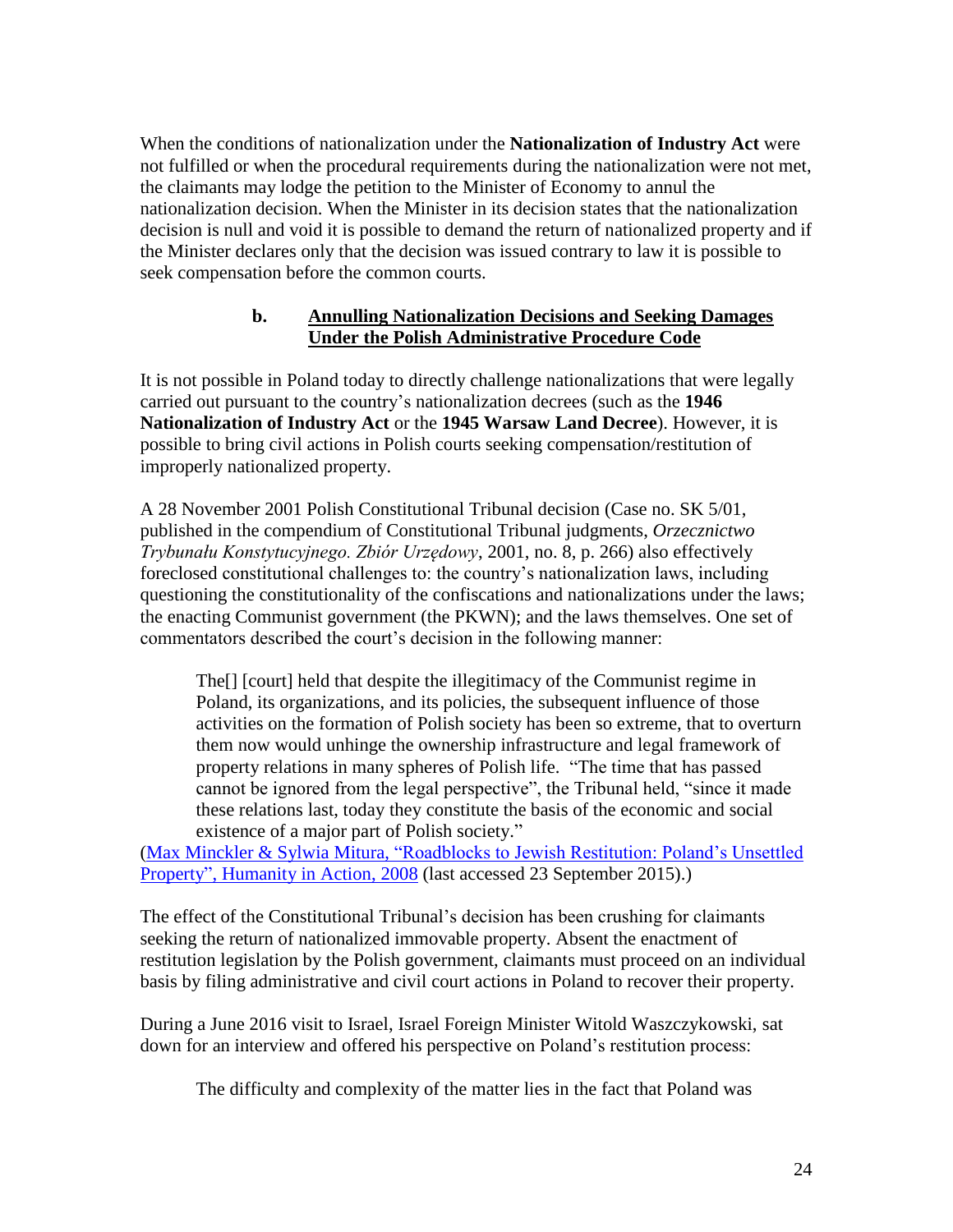severely ravaged during World War Two. Its borders changed dramatically, which, in turn, resulted in a mass resettlement of populations living on Poland's territory. That also affected the question of property and ownership. Nevertheless, property restitution has been underway in Poland for well over two decades now.

Restitution should not be regarded as an element of international politics. Nor should it be seen as a problem in Polish-Jewish relations. This is because only approx. 15% of those potentially interested in restitution are Jews now living outside of Poland. The remaining 85% are current non-Jewish Polish citizens. Property restitution is a process in which claimants' ethnic or religious background is irrelevant: the Polish law treats everyone in the same manner. As far as private property is concerned, the existing legal system in Poland makes it perfectly clear that any legal or natural person (or their heir) is entitled to recover prewar property unlawfully seized by either the Nazi German or the Soviet occupation authorities, or by the postwar Communist regime. Claimants may use administrative and/or court procedure to demonstrate that their property was unlawfully seized and to recover it.

[\(Eldad Beck, "Polish Foreign Minister: There's more to us than the Holocaust",](http://www.ynetnews.com/articles/0,7340,L-4816365,00.html)  [ynetnews.com, 15 June 2016.](http://www.ynetnews.com/articles/0,7340,L-4816365,00.html))

Legal challenges in Poland referred to by the Foreign Minister are made principally using **Articles 156, 157** and **160** of the **Polish Administrative Procedure Code.** 

**Articles 156** and **158** relate to the ability to have an administrative decision (i.e., the postwar Communist government's decision to nationalize an applicant's property) declared annulled or issued contrary to law (*see, e.g.,* **Article 156 § 1**). Administrative challenges to nationalization decisions occur at the agency level. The administrative action merely determines if the property was taken in violation of one of the nationalization laws (meaning that a procedure was not followed or the property was not of the type permitted to be nationalized under the law).

If there is a positive administrative outcome and the decision that permitted the nationalization of the claimant's property is either declared null and void or issued contrary to the law, then only at that point may the claimant file a civil action for compensation or restitution in the common (civil) courts pursuant to **Article 160**.

Specifics of **Articles 156**, **158** and **160** are described as follows:

#### Article 156

Under Article 156, an application to declare the administrative decision null and void shall be accepted by the organ which made it if the decision: (1) has been issued in breach of the rules governing competence, (2) has been issued without legal basis or with manifest breach of law, (3) concerns a case already decided by means of another final decision, (4) it has been addressed to a person who is not a party to the case, (5) was unenforceable at the day of issuance and has been unenforceable ever since, (6) its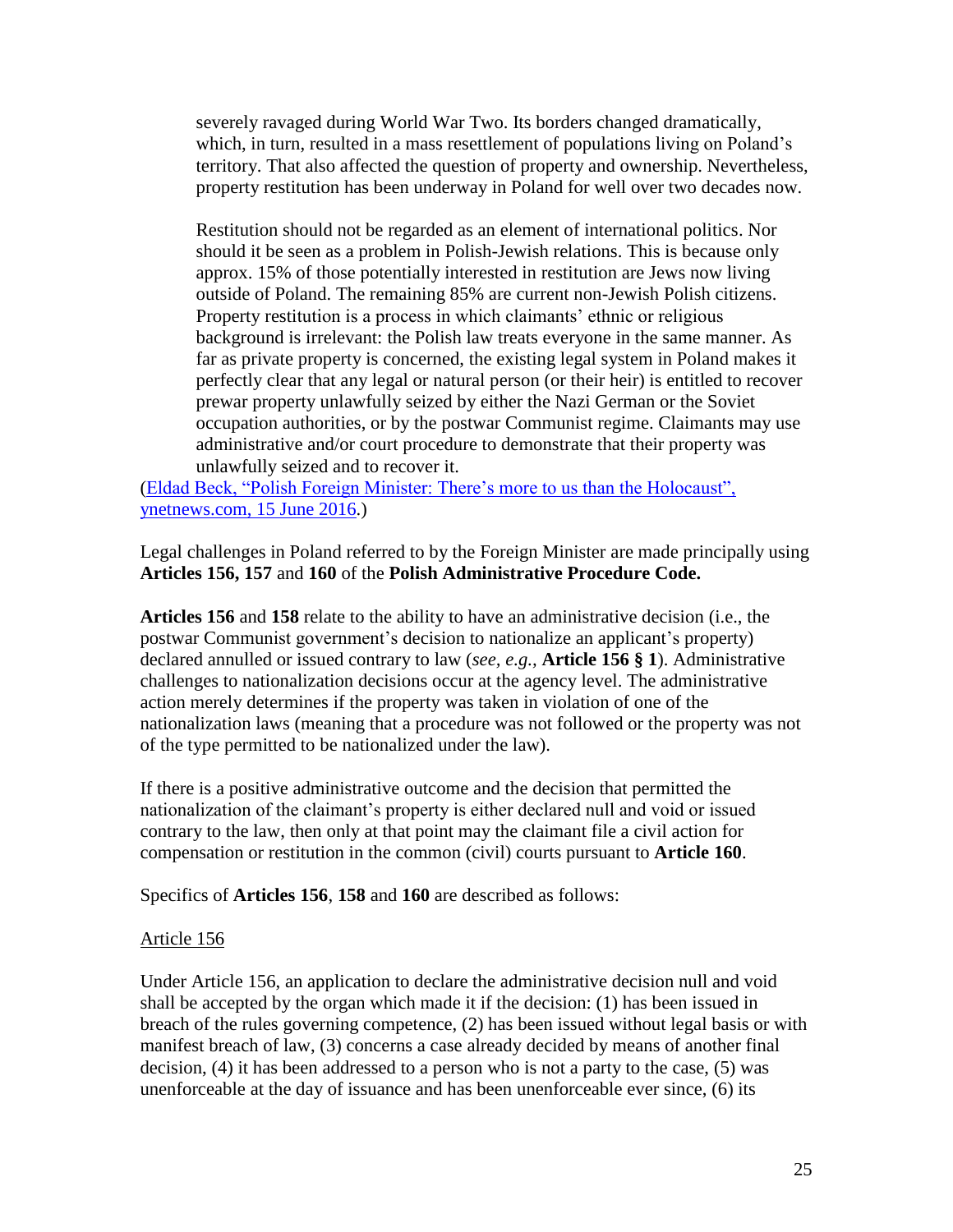enforcement would effect in crime, (7) it has a flaw making it null and void by the force of law. However, if 10 years have expired from the date of its service or promulgation or the decision has produced irreversible legal effects, it shall not be declared null and void for all the abovementioned reasons except (2) and (5). (*See e.g.,* Case no. P 46/13, published in the compendium of Constitutional Tribunal judgements, *Orzecznictwo Trybunału Konstytucyjnego. Zbiór Urzędowy,* 2015, no. 5, p. 1.)

#### Article 158

**Article 158** states that where a decision cannot be declared null and void because of the grounds laid out in **Article 156 § 2,** the decision shall only be declared "issued contrary to the law."

#### Article 160

**Article 160** sets out principles for compensation, which apply equally to both decisions declared "null and void" (**Article 156)** *and* decisions "issued contrary to the law" (**Article 158)**. Thus, even if a decision cannot be called "null and void", if it is "issued contrary to the law", the same compensation principles apply.

**Article 160** was repealed in 2004. The repeal was done pursuant to the **Law of 14 June 2004 on Amendments to the Civil Code and Other Statutes ("2004 Amendment")** in force since 1 September 2004**. Article 160** of the **Administrative Procedure Code** was replaced by an expanded **Article 417** of the **Polish Civil Code**, which describes instances of the state's liability in tort.

However, the transitional provisions of the **2004 Amendment** state that **Article 160** can still be used to seek compensation for "events and legal situations" that subsisted before the entry into force of the **2004 Amendment**.

As a result, in those narrow instances where a claimant seeks to have a decision issued prior to 1 September 2004 (such as a final nationalization decision made by the postwar Communist government) declared "null and void" or "issued contrary to the law" under **Articles 156** or **158, Article 160** can still be used to seek compensation. When the claimed damage was caused on or after 1 September 2004 the general rules of the **Polish Civil Code** apply (i.e., that the damage must be claimed within three (3) years from when the victim learned about the damage but no longer than within ten years from when the damage occurred).

A claimant who is successful in getting the nationalization decision declared invalid or issued contrary to law then has three (3) years to claim damages under **Article 160**. In addition, according to Supreme Court case law, persons who did not take part in the annulment proceedings (pursuant to **Articles 156 and 158**) can still claim damages under **Article 160**.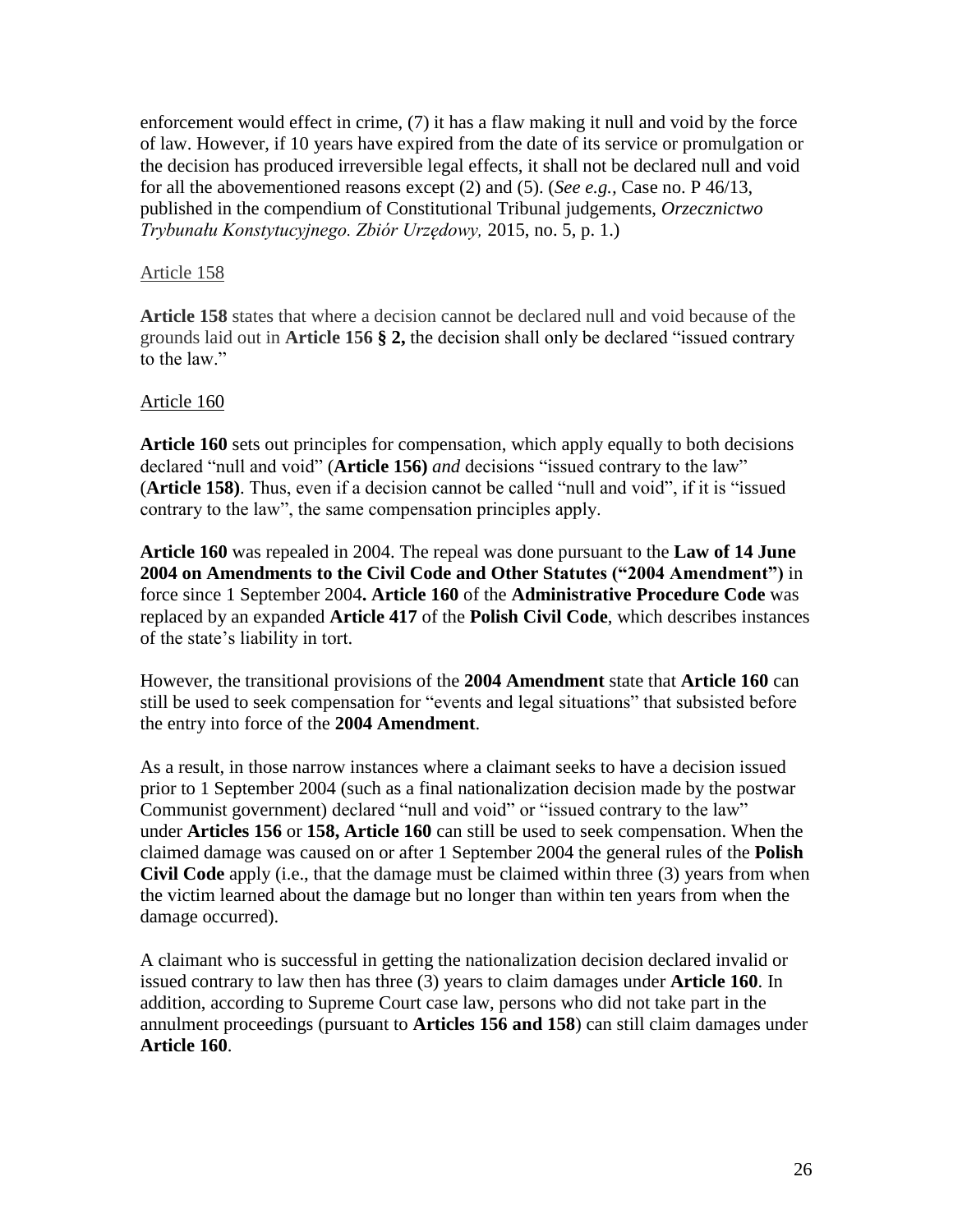While the Ministry of Foreign Affairs states that for the last 35 years Poland's administrative law "has provided for the possibility, **in perpetuity**, to challenge administrative decisions (including decisions of property deprivation)", according to our information, these administrative and civil actions are routinely costly and drag on for years. (*See* Republic of Poland - [Ministry of Foreign Affairs, Property Restitution in](http://propertyrestitution.pl/Restitution,after,1989,legal,regulations,20.html)  [Poland, "Private Property"](http://propertyrestitution.pl/Restitution,after,1989,legal,regulations,20.html) (emphasis added).) The actions also require extensive documentation (including for example, proof that the claimant owned the property on the very date of the taking, civil status documents, official proof of succession), which is not likely in the possession of Holocaust and World War II survivors and victims' heirs.

We are not aware of the precise number of properties have been returned or compensated for under **Articles 156, 158** and **160** of the **Polish Administrative Procedure Code** or what percent of claimants were former Jewish owners. Nevertheless, we understand that since the 1990s thousands of restitution or compensation cases have been successfully concluded in Polish courts. Most, however, were brought by non-Jewish Poles still living in Poland.

## **c. Litigation at the European Court of Human Rights Concerning Nationalized Property**

Two **ECHR** decisions, *Ogorek v. Poland* and *Pikielny and Others v. Poland,* both issued on 18 September 2012, address lingering issues of restitution/compensation relating to Poland's 1946 **Nationalization of Industry Act**. (*[See Ogorek v. Poland,](http://hudoc.echr.coe.int/eng?i=001-113877)* ECHR, [Application No. 28490/03, Decision of 18 September 2012 \("](http://hudoc.echr.coe.int/eng?i=001-113877)*Ogorek*")*; [Pikielny and](http://hudoc.echr.coe.int/eng?i=001-113901)  Others v. Poland*[, ECHR, Application No. 3524/05, Decision of 18 September 2012](http://hudoc.echr.coe.int/eng?i=001-113901)  ("*[Pikielny](http://hudoc.echr.coe.int/eng?i=001-113901)*").) *Ogorek v. Poland* was filed with the **ECHR** in 2003 and *Pikielny and Others v. Poland* was filed with the **ECHR** in 2005. Both cases were ultimately declared inadmissible for failure to exhaust domestic remedies.

The **ECHR** in *Sierminski v. Poland, Plechanow v. Poland* and *Sierpiński v. Poland* addressed property claims relating to the **1945 Warsaw Land Decree.** (*See [Sierminski v](http://hudoc.echr.coe.int/eng?i=001-148272)*. *Poland*[, ECHR, Application No. 53339/09, Judgment of 2 December 2014](http://hudoc.echr.coe.int/eng?i=001-148272)  ("*[Sierminski](http://hudoc.echr.coe.int/eng?i=001-148272)*"); *Plechanow v. Poland,* [ECHR, Application No. 22279/04, Judgment](http://hudoc.echr.coe.int/eng?i=001-93302) of 7 [July 2009 \("](http://hudoc.echr.coe.int/eng?i=001-93302)*Plechanow*"); *Sierpiński v. Poland,* [ECHR, Application No. 38016/07,](http://hudoc.echr.coe.int/eng?i=001-95590)  Judgment [of 3 November 2009 \("](http://hudoc.echr.coe.int/eng?i=001-95590)*Sierpiński*")*.*) *Sierminski* is emblematic of many Polish cases before the **ECHR** regarding the **Article 6** (of the **European Convention on Human Rights**) right to fair trial. *Plechanow* and *Sierpiński* address an additional issue facing many Polish expropriation cases – the temporal jurisdiction of the **ECHR**. Poland is has been a Contracting Party to the **European Convention of Human Rights** since 19 January 1993 and to the **Additional protocol to the Convention (Protocol No. 1)**  (whose **Article 1** guarantees the right to property ("the peaceful enjoyment of his possessions")) since 10 October 1994. As a result, generally only cases regarding the expropriations that occurred after 10 October 1994 can be successfully lodged before the **ECHR**. Nevertheless, in the cases concerning nationalizations made by the Communists in Poland after World War II, temporal jurisdiction of the Court can be established when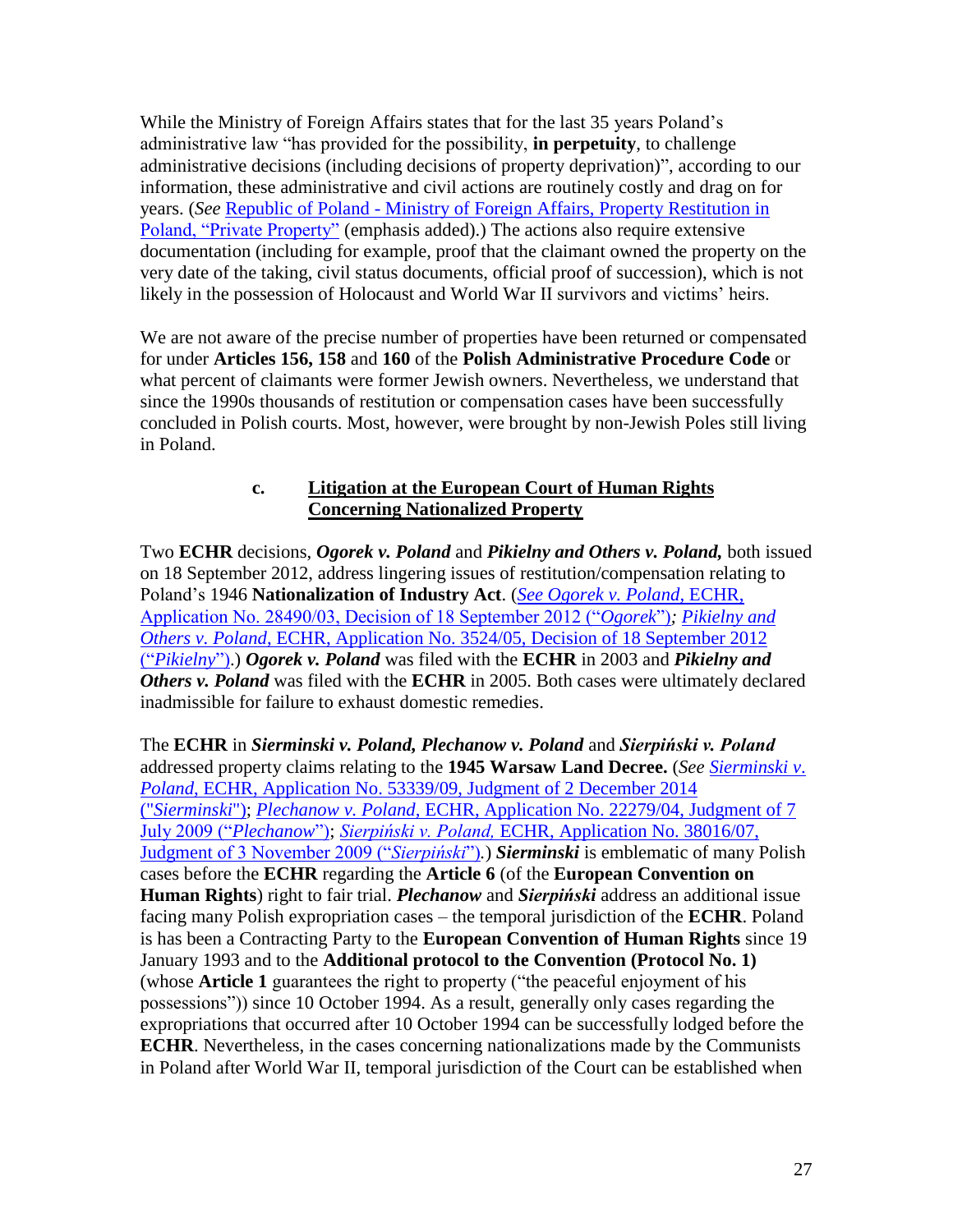applicants prove there is a continuing situation or continuing violation of their right to property.

Contained within the **ECHR's** decisions are detailed English-language chronologies of the Polish domestic legislation and decisions relating to (1) nationalization and (2) the administrative proceedings available today in Polish courts**.** The **ECHR's** detailed recitation illustrates the difficult legal process encountered by claimants seeking restitution in Polish courts.

# **i.** *Ogorek v. Poland* **(1946 Nationalization of Industry Act)**

The *Ogorek* case relates to compensation/return of property improperly nationalized under the **1946 Nationalization of Industry Act**. The case was filed with the **ECHR** in 2003 and the Court did not issue a decision until 2012. (*See [Ogorek v. Poland](http://hudoc.echr.coe.int/eng?i=001-113877)*, ECHR, [Application No. 28490/03, Decision of 18 September 2012.](http://hudoc.echr.coe.int/eng?i=001-113877))

In *Ogorek,* applicants were non-Jewish Polish nationals whose father had owned a limestone plant and limestone deposits in Poland before, during, and after World War II. (*See Ogorek,* ¶ 4.) The limestone plant was nationalized by a decision from the Ministry of Industry and Commerce in 1948 ("**1948 decision**") pursuant to the **Nationalization of Industry Act.** (*Id.*) According to the terms of the decision, applicants' father was to be compensated for the nationalization. (*Id.*)

In 1990, applicants requested that the Ministry of the Economy declare the **1948 decision**  null and void pursuant to **Article 156** of the **Polish Administrative Procedure Code**. In 2001 and 2002 the Minister for Economy denied the request and applicants' request for reconsideration. (*Id.,* ¶ 6.)

In 2002, applicants challenged the decision by the Ministry of the Economy in the Supreme Administrative Court, which then referred the matter to the Warsaw Regional Administrative Court. In 2004, the Warsaw Regional Administrative Court quashed the decision of the Ministry of the Economy on the grounds that the Ministry had failed to establish whether the limestone plant was legally nationalized under the **Nationalization of Industry Act** (i.e., whether the plant was capable of employing more than 50 persons per shift as per **Section 3(1)** of the Act). (*Ogorek,* ¶ 8.)

In 2007, in response to the Warsaw Regional Administrative Court's decision, the Minister for Economy declared the **1948 decision** null and void because at the time of the nationalization, the plant had suffered war damage and could not employ more than 42 people per shift (not more than 50, as was required by the **Nationalization of Industry Act**). The plant therefore was not subject to the nationalization law. (*Id.,* ¶ 9.)

Between 2003 and 2005, while the above proceedings were taking place, applicants filed administrative and constitutional court actions and applications to the Prime Minister alleging inactivity on the part of the Prime Minister for failing to enact the Cabinet's Ordinance described in the **Nationalization of Industry Act**. The Ordinance was meant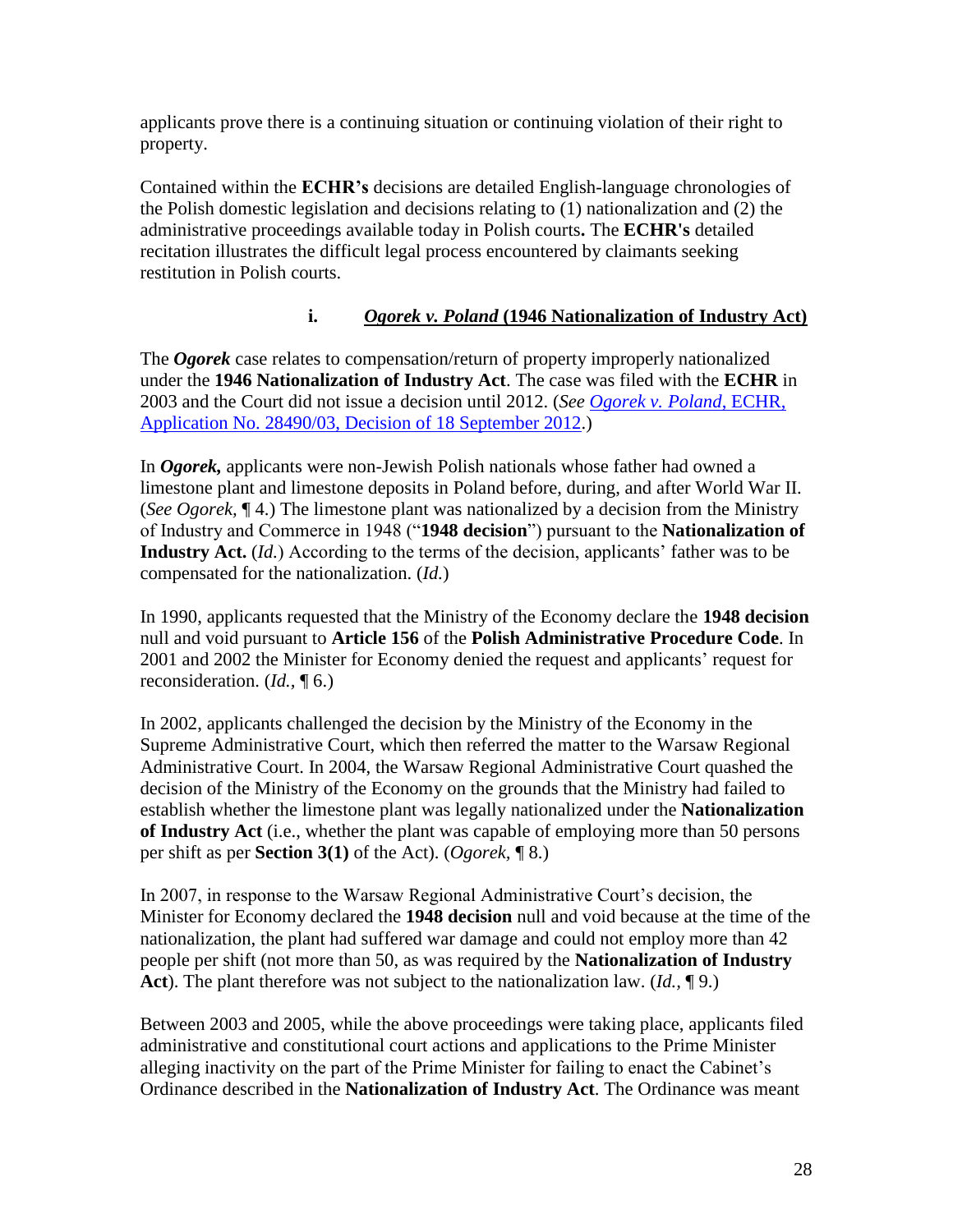to set out rules for compensation for nationalized enterprises. (*See supra* **Section C.2.a.ii**.) All of these efforts were dismissed, and in 2005 the Warsaw Regional Administrative Court held that applicants' interests are protected by **Article 417** of the **Civil Code**, which "makes it possible to seek damages caused by the legislative omission of the State Treasury", i.e., the failure to enact the Cabinet Ordinance. (*Id.,* ¶ 23 (quoting language from Warsaw Regional Administrative Court Decision).)

However, a 2006 decision by the Warsaw Regional Court, in an action by applicants for damages, came to the opposite conclusion. The Regional Court found that the civil law applicable at the material time did not provide for the State Treasury's liability for legislative inactivity (i.e., the new language on legislative omissions contained **Article 417** introduced 1 September 2004, would not apply retroactively). (*Id.,* ¶ 31.)

This same principle of non-applicability of **Article 417** to nationalization compensation claims was also discussed in Supreme Court decisions from November 2005 brought by *E.K.* and from a December 2007 claim lodged by a limited liability company, *Lubelska Fabryka Maszyn i Narzędzi Rolniczych "Plon"***.** The Supreme Court said that **Article 417** of the **Civil Code** did not apply to events and situations existing before its entry into force, "even if this state of affairs continually existed until the present day" (*Id.,* ¶¶ 45- 48.) Thus, as interpreted by the Polish Supreme Court in 2005, **Article 417** could not serve as a mechanism for redress for the government's failure to ever enact the Cabinet Ordinance setting out rules and procedures for compensation under the **Nationalization of Industry Act.**

Applicants then filed a second claim for damages in the Warsaw Regional Court in 2009 seeking damages arising out of the nationalization of the limestone plant. Relying on **Article 160** of the **Polish Administrative Procedure Code,** the Court granted applicants' claim in its entirety and awarded each of the two applicants PLN 8,378,114.25 (approximately USD 2 million) plus interest. The Court held that applicants had sustained a loss and should be compensated and that the loss was the value of the plant at nationalization, the value of the limestone deposits exploited by the state, and the costs associated with rehabilitating the nationalized land. (*Id.,* ¶ 34.)

In an appeal to the Warsaw Court of Appeal by the State Treasury, the Court of Appeal affirmed the compensation for the value of the buildings and equipment but postponed the examination of the value of the limestone deposits pending a new expert opinion. (*Id.,*  $\P$  36.)

In its decision, the **ECHR** stated:

In the present case the applicants were awarded partial compensation for the actual damage caused by the nationalisation of their enterprise, corresponding to the value of the limestone plant, i.e. destroyed buildings, machines and technical equipment. The proceedings concerning the remainder of their claim are still pending before the Warsaw Court of Appeal [ . . . ]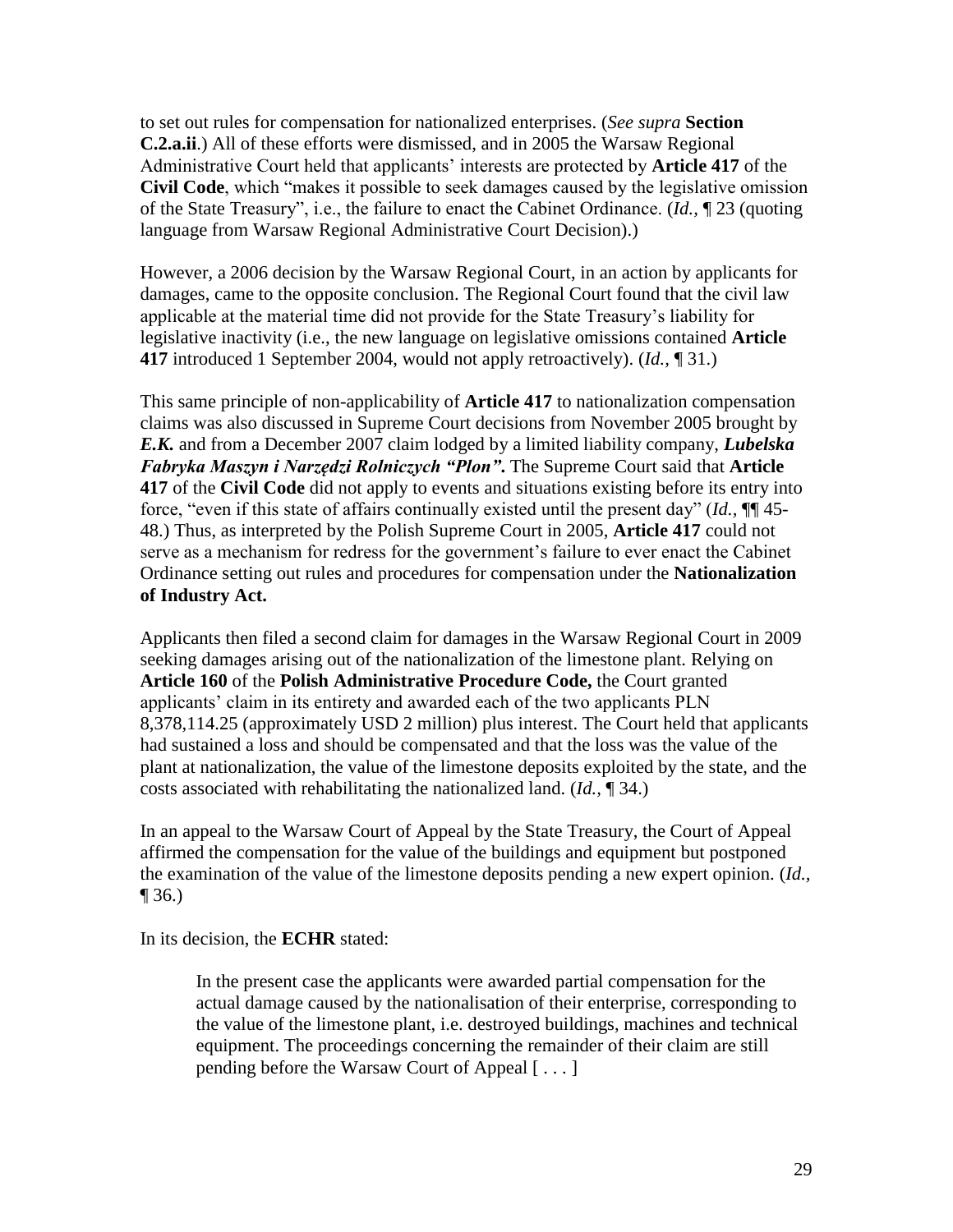In these instances, the Court finds that the application is premature and that, in accordance with the subsidiarity principle, it cannot accept it for substantive examination. This ruling is without prejudice to the applicants' right to lodge a fresh application under Article 34 of the Convention if they are unable to obtain appropriate redress in the domestic proceedings.

(*Id.,* ¶¶ 69-70.) Thus, given the positive decision by the Warsaw Court of Appeal and the then still-pending action relating to the value of the limestone deposits, the **ECHR** determined the applicants' application to the **ECHR** was premature and dismissed it without prejudice.

We are not aware of the current state of the domestic *Ogorek* proceedings in Poland or how much ultimately was paid, if anything, to the *Ogorek* claimants (including the previously-awarded approximately USD 2 million for the limestone plant buildings, equipment, and for the additional value of the limestone deposits).

We note, however, that in July 2015, the ECHR issued a pilot judgment<sup>3</sup> in **Rutkowski v.** *Poland*, unanimously holding that Poland was in violation of **Articles 6 § 1** and **13** of the **European Convention of Human Rights** "due to the unreasonable length of civil and criminal proceedings in Poland and in the Polish courts' non-compliance with the Court's case-law." (*Rutkowski and Others v. Poland,* [ECHR, Application Nos. 72287/10 and](http://hudoc.echr.coe.int/eng?i=001-155815)  [46187/11 and 591 Other Applications, Decision of 7 July 2015\)](http://hudoc.echr.coe.int/eng?i=001-155815). One of the decisions listed in the Appendix for non-compliance is *Ogorek v. Poland.* 

## **ii.** *Pikielny and Others v. Poland* **(1946 Nationalization of Industry Act)**

Like *Ogorek*, the *Pikielny* case also relates to rights to compensation for property nationalized by the **1946 Nationalization of Industry Act**. The case was filed with the **ECHR** in 2005 and no decision was issued by the Court until 2012. (*See [Pikielny and](http://hudoc.echr.coe.int/eng?i=001-113901)  Others v. Poland*[, ECHR, Application No. 3524/05, Decision of 18 September 2012.](http://hudoc.echr.coe.int/eng?i=001-113901))

Applicants' Jewish ancestors owned a textile manufacturing factory in Łódź, Poland, consisting of some 15 various buildings, mills, a plot of land and a garden. The applicants' grandfather founded the factory in 1889. Following the outbreak of World War II, the Nazis sent the factory owners and the applicants' other relatives to concentration camps or ghettos. The factory was taken over by Germans and throughout the war operated under a Nazi-appointed trustee. Two of the applicants and one of the owners survived the concentration camps and returned to Łódź at the end of the war.

 $\overline{a}$ 

 $3$  The pilot judgment procedure is a mechanism available to the ECHR to address a large number of identical or near-identical cases from a particular country arising from the same systemic problems within that country's legal system. In a pilot judgment decision, the ECHR resolves the claims of a particular case and also sets forth prescriptive guidance for the government of the relevant country to resolve similar cases. (*See*  [European Court of Human Rights, Pilot Judgment Procedure.](http://www.echr.coe.int/Documents/Pilot_judgment_procedure_ENG.pdf))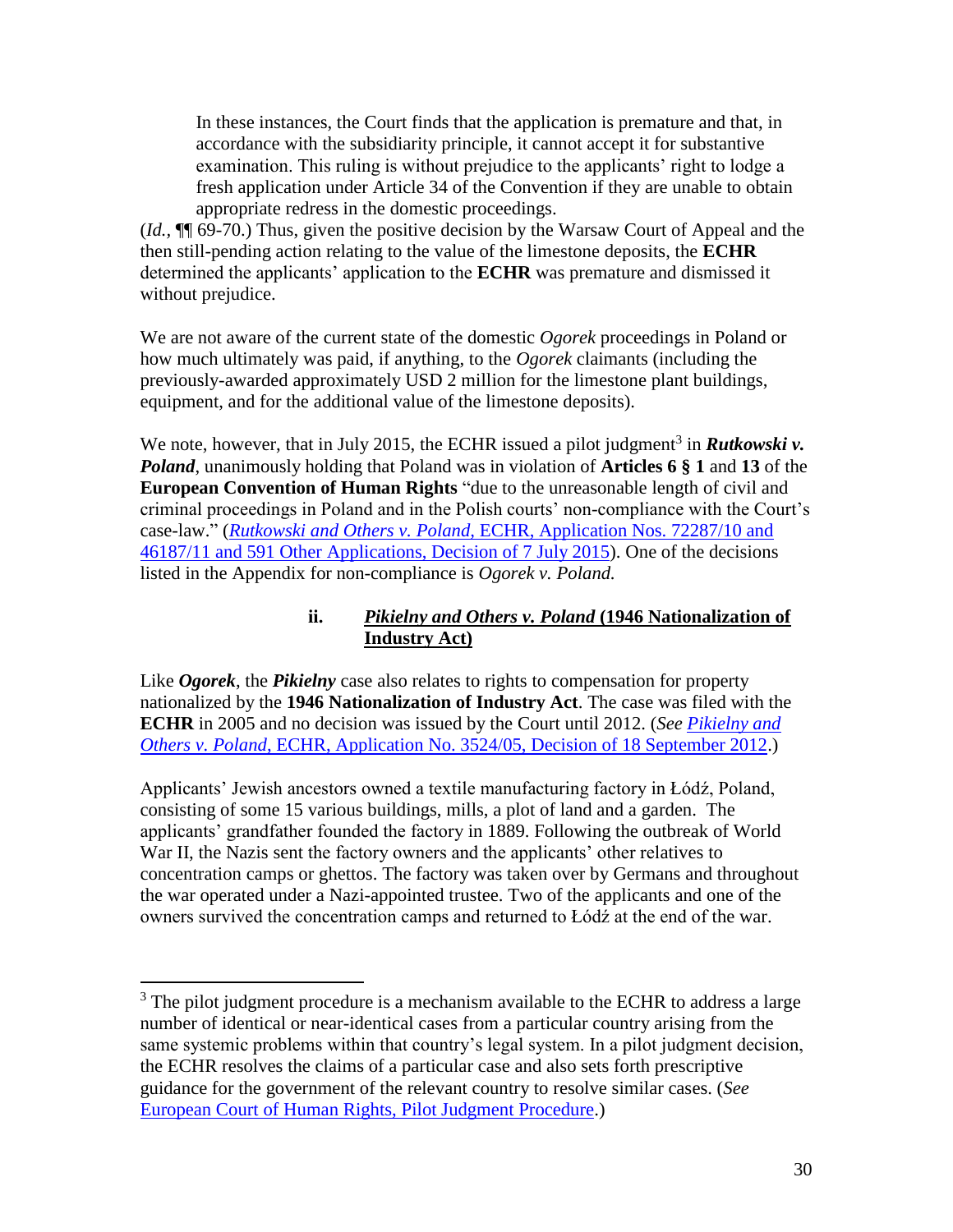They found the factory functioning largely as it had been during the Nazi occupation. (*Pikielny,* ¶ 36.)

On 12 February 1948 the factory was nationalized by a decision from the Ministry of Light Industry pursuant to the **Nationalization of Industry Act.** (*Id.,* ¶ 7.) The owners were neither notified of the nationalization nor compensated for it. (*Id.,* ¶ 8.)

In December 2004, applicants inquired into possible compensation for the factory. The Minister for Economy and Labor stated that no laws have been enacted regulating compensation for nationalized property (i.e., no Cabinet Ordinance describing the rules and procedure for compensation under the **Nationalization of Industry Act** had been enacted). The Minister also informed applicants this issue would be resolved once Parliament passed a restitution law. (*Id.,* ¶ 14.)

After December 2004, applicants did not file any domestic action for compensation for the factory. Instead, they complained to the **ECHR** that they had been deprived of their property in violation of **Article 1** of **Protocol No. 1** to the **European Convention on Human Rights**. They claimed their right to compensation, as laid down in the **Nationalization of Industry Act**, had not been satisfied although the legal basis for their claim was still in force.

Relying upon the same laws and cases as were described in *Ogorek***,** the **ECHR** in *Pikielny* held that despite Poland's "continued failure to enact an ordinance setting out rules for compensation under the 1946 Act [for nationalized property] . . . the procedures under Articles 156 § 1 and 160 of the [Administrative Procedure Code] offer reasonable prospects of success . . ." for compensation. For this reason the **ECHR** dismissed the suit against Poland for failure to exhaust domestic remedies.

When the **ECHR** declared *Ogorek* and *Pikielny* inadmissible in 2012, applicants' remedies were to continue their actions in domestic courts. We are not aware whether the claimants in *Pikielny* have filed an action in Polish courts.

## **iii.** *Sierminski v. Poland* **(1945 Warsaw Land Decree)**

The *Sierminski* case relates to compensation/return of property nationalized under the **1945 Warsaw Land Decree**.

The 2 December 2014 judgment in *Sierminski* (which became final on 2 March 2015), applied the panoply of **Polish Civil Code** and **Administrative Procedure Code** provisions discussed in *Ogorek* and *Pikielny*, to another nationalization law, the **1945 Warsaw Land Decree.** (*See Sierminski v. Poland,* [ECHR, Application No. 53339/09,](http://hudoc.echr.coe.int/eng?i=001-148272)  [Judgment of 2 December 2014.](http://hudoc.echr.coe.int/eng?i=001-148272))

The applicant's parents owned land within the administrative borders of Warsaw, which was taken pursuant to the **1945 Warsaw Land Decree.** In accordance with the terms of the **1945 Warsaw Land Decree,** in 1949 the applicant's predecessor sought a perpetual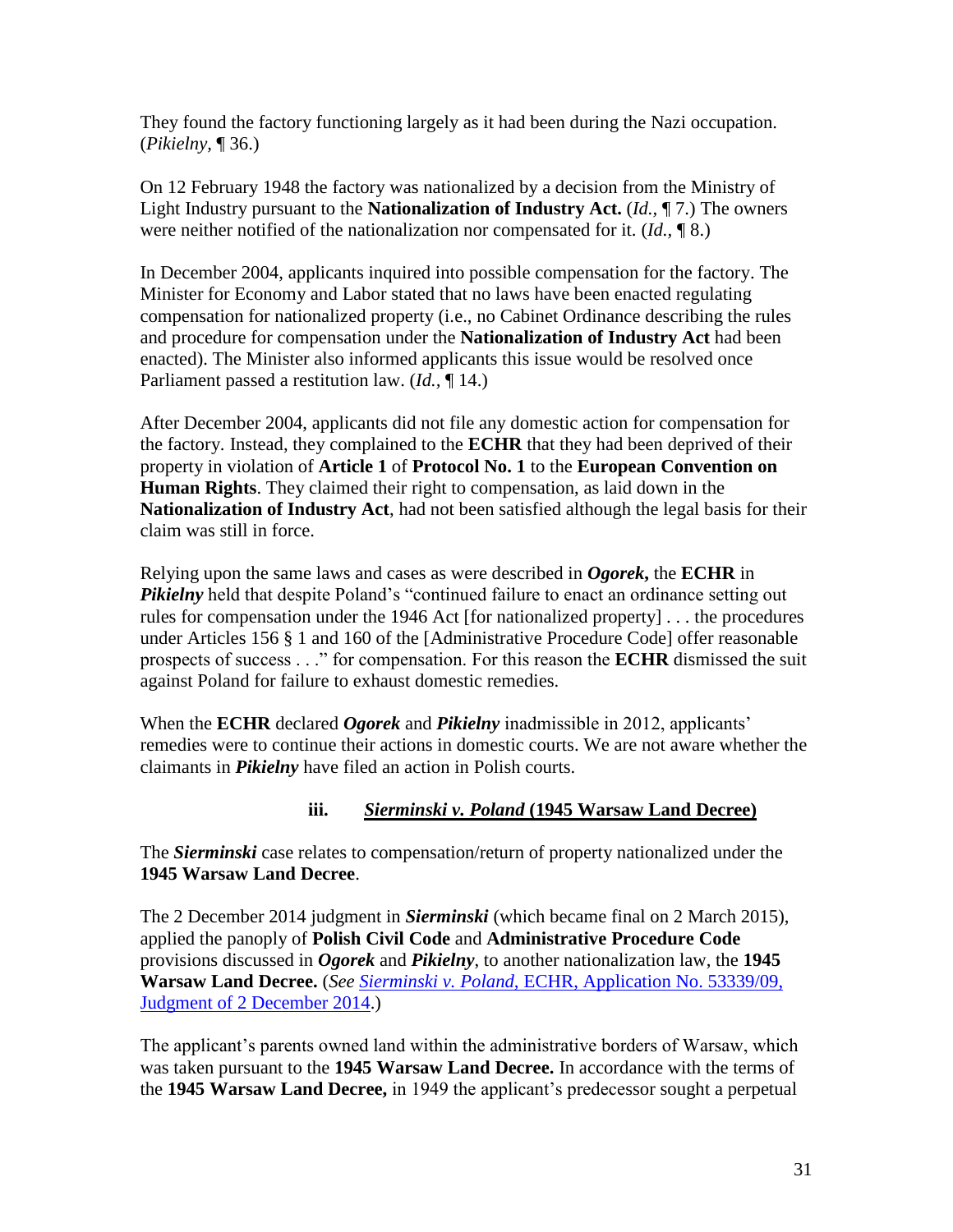lease of comparable land. The request was denied by administrative decision in 1961.  $(Id., \P 4.)$ 

In 1993, the applicant requested that the 1961 decision be declared null and void pursuant to **Articles 156** and **158** of the **Polish Administrative Procedure Code**. In 1994, the Minister of Construction and Land Planning found part of the 1961 decision null and void and part of it issued contrary to the law (both of which have the same legal effect and allow an applicant to seek damages).

In 1994, the applicant then requested that authorities review the 1949 application for perpetual use with respect to the part of the land, which was declared null and void. As of the date of the **ECHR's** decision 20 years later, these proceedings were still pending. (*Id.,*  ¶¶ 10-24.) The **ECHR** found that the length of proceedings in this case was excessive and failed to meet the "reasonable time" requirements of **Article 6 § 1** of the **European Convention on Human Rights.** (*Id.*,  $\P$   $\Box$  62-67.) On account of the excessive length of proceedings, the **ECHR** awarded the applicant EUR 17, 000 in non-pecuniary damages. (*Id.,* ¶¶ 78-79.)

We are not aware of the current status of the *Sierminski* claimants' domestic proceedings.

## **iv.** *Plechanow v. Poland* **(1945 Warsaw Land Decree)**

In *Plechanow***,** the Court examined the applicability of **Article 1** of **Protocol No. 1** to the **European Convention on Human Rights ("Protocol No. 1")** – the right to peaceful enjoyment of one's possessions (right to property) – to claims relating to property taken under the **1945 Warsaw Land Decree**. (*See [Plechanow v. Poland,](http://hudoc.echr.coe.int/eng?i=001-93302)* ECHR, Application [No. 22279/04, Judgment of 7 July 2009](http://hudoc.echr.coe.int/eng?i=001-93302)*.*) Applicants in *Plechanow* alleged they had been deprived of compensation for illegal nationalizations because they had applied for compensation to the wrong government authority. Applicants also believed they were victims of repeated administrative reforms and inconsistencies with Polish domestic law, which made ascertaining the proper government entity difficult.

At issue in *Plechanow* was a building in Warsaw whose ownership had been transferred to the City of Warsaw under the **1945 Warsaw Land Decree.** In 1964, the Board of the Warsaw National Council denied the original owner's request to temporary ownership of the building, otherwise authorized by **Article 7** of the **1945 Warsaw Land Decree** so long as the land had not been designated for public use ("**1964 decision**"). (*Plechanow,*   $\P\P$  8-10.)

Applicants were heirs of the original owner of the building. Between 1975 and 1992, the state Treasury sold several apartments in the building to third parties. (*Id.,* ¶¶ 6-7, 11.)

On 30 November 1999, the Local Government Board of Appeal declared the 1964 Decision "null and void" with respect to the part of the property still in government control. With respect to the other portion, which had since been sold to third parties, the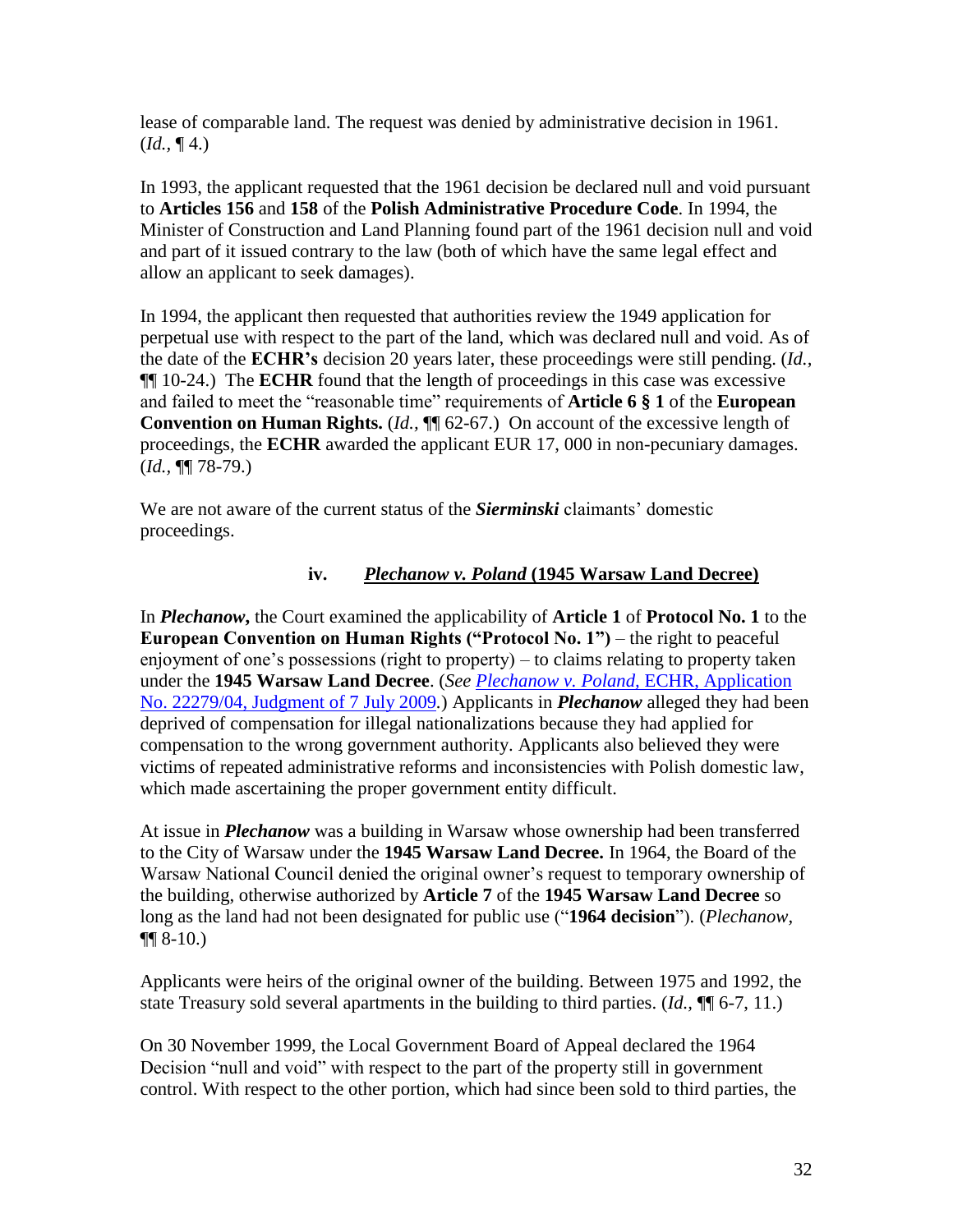Board declared the **1964 decision** was issued in breach of law. The Board further stated applicants were entitled to compensation for damages caused by the **1964 decision** having been issued in breach of law ("**1999 ruling**"). (*Id.,* ¶ 17.)

On 21 December 2000, applicants lodged compensation claims pursuant to **Article 160**  of the **Administrative Procedure Code** with the Warsaw Regional Court against the Warsaw municipality. On 21 March 2002, the Regional Court dismissed the claim. It acknowledged applicants damage as a result of the **1964 decision**, but found that the state Treasury, not the municipality should have been sued. (*Id.,* ¶ 23.) The Regional Court found that the Supreme Court decision of 7 January 1998 – relied upon by applicants – stating the municipality was the proper party in compensation actions, had become obsolete in light of later interpretation of Section 36 of the Local Government (Introductory Provisions) Act of 10 May 1990. The latter indicated that the state Treasury was the proper party. (*Id.*)

Between 2002 and 2005, the applicants challenged the Regional Court decision which declared they had sued the wrong party by lodging: an appeal with the Warsaw Court of Appeal that they lost; a cassation appeal with the Supreme Court that was dismissed without being entertained; and a complaint with the Constitutional Court that was discontinued.

The **ECHR** first considered whether it had temporal jurisdiction to hear the case. The Court's jurisdiction only covers the period after the date of ratification of the Convention and Protocols (10 October 1994 for Poland). However, it can consider facts prior to ratification if they are considered to have "created as continuous situation extending beyond that date . . ." (*Id.,* ¶ 78 (internal citations omitted).) The Court found that even if applicants' claim of entitlement to compensation was created by the original interference – the **1964 decision**, which was prior Poland's ratification of the **Protocol No. 1** – the **1999 ruling** enabled applicants to seek redress for the interference. (*Id.,* ¶ 79.) Accordingly, the Court found it had temporal jurisdiction.

The Court next determined whether applicants had any "possessions" within the meaning of **Article 1** of **Protocol No. 1**. Property rights can be "possessions" for the purpose of the provision and "possessions" can include claims where the applicant can argue that he has a "legitimate expectation" of obtaining effective enjoyment of the property right. (*Id.*, ¶ 83.) In the Court's view, the **1999 ruling** established that the **1964 decision** had been issued in breach of law and this fact entitled applicants to seek compensation for their damage. (*Id.*, **¶** 84.) Thus, applicants had a "legitimate expectation" that the claim would be processed in accordance with domestic laws and that they would receive compensation for their nationalized property.

Finally, the Court had to determine if there was an **Article 1** of **Protocol No. 1** violation. The Court reiterated that the protections under **Article 1** of **Protocol No. 1** include not just a state's duty not to interfere but also to give rise to positive obligations. (*Id.,* ¶ 99.) It found that the case law concerning who the proper defendant should be in compensation actions at the domestic level (municipality vs. state Treasury) – including at the Supreme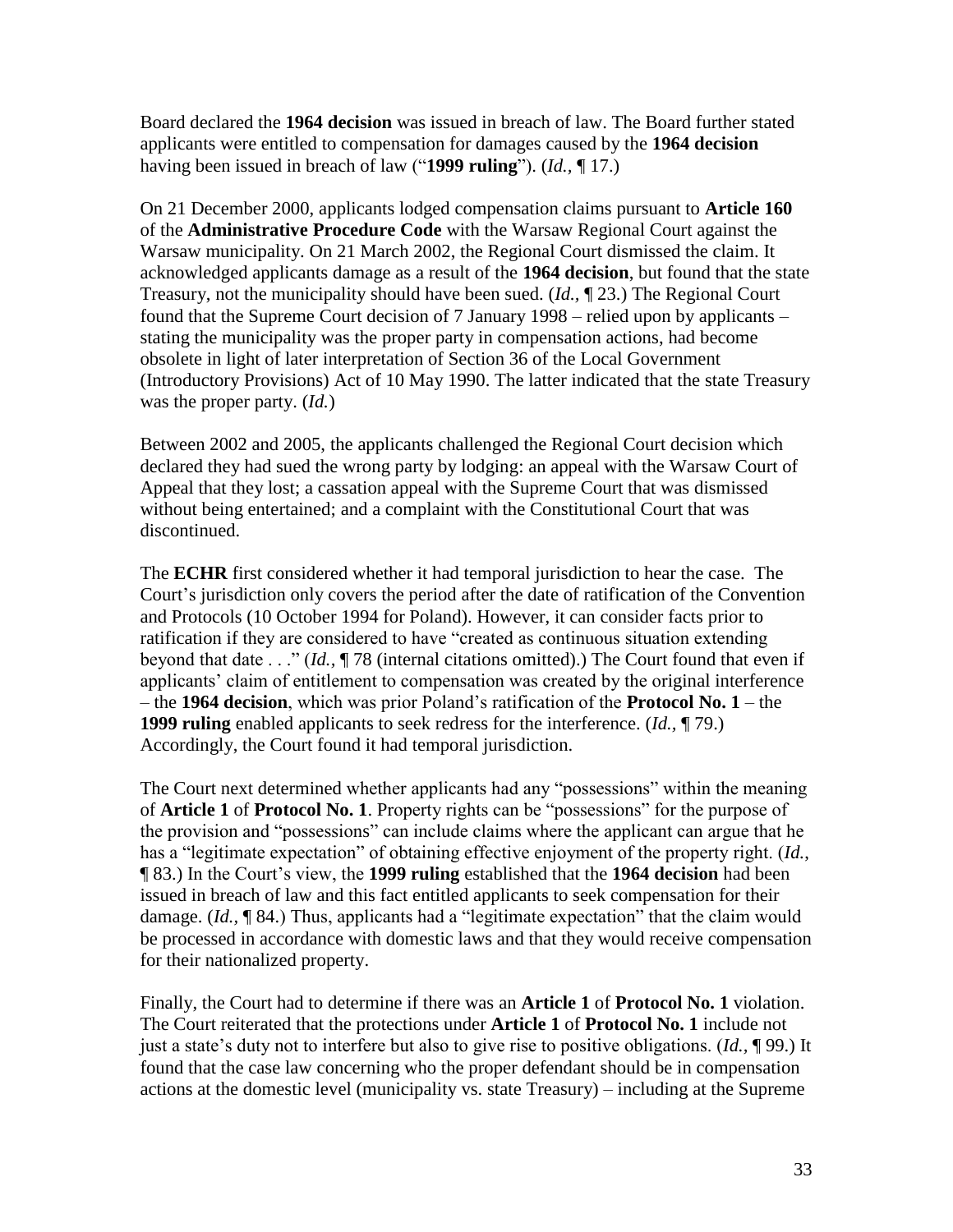Court (whose job it is to resolve conflicts in lower court decisions) – "has often been contradictory." (*Id.,* ¶ 105.) In support of this finding, the Court referred to at least seven (7) conflicting resolutions, judgments and decisions from the Polish domestic courts on the issue. Further, the Court found that "shifting the duty of identifying the competent authority to be sued to the applicants and depriving them of compensation on this basis was a disproportionate requirement and failed to strike a fair balance between the public interest and the applicants' rights." (*Id.,* ¶ 108.) As a result, the applicants had been denied their right to property under **Article 1** of **Protocol No. 1**.

The Court did not decide as to whether the applicants' pecuniary and non-pecuniary damages claimed under **Article 41** of the **Convention** were warranted. The Court requested the Polish government submit its views on the issue**.** 

The issue of damages in the initial judgment was thereafter stricken from the case in a subsequent 15 October 2013 judgment. The Court found that the domestic issue of the conflicting jurisprudence concerning the proper defendant in compensation actions in Poland had been resolved; that applicants were utilizing the new domestic procedure in a matter then-pending before the Warsaw Regional Court; and that the principle of subsidiarity (i.e., that Polish courts must have the opportunity to provide a solution for the alleged violations) should apply (*See Plenchanow v. Poland,* [ECHR, Application No.](http://hudoc.echr.coe.int/eng?i=001-126971)  [22279/04, Judgment of 15 October 2013.](http://hudoc.echr.coe.int/eng?i=001-126971)) Thus, the **ECHR** found that domestic courts were in the best position to assess the injury, to put an end to the violations of the **Convention,** and to redress the consequences. (*Id.,* ¶ 30.) As far as we are aware, the matter is pending before the Warsaw Regional Court

## **v.** *Sierpiński v. Poland* **(1945 Warsaw Land Decree)**

The *Sierpiński* case, decided on 3 November 2009, includes facts strikingly similar to those described in *Plechanow* (decided four (4) months earlier). (*See [Sierpiński v.](http://hudoc.echr.coe.int/eng?i=001-95590)  Poland,* [ECHR, Application No. 38016/07, Judgment of 3 November 2009](http://hudoc.echr.coe.int/eng?i=001-95590)*.*) Just as in *Plechanow,* the Court in *Sierpiński* examined the applicability of **Article 1** of **Protocol No. 1** to the **European Convention on Human Rights ("Protocol No. 1")** – the right to peaceful enjoyment of one's possessions (right to property) – to claims relating to property taken under the **1945 Warsaw Land Decree**.

However, in *Sierpiński*, applicants had sued the state Treasury for a plot of land that had been taken pursuant to the **1945 Warsaw Land Decree** (a decision declared to have been issued in breach of law on 14 June 2000), only to be told by the Warsaw Regional Court and the Court of Appeal that the municipality was the proper party for the action. Thus, the domestic decisions in *Sierpiński* were the exact opposite of what the domestic courts had said in *Plechanow.* This underscores the inconsistencies in domestic legislation on the issue of proper parties in compensation actions. The Supreme Court refused to hear applicant's cassation complaint on the issue.

Relying on the same reasoning from *Plechanow,* the **ECHR** in *Sierpiński* found that the applicant had "fallen victim of the administrative reforms, the inconsistency of the case-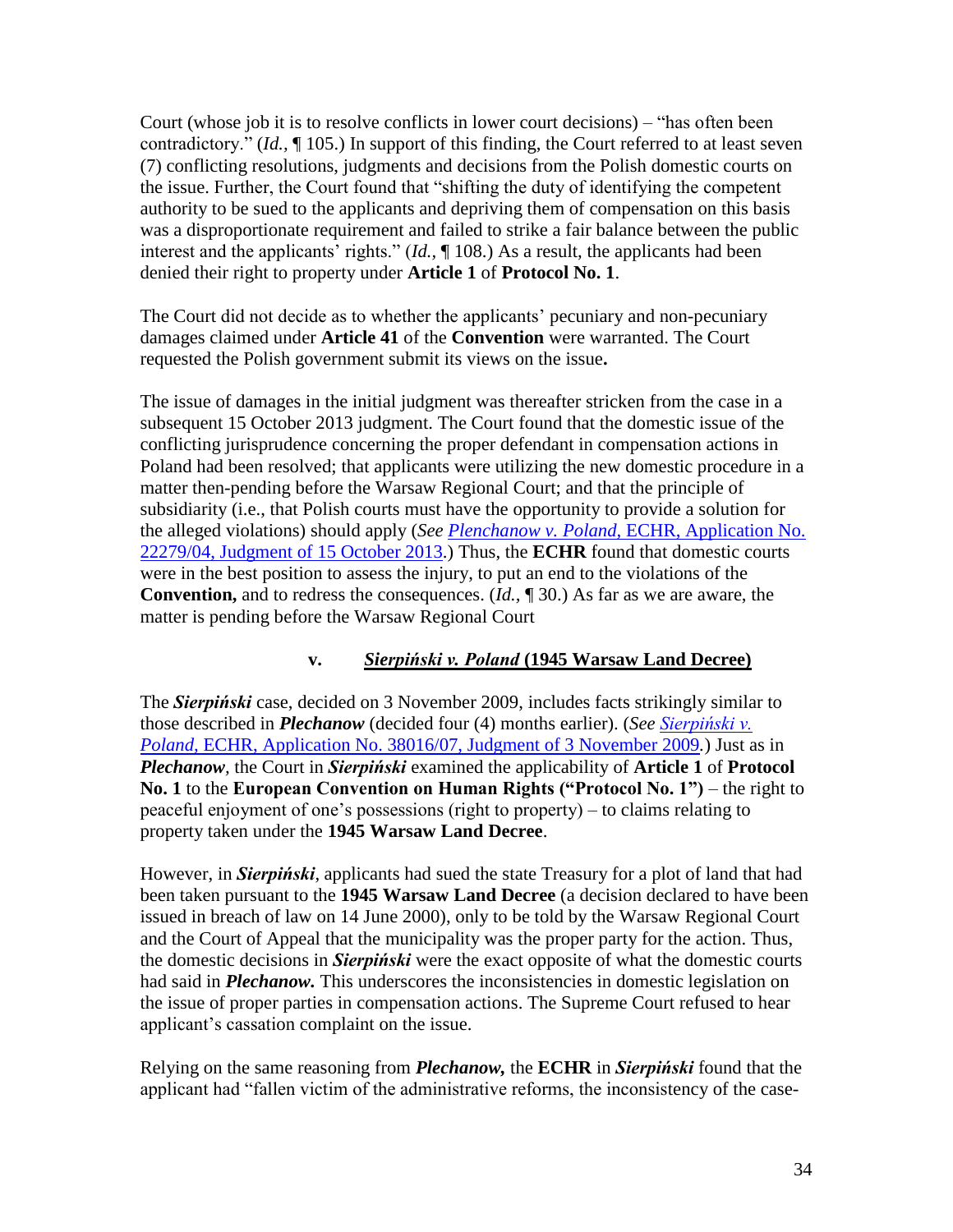law and the lack of legal certainty [in Poland] . . ." and "[a]s a result, the applicant was unable to obtain due compensation to which he was entitled." (*Id.,* ¶ 79.) As a result, Poland had failed in its positive obligation to provide measures to project the applicant's right to property under **Article 1** of **Protocol No. 1**.

In a subsequent 27 July 2010 judgment in the case, the Court noted that a friendly settlement was reached between the government and applicants for PLN 700,000 (approximately USD 180,000) for the claimed pecuniary and non-pecuniary damages. (*See Sierpiński v. Poland,* [ECHR, Application No. 38016/07, Judgment of 27 July 2010,](http://hudoc.echr.coe.int/eng?i=001-100178) ¶ 8.) According to the terms of the settlement, the money would paid within 30 days of the **ECHR** striking the case from its docket, which the Court did in its 27 July 2010 judgment. (*Id*., ¶¶ 8-11.) In exchange for the payment by the government, applicants waived all future claims (in domestic and international forums) relating to the facts giving rise to the action. (*Id.*) We are not aware if the *Sierpiński* applicants received the settlement money.

## **d. Litigation in the United States Concerning Nationalized Property**

# **i.** *Haven v. Polska*

In 1999, two individuals filed an action in United States courts against the Republic of Poland, the State Treasury of the Republic of Poland and an insurance company, Powszechny Zaklad Ubezpieczen ("PZU") in *Haven v. Polska***.** (*See Haven v. Polska,*  215 F.3d 727 (7th Cir. 2000).) Plaintiffs filed the civil lawsuit in federal court in Chicago for the seizure of family lands by the state and the subsequent refusal by PZU (which was nationalized after WWII) to honor insurance contracts. (*Id.* at 730.)

The Polish defendants challenged the jurisdiction of the United States court by claiming it could not be sued there. In order to overcome the presumptive immunity of foreign states from the jurisdiction of the courts of the United States, a specific statutory exception under the **Foreign Sovereign Immunities Act ("FSIA")** had to apply to the defendants. Plaintiffs relied upon the commercial activity exception, whereby the foreign state's immunity is abrogated when the suit is "based upon" a commercial activity by the foreign State in the United States (28 U.S.C. § 1605(a)(2)).

The court found that the commercial activities alleged (PZU marketing insurance to customers in the United States on the internet) had no relation to the plaintiffs' property nationalization claims. (*Id.* at 436.) (Plaintiffs' other arguments as to why immunity was abrogated – including that a 1960 Settlement Agreement between the United States and Poland (**"U.S. Bilateral Agreement")** expressly waived immunity and that a letter from the Polish Consulate in the United States to Plaintiff regarding service of process expressly waived immunity – were equally unpersuasive to the court.) Thus, the action was dismissed for lack of subject matter jurisdiction over any of the defendants.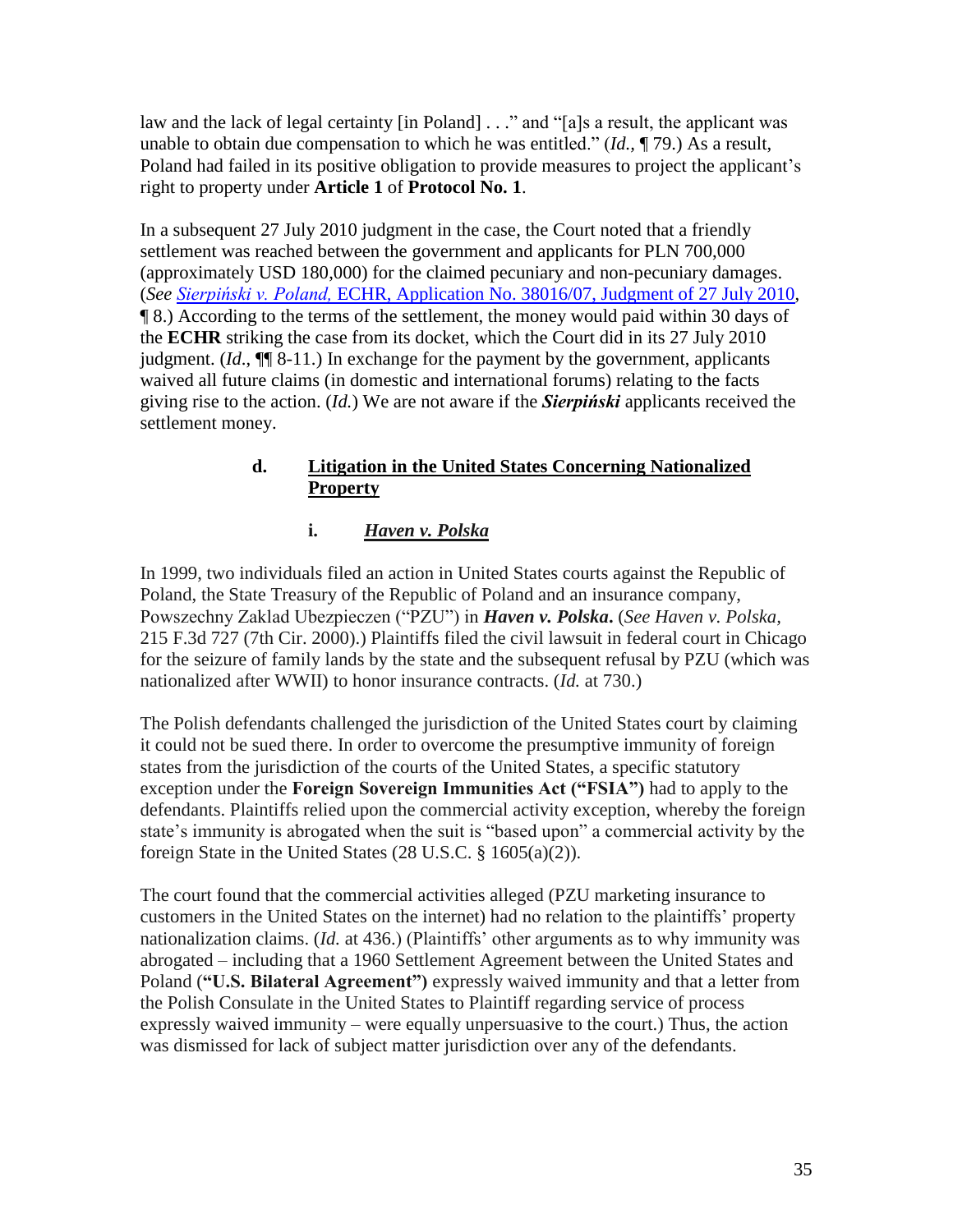#### **ii.** *Garb v. Poland*

The same year – in 1999 – another a group of plaintiffs filed a class action in United States federal court in Brooklyn against the Republic of Poland and the Ministry of the Treasury in a case known as *Garb v. Republic of Poland.* (*See Garb v. Poland,* 440 F.3d 579 (2d Cir. 2006).) Plaintiffs' claims arose in the context of "the mistreatment of Jews in Poland after the Second World War – mistreatment that [District Court] Chief Judge Korman properly described as "'horrendous' . . . In particular, plaintiffs challenge the Polish Government's expropriation of their property following the asserted enactment of post-war legislation designed for that purpose." (*Garb v. Poland*, 440 F.3d 579, 581 (2d Cir. 2006).) In particular, Plaintiffs sought redress for property taken from Jews under the post-war nationalization acts from 1946 and 1947 regarding abandoned and deserted properties. (*Garb v. Poland,* 207 F.Supp.2d 16, 17-19 (E.D.N.Y. 2002) (judgment vacated on other grounds by 440 F.3d 579 (2d Cir. 2006)).)

Just as in *Haven v. Polska,* the Polish government defendants challenged the jurisdiction of United States courts by claiming it could not be sued there. In order to overcome the presumptive immunity of foreign states from the jurisdiction of the courts of the United States, a specific statutory exception under the **FSIA** had to apply to the Republic of Poland and the Ministry of the Treasury. Two statutory exceptions relied upon in the case included the commercial activity exception, in which the State acts as a commercial actor (28 U.S.C. § 1605(a)(2)) and the international takings exception, where the alleged taking of property occurred in violation of international law  $(28 \text{ U.S.C. } § 1605(a)(3))$ .

The Court held that the **FSIA** precluded resolution of plaintiffs' immovable property claims arising in Poland in United States courts. With respect to the commercial activity exception, the Court found that "a State's exercise of its power to expropriate property within its borders is a decidedly sovereign act." (*Garb,* 440 F.3d at 588.) The takings exception was found to be equally inapplicable on more technical grounds relating to the location of property in issue as well as the character of the defendant. (*Garb,* 440 F.3d at 589-590.) However, while the District Court (affirmed on appeal) underscored:

"that strong moral claims are [not] easily converted into successful legal causes of action", the complaint was dismissed "*not* because of a determination that the challenged conduct here is lawful . . . [t]he complaint is dismissed solely because the Republic of Poland and its Ministry of the Treasury may not be required to defend that cause of action alleged in the complaint in the United States. The dismissal places on the Republic of Poland the obligation to resolve equitably the claims raised here."

(*Garb,* 207 F.Supp.2d at 39 (internal quotations omitted and emphasis in original).)

As a result of the Court's decision, plaintiffs were unable to maintain their action in the U.S. court.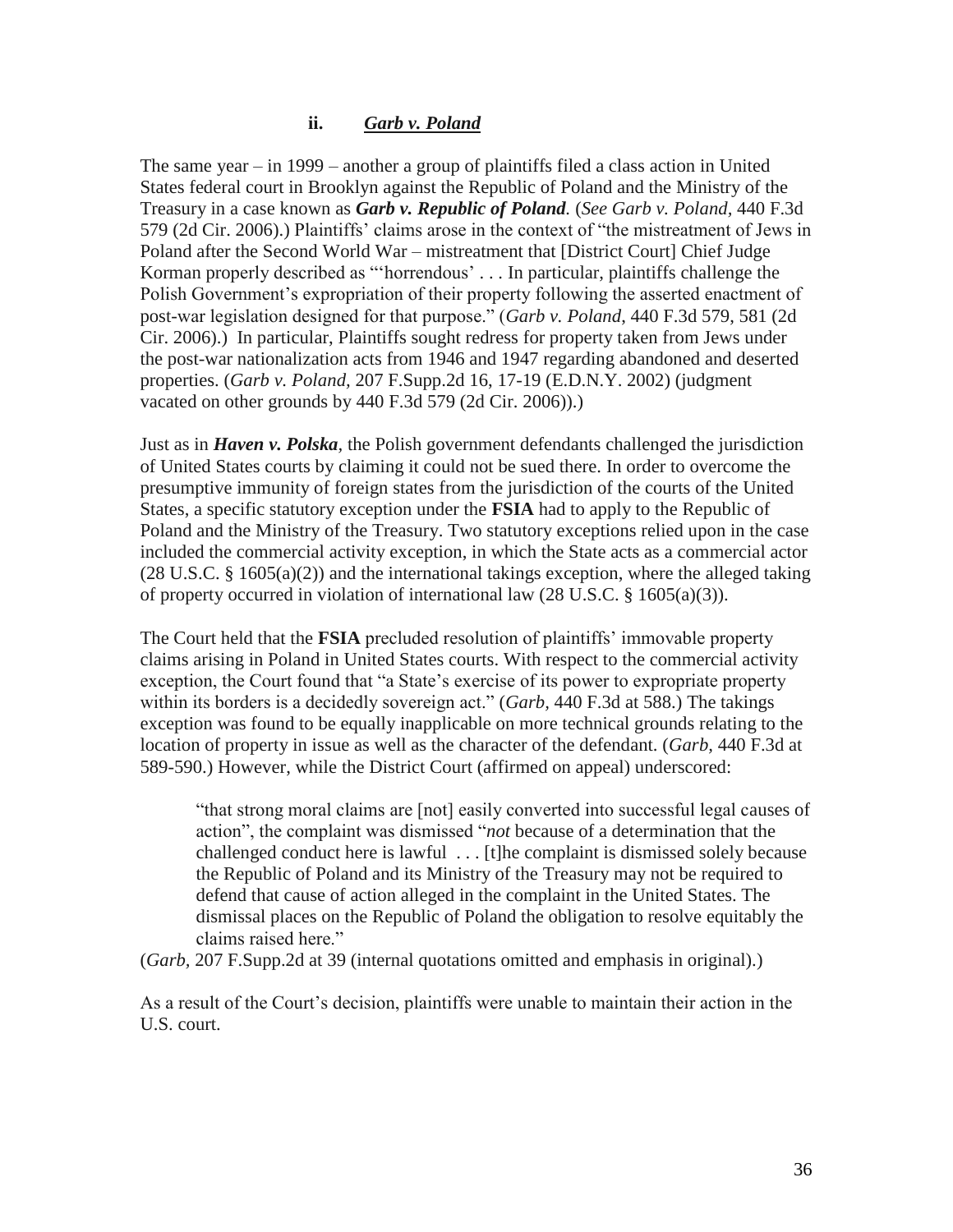## **3. Property Located in the Eastern Territories or Beyond the Bug River**

As a result of the significant shift in Polish borders after World War II, the property of many Polish citizens ended up being located in areas outside of the revised borders of Poland, in particular the area east of the Bug River (i.e., east of the Curzon line in the **Yalta Conference** agreements).

## **a. Bug River Laws 1944-1999**

## **i. 1944 "Republican Agreements"**

Through the so-called 1944 "**Republican Agreements**" between the Polish Committee of National Liberation (PKWN) (a provisional government of Poland established in 1944 fully sponsored by the Soviet Union and in opposition to the Polish government-in-exile in London) and the Communist governments of the former Soviet Republics of Lithuania, Belarus and Ukraine, Polish citizens were repatriated from those areas to live in what are now the present borders of Poland. In the **Republican Agreements,** the Polish State created for itself the obligation to compensate persons who were forced to abandon their property when they were "repatriated" from the "territories beyond the Bug River". (*See Broniowski v Poland,* ECHR, Application No. 31443/96, Judgment of 22 June 2004 ("*Broniowski"*), ¶ 11.) A similar **1945 Agreement** was also concluded between the government of the Polish People's Republic and the government of the Soviet Union. According to the Polish government, between 1944 and 1953, approximately 1,240,000 persons were "repatriated" pursuant to the terms of the **Republican Agreements** and a majority were compensated for their losses. (*Id.,* ¶ 12.)

Nearly 40 years later the Polish Communist state passed a series of laws that built upon the compensation obligations created by the **Republican Agreements**. These laws provided that repatriated persons were entitled to compensation for property abandoned in territories beyond the present borders of Poland. The question as to whether in practice compensation could feasibly be achieved has been the subject of a considerable number of lawsuits over the years.

## **ii. 1985 Bug River Law**

The first law enacted was the **29 April 1985 Land Administration and Expropriation Act ("1985 Bug River Law"). Section 81** of the **1985 Bug River Law** provided that:

(1) Persons who, in connection with the war that began in 1939, abandoned real property in territories which at present do not belong to the Polish State and who, by virtue of international treaties concluded by the State, are to obtain equivalent compensation for the property abandoned abroad, shall have the value of the real property that has been abandoned offset either against the fee for the right of perpetual use of land or against the price of a building plot and any houses, buildings or premises situated thereon."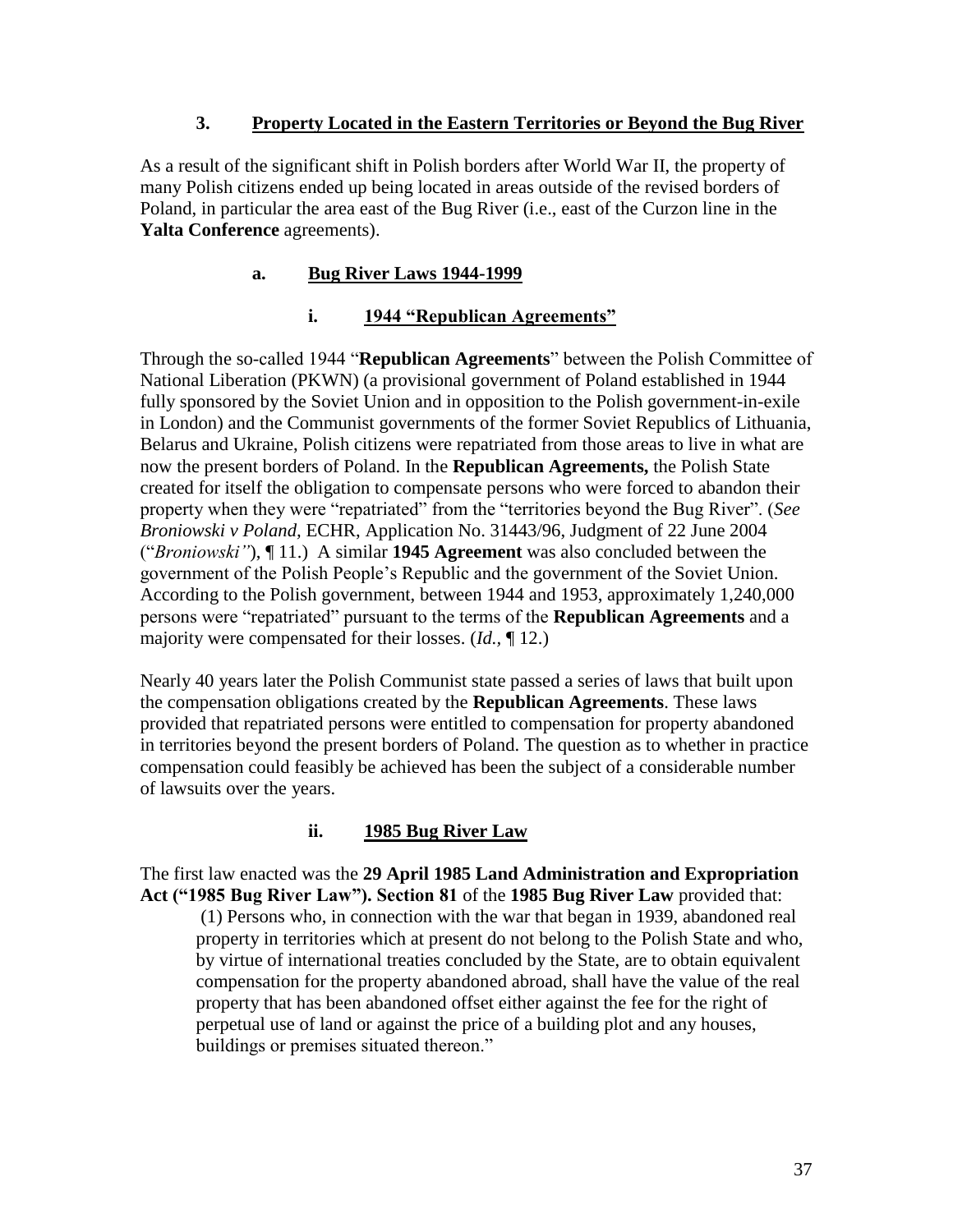(*Broniowski,* ¶ 46 (quoting 1985 Bug River Law Section 81).) Essentially, the **1985 Bug River Law** gave persons the right to apply the value of their abandoned property to the purchase of a perpetual lease on property located in Poland.

## **iii. 1997 Bug River Law**

The **21 August 1997 Land Administration and Expropriation Act ("1997 Bug River Law")** repealed the **1985 Bug River Law**. The **1997 Bug River Law** contained similar property offset language to the **1985 Bug River Law**. However, **Section 213** of the **1997 Bug River Law** included a new provision that made the law inapplicable to any property held by the state Treasury's Agricultural Property Resources. (*Broniowski* ¶ 49 (quoting 1997 Bug River Law, Section 213).)

The **Cabinet's Ordinance of 13 January 1998** (**"1998 Ordinance")** laid out procedures for the implementation of the **1997 Bug River Law.** The effect of the **1998 Ordinance**  was that compensatory property or perpetual usufruct could only be enforced through a public auction. This meant that repatriated persons were not given priority over the purchase of state land. (*Id.,* ¶ 52.)

## **iv. 1990 Local Self-Government Act**

The **Local Self-Government Act of 10 May 1990 ("1990 Local Self-Government Act")** also reduced the amount of property available for compensation. The **1990 Local Self-Government Act** reestablished municipalities in the country and transferred most of the state Treasury's land to the municipalities. This reduced the amount of property available for compensation to repatriated persons because, according to the **1985** and **1997 Bug River Laws**, eligible property came from the state Treasury. (*Broniowski,* ¶ 53.)

## **v. 1994 Law on Russian Federation Property**

The **10 June 1994 Law on the Administration of Real Property Taken Over by the State Treasury From the Army of the Russian Federation** (**"1994 Law on Russian Federation Property"**) provided that repatriated persons were supposed to be given priority over this property. However, in reality, the resources left by the Russian Army had already been exhausted. (*Broniowski,* ¶ 57.)

## **vi. 1996 Military Property Law**

The **30 May 1996 Law on the Administration of Certain Portions of the State Treasury's Property and the Military Property Agency** (**"1996 Treasury and Military Property Law"**) provided that the Military Property Agency could organize competitive bids for the sale of real property, but Bug River repatriates had no priority under this law over other bidders.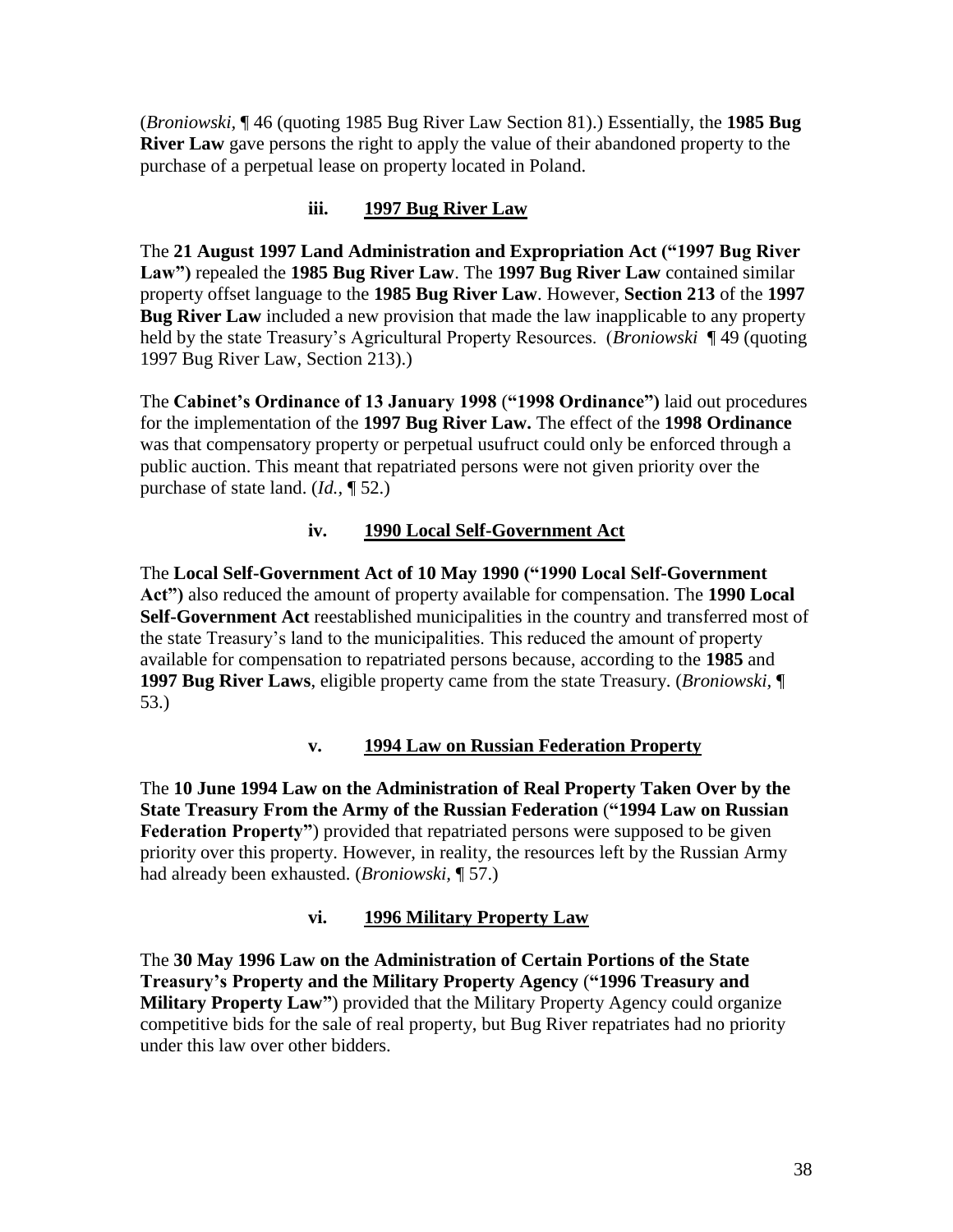A **21 December 2001** amendment to the **1996 Military Property Law** further stated that *no* property administered by the Military Property Agency could be designated for the purpose of compensation for abandoned Bug River property. (*Broniowski,* ¶¶ 58-59.)

# **b. Litigation in Domestic Courts Concerning the Bug River Laws 1944-1999**

On 5 July 2002, the Ombudsman, acting on behalf of repatriated persons, asked the Polish Constitutional Tribunal to declare unconstitutional certain portions of the Bug River laws that restricted the compensation rights of repatriated persons. The Ombudsman focused on laws stating that repatriated persons could not apply for compensation from agricultural and military property.

# **i. 8 January 2003 Constitutional Tribunal Decision**

The Polish Constitutional Tribunal, in a 19 December 2002 decision (Case No. K 33/02, published in the Journal of Laws of the Republic of Poland (*Dziennik Ustaw Rzeczypospolitej Polskiej*), 2003, no. 1, p. 15) held that **Sections 212(1) and 213** from the **1997 Bug River Law** were unconstitutional, insofar as they excluded the possibility of offsetting the value of property abandoned abroad against the sale price of state agricultural property. (*Id.,* ¶ 80.)

The Constitutional Tribunal's landmark decision further described that the **Republican Agreements** gave rise to an obligation to award compensation, but they were not a "direct basis for repatriates to lodge compensation claims" and the legislature was therefore left to decide how the compensation would be provided. (*Id.,* ¶ 81 (quoting judgment of Constitutional Tribunal).) The Tribunal further stated that repatriated persons had a "right to credit", which was not simply an expectation of compensation, but a property right protected by the Constitution (*Id.*)

# **ii. 2003 Cracow Regional Court Decisions**

In early 2003, several repatriated persons sued the Polish state Treasury in two different actions in the Cracow Regional Court for damages under tort law and the **Republication Agreements.**

# $Case 1$

In the first case, the plaintiffs alleged that tortious conduct by the state made it impossible to exercise the right to credit and that the state had created a "defective, illusory and ineffectual" mechanism for carrying out entitlements pursuant to **Section 212** of the **1997 Bug River Law.**

The facts as alleged in the first case were that between 1991 and 1998, the Cracow District Office organized 22 auctions for the sale of property in which Bug River repatriates could participate. Yet, for certain auctions, only those persons who had made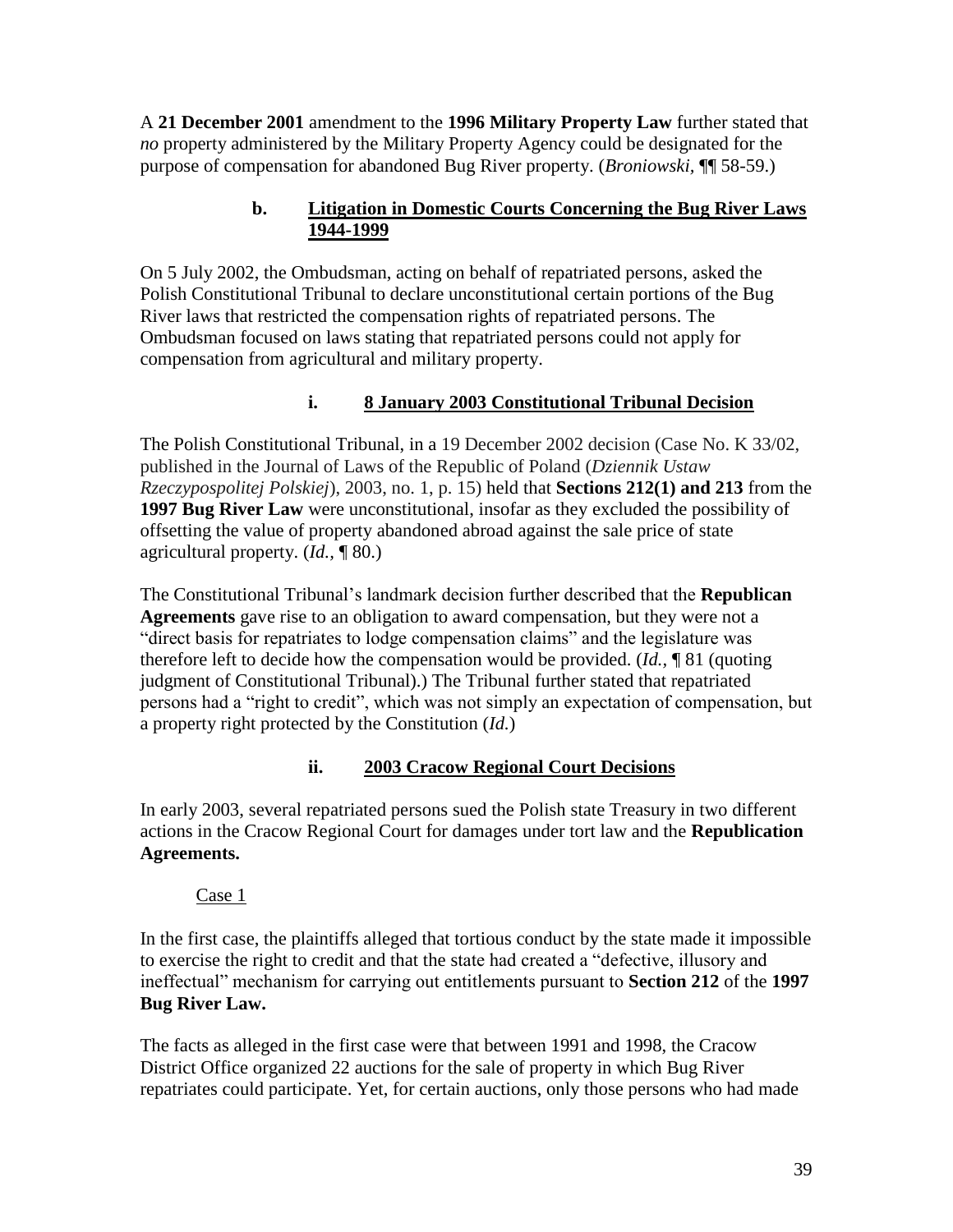applications for compensation prior to 26 May 1990 could participate. Further, in 2002, the Mayor of Cracow began holding auctions, but only two (2) were held that year.

In its 2 April 2003 decision, the Court found that the auctions excluded Bug River repatriates in their entirety, or limited participation to persons who resided in the districts where the auctions were held, or the property offered could not satisfy the plaintiffs' claims, given the value of his/her entitlements. Further, in situations where Bug River repatriates were *not* excluded, prices for property went for multiple times their market value, owing to the small stock of property available and the large group of auction participants. The Court found that the damage sustained by the plaintiffs and the Bug River repatriates was the difference between what they should have been able to have with their entitlement under **Section 212** of the **1997 Bug River Law** and what they actually had in practice as a result of the State's "wrongful manner" of implementing the law.

The state Treasury (defendant) appealed this action to the Cracow Court of Appeal in August 2003. While the lower court's findings of fact were upheld, the Court of Appeal revised the ruling on the merits. The Court of Appeal found that the right to credit was a contingent right and the plaintiffs should only have obtained compensation if they had proved it was impossible to obtain any compensatory property within the entire territory of Poland. As a result, according to the Court of Appeal, the plaintiffs had not yet exhausted all of their remedies, because they had not actually participated in auctions and had refused property offered to them by the government (the property offered was either in disrepair or came with a requirement that plaintiff immediately build a structure on the land when plaintiff had no means to do so). On 14 May 2004, plaintiffs lodged a cassation appeal. (*Broniowski,* ¶¶ 93-100 (quoting in part the decision of the Cracow Regional Court).)

We have no additional information as to the final outcome of this case.

## Case 2

In its second decision, the Cracow Regional Court, composed of different judges from the first decision, addressed a complaint from a second group of plaintiffs regarding the State's failure to meet its obligations under **Section 212** of the **1997 Bug River Law.** Plaintiffs alleged that the state failed to secure the effective enjoyment of the right to compensation and also that it failed to discharge its legal duty to publish the **Republican Agreements** so as to allow plaintiffs to be able to rely on them as a legal basis for a civil claim for compensation. The court found that "the unlawful omission by the public authorities, consisting in not publishing the [**Republican**] Agreement in the Journal of Laws despite the application by [plaintiffs], made it impossible, as the plaintiffs could not enjoy their right to credit as a general right within the existing legal order, to obtain effective compensation in the maximum amount possible – name the value of plaintiffs' property abandoned in Ukraine, which they claimed on the basis of Article 3 § 6 of the Agreement with the Ukrainian SSR." (*Id.,* ¶¶ 101-102 (quoting in part the decision of the Cracow Regional Court).)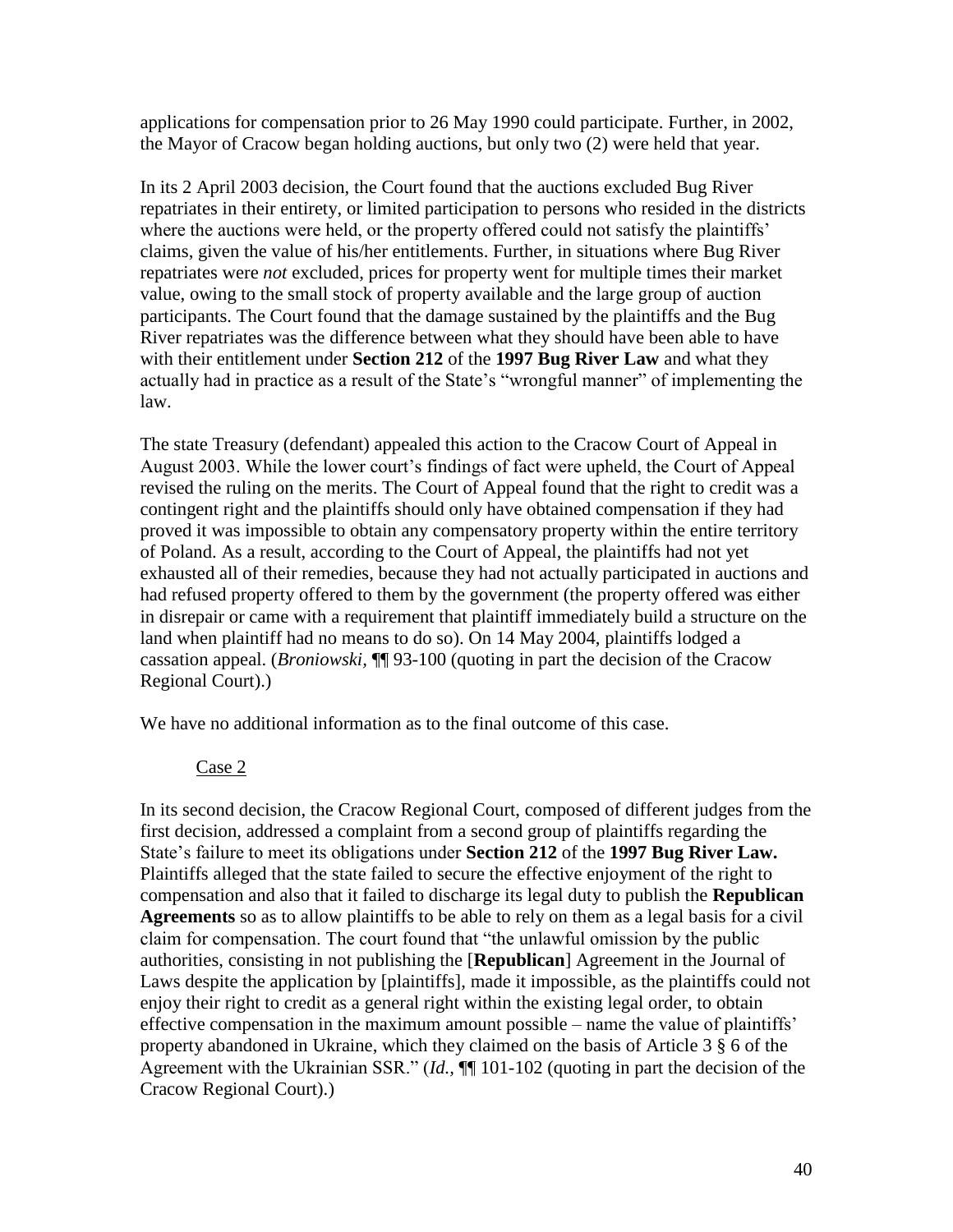We have no additional information as to the final outcome of this case

#### **iii. May 2003 Supreme Administrative Court Decision**

On May 2003, the Supreme Administrative Court, heard an action brought by plaintiffs, including one from the second Cracow Regional Court decision (Case 2), concerning the Prime Minister's failure to publish the **Republican Agreements**. The Court found that the Prime Minister could not order publication of an international agreement without first receiving the recommendation of the Minister of Foreign Affairs. Moreover, in opposition to the Constitutional Tribunal judgment that became effective 8 January 2003 (Case 2), the Supreme Administrative Court found that the **Republican Agreements** "did not just contain a promise to act" but "related directly to the rights and obligations of repatriated persons". According to the Court, "[t]his is clear from Article 3 § 6 [of the Agreement with the Ukrainian SSR], since the value of the abandoned movable and immovable property was to be returned on the basis of an insurance valuation." (*Id.,* ¶¶ 103-106 (quoting in part the decision of the Supreme Administrative Court).)

#### **iv. 21 November 2003 Supreme Court Judgment**

On 21 November 2003, the Supreme Court issued a judgment in a case, which had originated in the Warsaw Regional and Appellate Courts. The plaintiff had brought an action against the state Treasury and Minister for the Treasury for pecuniary compensation for property abandoned Bug River property. This was considered a landmark decision for Bug River claims and the State's civil liability for the failure to enforce the right to credit. The Court held:

In conclusion, [the Bug River claimants] may, under Article 77 §1 of the Constitution, seek pecuniary compensation from the State Treasury for the reduction in the value of the [right to credit] resulting from the enactment of legislation restricting their access to auctions … which either made it impossible for them to enforce their rights or reduced the possibility of enforcing those rights. …

That does not mean, however, that it is possible [for the claimants] to obtain the full pecuniary value of the property abandoned in the Borderlands. It would be contrary to … section 212 of the Land Administration Act 1997, by virtue of which the legislature — acting within its legislative autonomy — laid down specific compensatory machinery. The crucial point is, however, that previous legislative action rendered [this machinery] illusory — as the Constitutional Court has unequivocally held. This had an impact on the actual value of the [right to credit]. Indeed, the value of this right was reduced since the legislature, on the one hand, excluded from the scope of section 212 ... [certain] portions of State land and, on the other, through the application of this provision in practice (failing to hold auctions), made it unenforceable. [I]n consequence, the right to credit could not, and still cannot, be realised.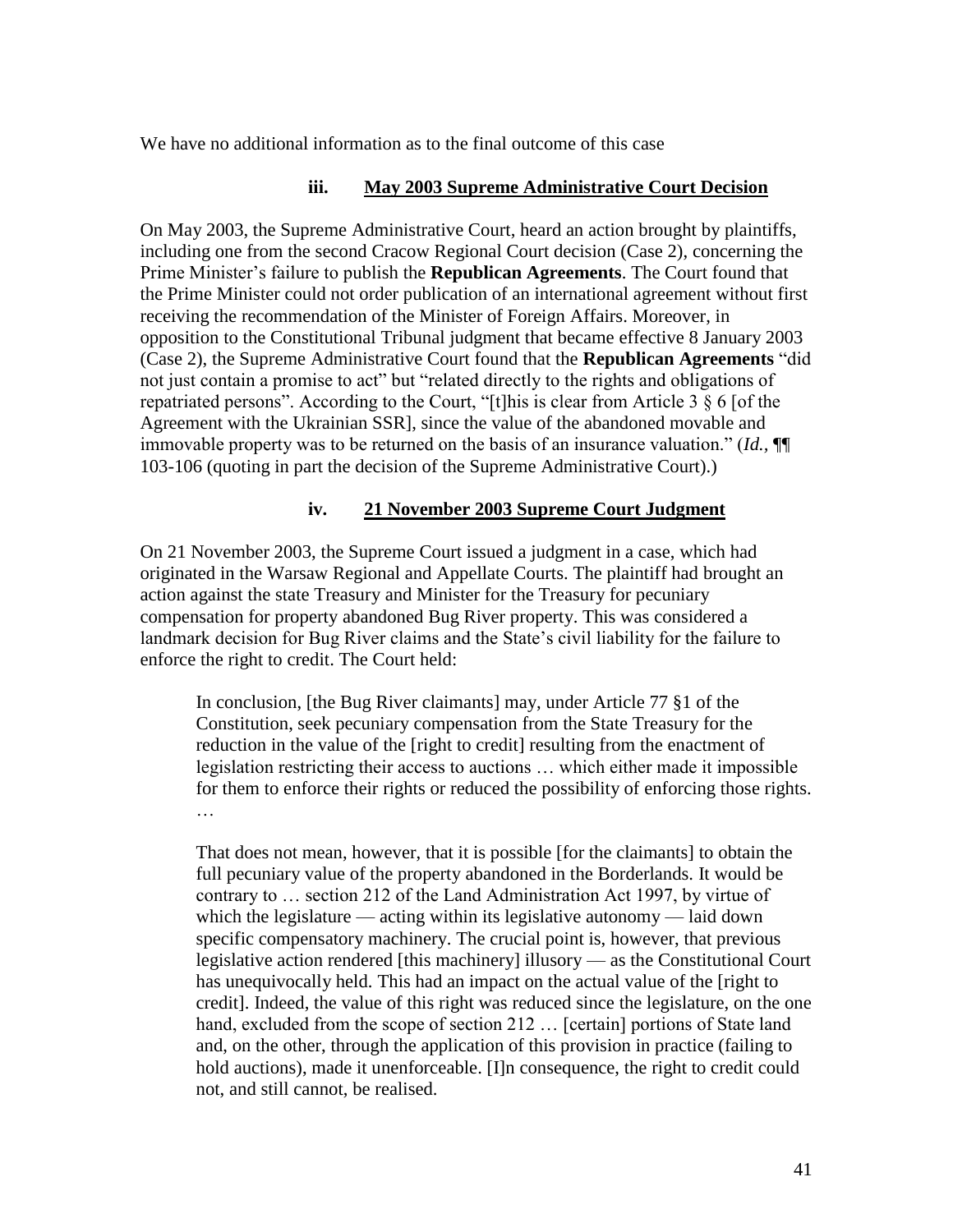(*Broniowski,* ¶¶ 108-110 (quoting in part the decision of the Supreme Court).)

#### **c. Amendments to the 1997 Bug River Law – The December 2003 Act**

In the early 2000s, while Polish courts grappled with Bug River property issues, the Senate prepared a Bill with amendments to the **1997 Bug River Law**. The President signed the Bill and it became the **December 2003 Act.** Under the **December 2003 Act**, compensation for abandoned property beyond the present borders of the Polish State was offset by the price of state property or the fee for the right of perpetual use. Bug River claimants were exempted from paying a security before an auction for the sale of state Treasury and municipal property. Claimants were to receive 15% of their original entitlement.

On the date of entry into force of the **December 2003 Amendment**, the state Treasury's Agricultural Property Agency and Military Property Agency issued communications via the Internet announcing they had suspended all auctions for the sale of state property because they could not be held before numerous amendments to the legislation had been introduced. Although this conduct was condemned by the Supreme Court, nothing was done to change the decision of the state Treasury.

## **d. Litigation at the ECHR Concerning the Bug River Laws (***Broniowski v. Poland)*

In the context of the ongoing legal complications in Poland, applicant Jerzy Broniowski sued in the **ECHR** in 1996 for compensation for his family's Bug River property. Following years of hearings on admissibility and the subsequent relinquishment of jurisdiction in favor of the Grand Chamber, the Court issued a pilot judgment in *Broniowski v. Poland* on 22 June 2004. (*See [Broniowski v. Poland,](http://hudoc.echr.coe.int/eng?i=001-61828)* ECHR, Application [No. 31443/96, Judgment of 22 June 2004](http://hudoc.echr.coe.int/eng?i=001-61828)*.*)

Mr. Broniowski was a Polish national and claimed the state failed to satisfy his entitlement to compensation for property in Lwow (now Lviv in the Ukraine). The property belonged to his grandmother when the area was still part of Poland. Mr. Broniowski's grandmother was repatriated after Poland's eastern border was redrawn along the Bug River. After a thorough examination of all of the applicable laws (described *supra*), the Grand Chamber found that the state of Poland had violated **Article 1** of **Protocol 1** of the **European Convention of Human Rights** in requiring Bug River claimants to participate in property auctions (which were almost never run) without any priority over other bidders, and in only offering claimants compensation in the amount of 2% of the original property value. The Court held that the government had effectively made it impossible for Bug River claimants to receive compensation. The Court rejected the state's objections on the bases of its economic and social constraints, finding that the state, in adopting the **1985** and **1997 Bug River Laws**, reaffirmed its obligation to compensate Bug River repatriates, notwithstanding the fact that it faced social and economic constraints.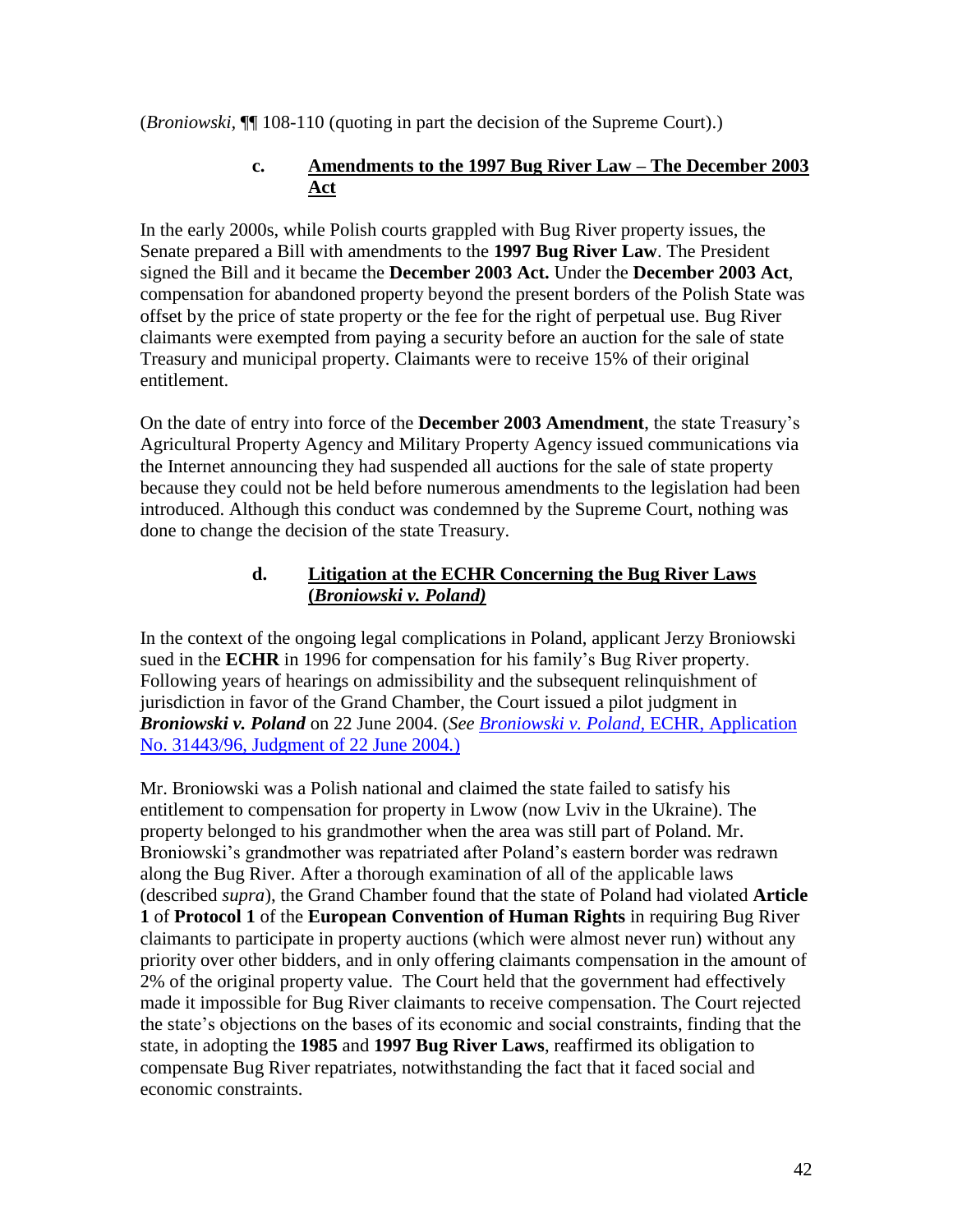## **e. Poland's Response to the** *Broniowski* **Decision – The 2005 Bug River Law**

In a subsequent 28 September 2005 Grand Chamber judgment in the *Broniowski* action, the **ECHR** announced a settlement had been reached between the government and applicants that included both individual and general remedial measures. (*See [Broniowski](http://hudoc.echr.coe.int/eng?i=001-70326)  v. Poland*[, ECHR, Application No. 31443/96, Judgment of 28 September 2005](http://hudoc.echr.coe.int/eng?i=001-70326)*.*)

*Broniowski* applicants would receive PLN 213,000 (approximately USD 54,000) for pecuniary and non-pecuniary damages and PLN 24,000 (approximately USD 6,000) for costs and expenses. (*Id.,* ¶ 31.)

However, the Court noted that the original *Broniowski* decision affected not just the *Broniowski* applicants, but also 80,000 other similarly-situation persons. The remedial measures for the other affected persons came in the form of the **8 July 2005 Law on Exercising the Right to Compensation for Immovable Property Left Outside the Borders of the Republic of Poland ("2005 Bug River Law")**.

Pursuant to **Article 2** of the **2005 Bug River Law**, former owners of immovable property located outside of the present borders of Poland are entitled to compensation if they are:

- **(1)** persons who were Polish citizens on 1 September 1939 and were settled at the time within the then existing borders of the Republic of Poland and were resettled from that territory for the reasons referred to in the Law (a 23 October 2012, Constitutional Tribunal decision found the residency requirement, as defined in **Article 2(1)**, to be unconstitutional. A 13 December 2013 Amendment to the **2005 Bug River Law** redefined the status of resident in **Article 2(1)** and reopened the claims process for persons previously excluded on account of the old definition); and
- **(2)** persons who are citizens of Poland (at the time of the filing of the claim).

The single option auction scheme from the **1985** and **1997 Bug River Laws** was abandoned and instead the **2005 Bug River Law** permitted claimants chose between two (2) compensation options: a one-time payout from a newly-created Compensation Fund for an amount equal to 20% of the value of the original Bug River property, or a 20% offset of the indexed value of the original property against the sale price of state property acquired by competitive bidding. Funds for the Compensation Fund came from the sale of public property from the Agricultural Property Stock of the Polish Treasury. In the event that those funds were insufficient, the **2005 Bug River Law** provided for a state budget loan. (*See* [Thomasz Kuchenbeker \(Legal Advisor, Ministry of the Treasury\),](http://www.coe.int/cs/web/execution/property-restitution/compensation-presentations)  ["Polish Experience in the implementation of European Court of Human Rights](http://www.coe.int/cs/web/execution/property-restitution/compensation-presentations)  [judgements on restitution of property", Round-table: Property Restitution/Compensation:](http://www.coe.int/cs/web/execution/property-restitution/compensation-presentations)  [General Measures to Comply with the European Court's Judgments, 17 February 2011.](http://www.coe.int/cs/web/execution/property-restitution/compensation-presentations))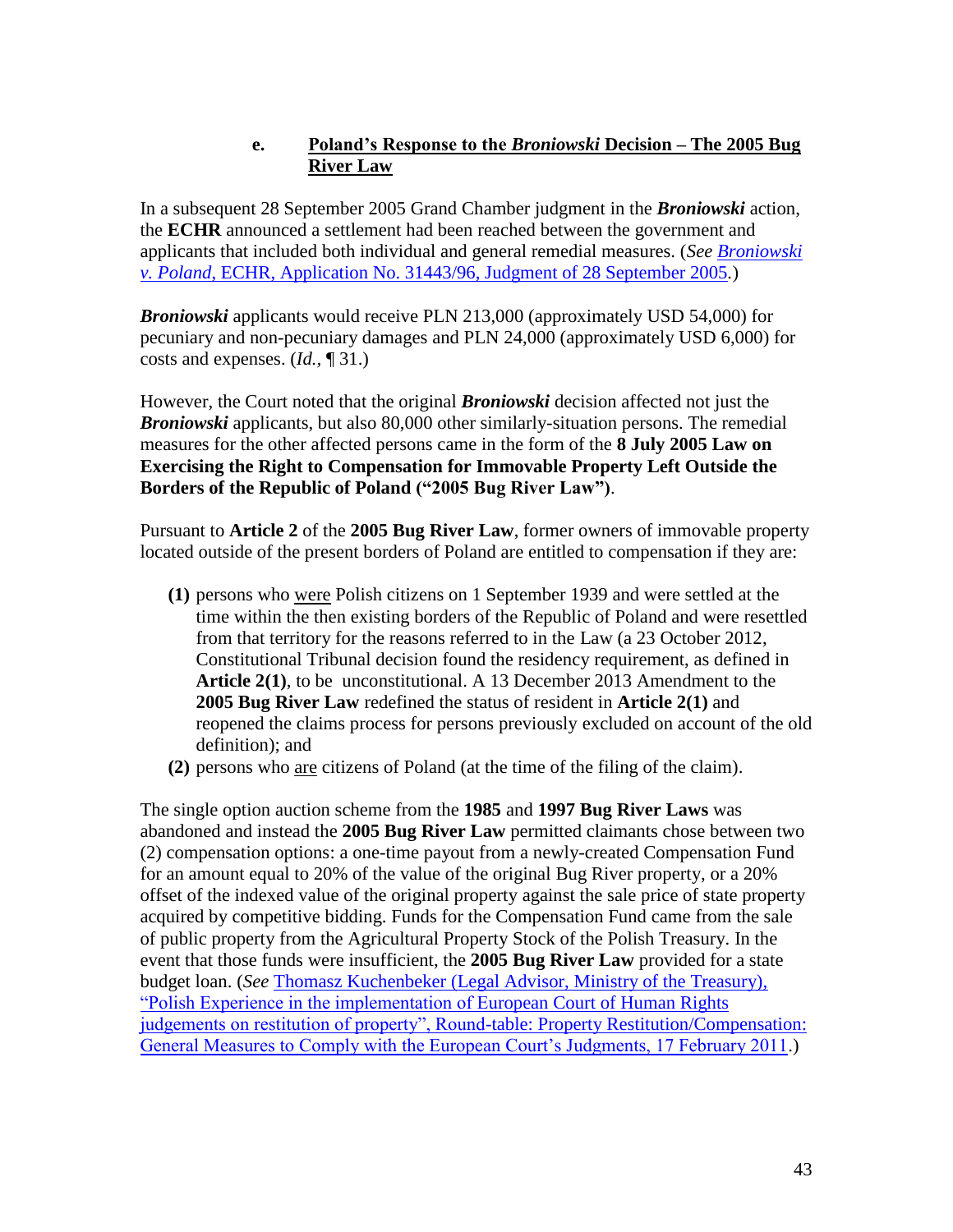The claim filing process for the **2005 Bug River Law closed on 31 December 2008.** The 12 December 2013 **Amendment** to the **2005 Bug River Law** reopened the claims filing process for claimants excluded on the basis of the previous definition of residency in the former Polish territories, for a period of **six (6) months**.

## **f. Litigation at the ECHR Concerning the 2005 Bug River Law (***Wolkenberg and Others v. Poland***)**

In *Wolkenberg and Others v Poland* in 2007, the **ECHR** again addressed the issue of Polish restitution legislation for property beyond the Bug River and examined the recently-enacted **2005 Bug River Law**. (*See [Wolkenberg and Others v. Poland](http://hudoc.echr.coe.int/eng?i=001-83935)*, ECHR, [Application No. 50003/99, Judgment of 4 December 2007 \("](http://hudoc.echr.coe.int/eng?i=001-83935)*Wolkenberg*").)

After the passage of the **2005 Bug River Law,** a government delegation examined all of the Bug River case files lodged with the **ECHR** and selected 75 applicants for participation in an accelerated compensation program on account of applicants' "age, health, or difficult personal situation". (*Id.,* ¶¶ 13, 20.) The *Wolkenberg* applicants were chosen for this accelerated program and they received 20% of the value of their original Bug River property, credited to their own bank accounts. (*Id.,* ¶ 17.) Through their complaint, applicants sought the remaining 80% of the value of their family's Bug River Property, pointing out that previous Bug River legislation provided for full compensation for property, whereas the **2005 Bug River Law** provided for only 20%, thereby depriving them of a "lawfully accrued right." (*Id.,* ¶ 26.) In denying their claim, the **ECHR** emphasized its previous views from *Broniowski* that:

in a situation involving a wide-reaching but controversial legislative scheme with significant economic impact for the country as a whole, the national authorities must have considerable discretion in selecting not only the measures to secure respect for property rights but also the appropriate time for their implementation. The choice of measures may necessarily involve decisions restricting compensation for the taking or restitution of property to a level below its market value.

(*Wolkenberg ,* ¶ 61.) Further, the Court found that "[t]he choice that the authorities made, in particular their decision to impose a statutory ceiling of 20% on compensation, does not appear unreasonable or disproportionate, considering the wide margin of appreciation accorded to them and the fact that the purpose of the compensation was not to secure reimbursement for a distinct expropriation but to mitigate the effects of the taking of property which was not attributable to the Polish State." (*Id.,* ¶ 64.) The Court concluded that the **2005 Bug River Act** as implemented, removed the legal obstacles to the "right to credit" that had been found in the *Broniowski* judgment. (*Id.,* ¶ 71.)

Pursuant to the **2005 Bug River Law,** as of 2012, 111,600 claims have been filed, 47,538 claims have been processed, and over PLN 2.3 billion (roughly USD 600 million) has been paid to successful Polish citizen claimants. (*See* [ESLI, Property](http://shoahlegacy.org/wp-content/uploads/2014/07/Property-restitution-in-Poland-for-Green-Paper_05112013.pdf)  [restitution/compensation in Poland, 2012,](http://shoahlegacy.org/wp-content/uploads/2014/07/Property-restitution-in-Poland-for-Green-Paper_05112013.pdf) pp. 14-15.)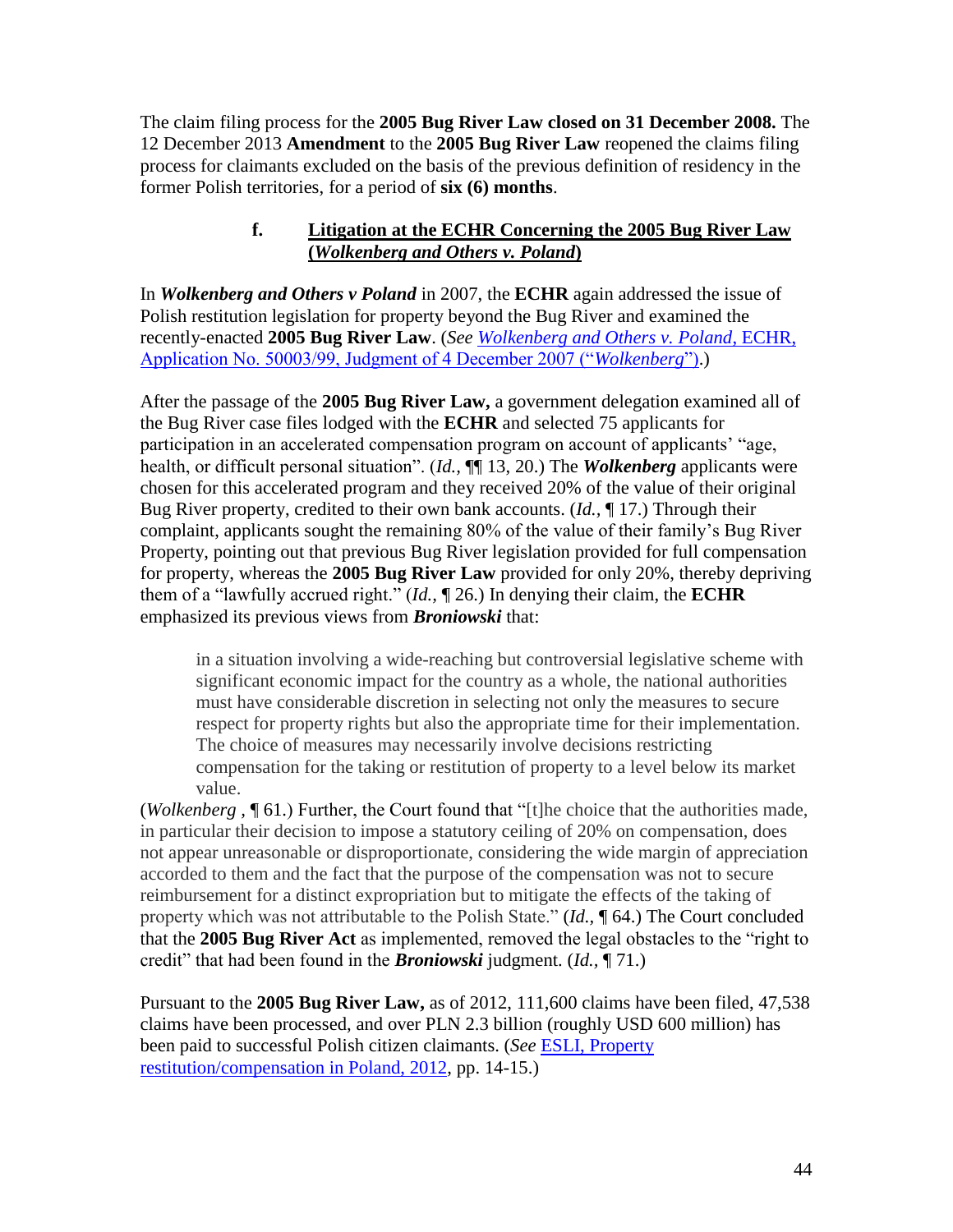## **4. Unsuccessful Efforts to Enact Private Property Restitution Legislation**

As power shifted from the former Communist regime to a new democratic parliamentary republic in Poland in 1989, the focus turned to property taken by the Communist regime's nationalization policy and not property taken from Polish Jews and other targeted groups during World War II.

Over the last 25 years, the Polish government and its officials have proposed over a dozen versions of draft laws pertaining to the restitution of property taken due to nationalizations made by the Polish post-war Communist regime. Legislation would serve to reduce mounting litigation in domestic, foreign and international courts but to date, no measures have been enacted. The most important efforts are discussed herein.

## **a. 1999 Restitution Bill**

In 1999, a **Bill on the Restitution of Immovable Property and Certain Kinds of Movable Property Taken from Natural Persons by the State or by the Warsaw Municipality, and on Compensation** (**"1999 Restitution Bill"**) was introduced in Parliament (the Sejm). The Bill provided that persons whose property had been taken over by the state as a result of particular law under the totalitarian regime would received **50%** of the value of the property. However, according to the terms of the Bill, successful claimants would only be those who were Polish citizens as of 31 December 1999. Then-President Aleksander Kwasniewski, apparently on the grounds of the citizenship requirement, vetoed the **1999 Restitution Bill** by refusing to sign it. There was not enough support for the **1999 Restitution Bill** in the Polish Parliament to override the President's veto (three-fifths of the Parliament is required). (*Broniowski*,  $\P$  62-65.)

# **b. 2005-2007 Restitution Bill**

Between 2005 and 2007 the Parliament considered a number of versions of a **Bill on Compensation for Real Estate and Some Other Property Assets Seized by the State**  (**"2005-2007 Restitution Bill"**)**.** According to the **WJRO,** this Bill offered no restitution *in rem* and instead offered compensation of 15% of the value of the property on 1 September 1939 to be paid in installments. Covered property included assets seized by the German occupiers and the Polish state. Criticism of the **2005-2007 Restitution Bill** included that the compensation amount was too low, that the procedure would be too complicated, and that no restitution *in rem* would be provided. (*Krawczyk II,* p. 815.) The bill expired in 2007 without having been enacted.

## **c. 2008 Compensation Bill**

The most recent bill to address private property was the **2008 Compensation Bill**. It would have provided compensation of approximately 20% but not *in rem* restitution. The value of the claims that would have been covered by the law was estimated to be PLN 100 billion (USD 26.5 billion). A two-step claims procedure was proposed. Projections indicated that 80,000 applications would be submitted and that payment would be in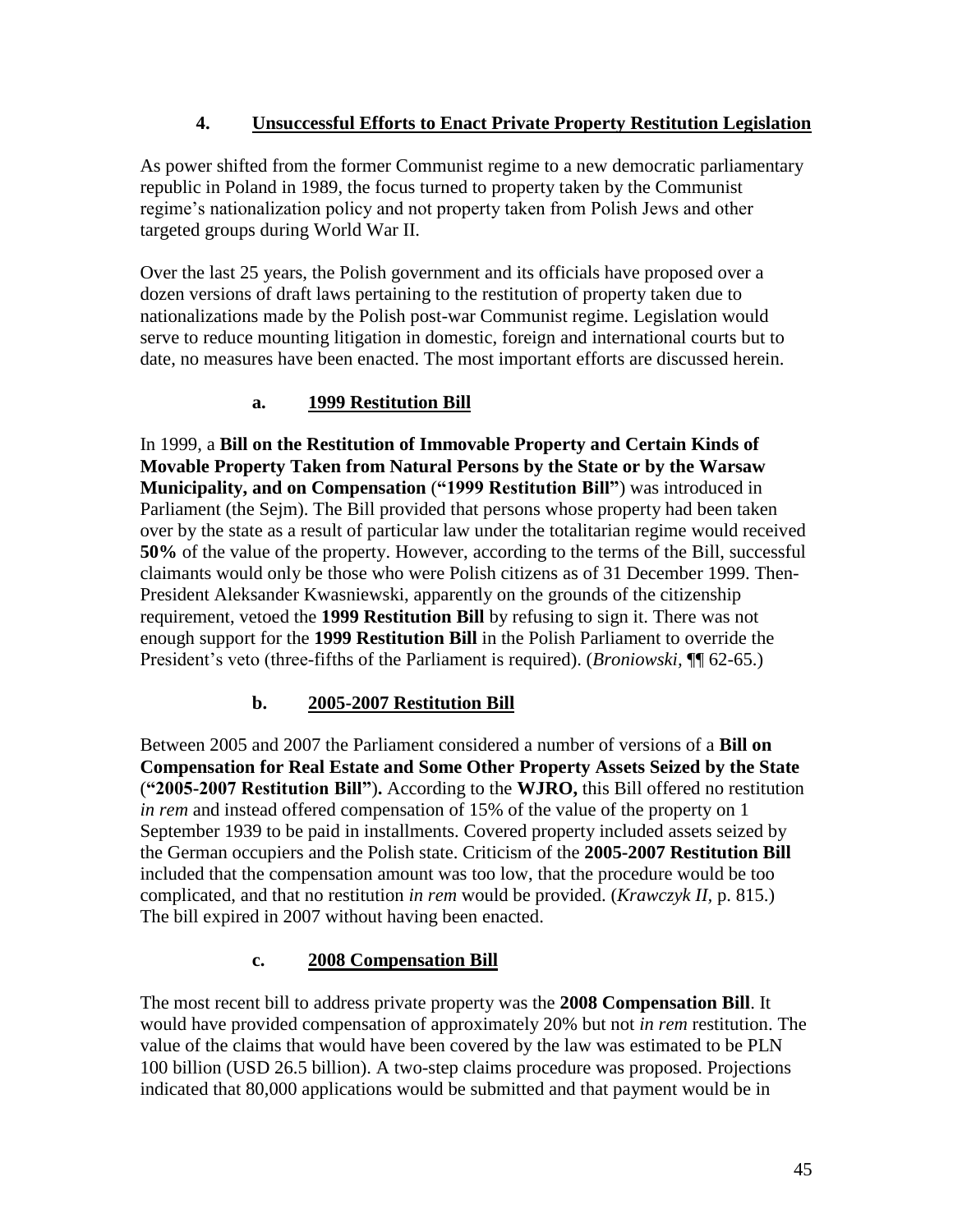installments over a 15-year period. In 2010, the Minister of Finance issued a report stating that the **2008 Compensation Bill** would increase public debt by approximately 1%, and that the allocation of money for compensating nationalization claims "might result in Poland's exceeding the permissible limits of the national debt in relation to GNP as set by the European Union." As a result, the government decided not to enact the **2008 Compensation Bill.**

# **D. COMMUNAL PROPERTY RESTITUTION**

Communal immovable (real) property, as defined in the Terezin Best Practices for the purpose of restitution, is:

property owned by religious or communal organizations and includes buildings and land used for religious purposes, e.g. synagogues, churches[,] cemeteries, and other immovable religious sites which should be restituted in proper order and protected from desecration or misuse, as well as buildings and land used for communal purposes, e.g. schools, hospitals, social institutions and youth camps, or for income generating purposes.

(Terezin Best Practices, para. b.)

Since 1989, Poland has set up a number of government commissions to manage the return of property belonging to religious associations. These commissions are a type of arbitration court and they address properties specifically belonging to:

- the **Roman Catholic Church** (pursuant to the 17 May 1989 Law on the Relationship between the State and the Roman Catholic Church in the Republic of Poland);
- the **Polish Autocephalous Orthodox Church** (pursuant to the 4 July 1991 Law on the Relationship Between the State and the Polish Autocephalous Orthodox Church);
- the **Evangelical Reformed Church** (pursuant to the 13 May 1993 law on the Relationship between the State and the Evangelical Reformed Church in the Republic of Poland);
- the **Evangelical Church of the Augsburg Confession** (pursuant to the 13 May 1994 Law on the Relationship between the State and the Evangelical Church of the Augsburg Confessions on the Republic of Poland);
- the **Evangelical Methodist Church** (pursuant to the 30 June 1995 Law on the Relationship between the State and the Evangelical Methodist Church in the Republic of Poland);
- the **Christian Baptist Church** (pursuant to the 30 June 1995 Law on the Relationship between the State and the Christian Baptist Church in the Republic of Poland);
- the **Seventh-day Adventist Church** (pursuant to the 30 June 1995 Law on the Relationship between the State and the Seventh-day Adventist Church in the Republic of Poland); and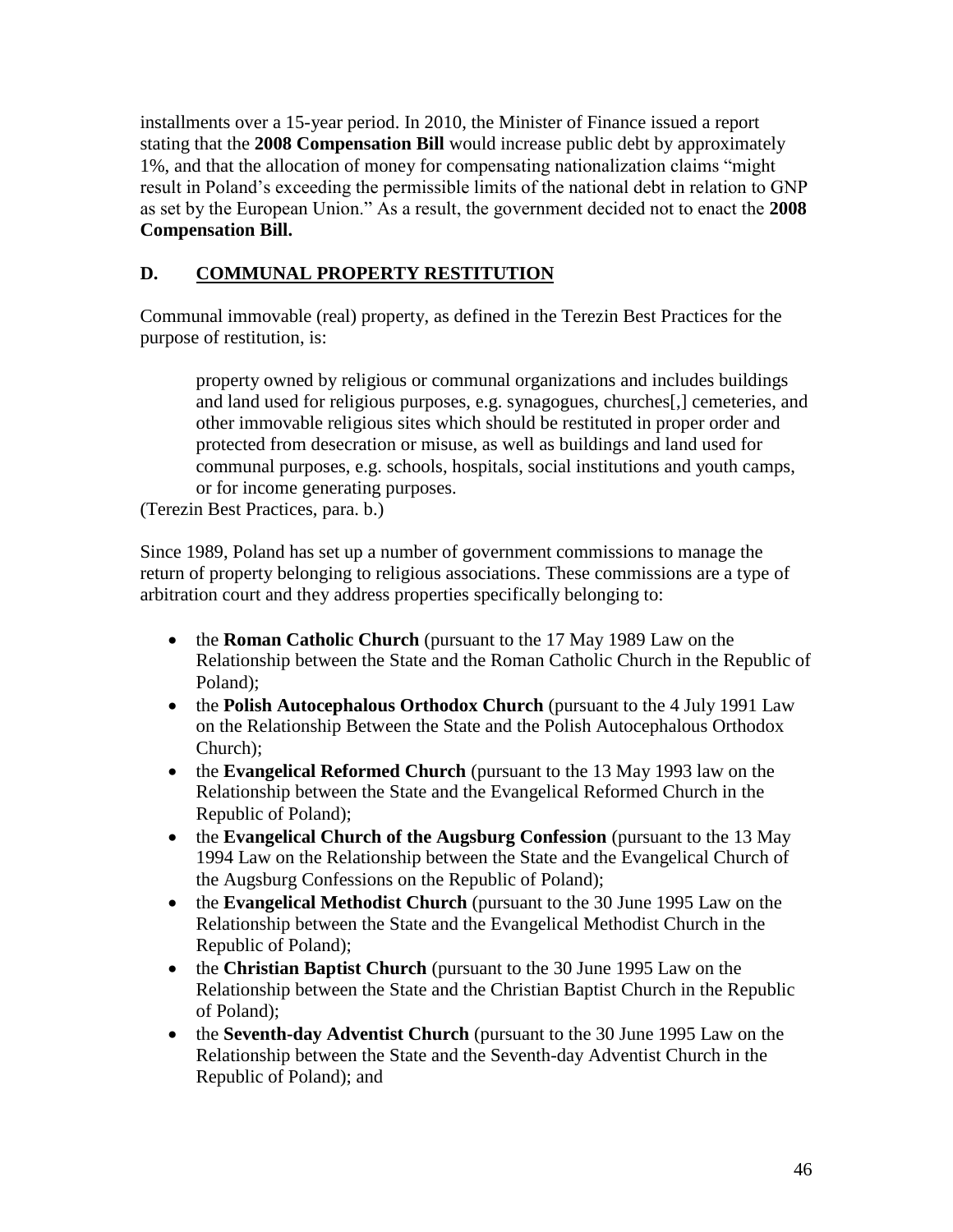• the **Jewish Religious Communities** (pursuant to the **20 February 1997 Law on the Relationship Between the State and Jewish Communities ("Jewish Communities Law")**).

## **1. 1997 Jewish Communities Law**

According to the **World Jewish Restitution Organization ("WJRO")**, about 1,200 cemeteries and 4,800 other communal properties have been identified as belonging to Poland's pre-war Jewish community.

The 1997 **Jewish Communities Law** addressed restitution of Jewish communal property, which had been property of the Jewish community or Jewish religious legal entities on 1 September 1939 within the territory of the Polish Republic **(Article 30**). Pursuant to the **Jewish Communities Law,** a **Commission for the Restitution of Property of Jewish Religious Communities ("Regulatory Commission for Jewish Property")** was established to adjudicate communal property claims. It is composed of both members of Poland's Ministry of Administration and Delegation as well as members appointed by the **Union of Religious Jewish Communities in Poland**.

In 2002, the **[Union of Religious Jewish Communities in Poland \(ZGWZ\)](http://www.jewish.org.pl/)** and the **WJRO** together created the **[Foundation for Preservation of Jewish Heritage in](http://fodz.pl/?d=3&l=en)  [Poland \(FODZ\)](http://fodz.pl/?d=3&l=en)** (**"Foundation"**)**.** The **Foundation** is the only institution in Poland officially dedicated to the recovery, preservation and commemoration of physical sites of Jewish significance. (*See* [Foundation for the Preservation of Jewish Heritage in Poland,](http://fodz.pl/?d=3&l=en)  ["About us".](http://fodz.pl/?d=3&l=en)) It was authorized to pursue communal property claims with the **Regulatory Commission for Jewish Property** for properties located in areas of Poland that did not have an active Jewish presence. In other areas of Poland with an active Jewish presence, the local Jewish communities submitted their own claims.

Up until **10 May 2002,** Jewish communities were allowed to file claims with the **Regulatory Commission for Jewish Property** for the return of property, which had belonged to Jewish religious groups as of 1 September 1939.

The **Jewish Communities Law** set out certain limitations on communal property recovery. First, only immovable, communal property was recoverable under this law. Restitution was available for synagogues or cemeteries (for cemeteries, only if title to the property was held by the State Treasury or a local authority), and compensation was available for synagogues or for other buildings or property used for religious, cultural, educational or charitable purposes that could not be returned (but not cemeteries). Property located in the eastern territories (i.e., beyond the Bug River and located in what is now Belarus, Lithuania, and Ukraine) was also non-compensable under the law. Property belonging to Jewish communities located in the so-called recovered territories in western Poland as of 30 January 1933 (territory that belonged German before World War II) was narrowly compensable under the law. Finally, only properties that had been historically registered in the name of the Jewish community or Jewish religious organizations (meaning that properties gifted by private persons to the Jewish community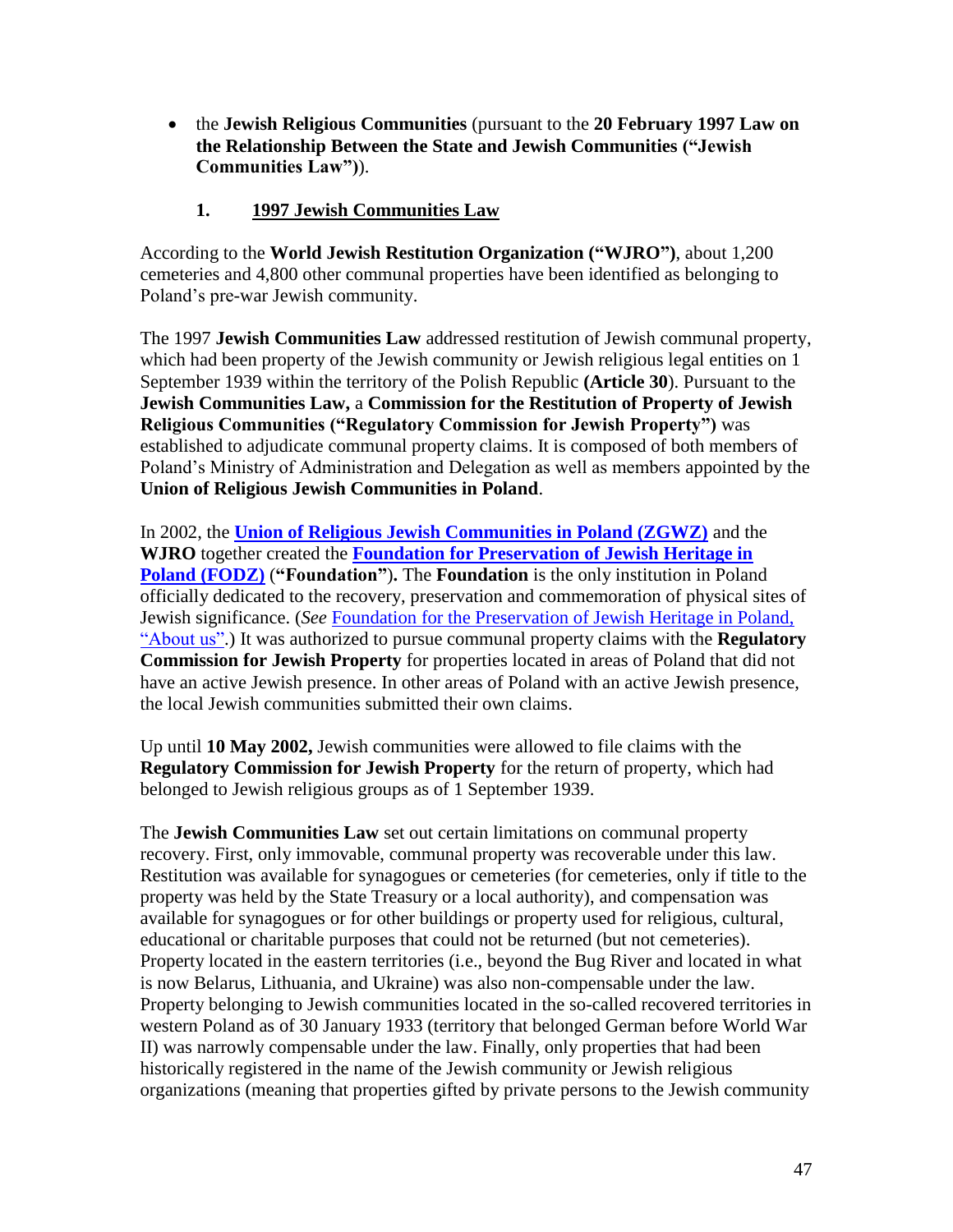but which had been registered under the name of a private person were excluded from compensation) were eligible for restitution. In the case of Jewish religious organizations, restitution was only possible if the original building existed as of the date of entry of the **Jewish Communities Law** (1997).

According to the **WJRO**, by the claims deadline, **11 May 2002**, the **Foundation** had filed approximately 3,500 claims and the local Jewish communities had filed more than 2,000 claims. As of February 2015, the **WJRO** found that just than 45% of the 5,550 total claims had been adjudicated by the **Regulatory Commission for Jewish Property**. However, a spokesman for the Ministry of Administration and Digitalisation stated that as of 2013, the **Regulatory Commission for Jewish Property** has granted PLN 82 million (approximately USD 21 million) in compensation to Jewish organizations for property that the State was unable to return.

A significant portion of the **Regulatory Commission for Jewish Property's** positive decisions pertain to the return of cemeteries and synagogues. These are generally properties of lower economic value, that are in severe states of disrepair, and upon return, which the Jewish community is immediately responsible for repair and upkeep.

No additional laws relating to the restitution of communal property have been passed since Poland became a signatory to the Terezin Declaration in 2009.

# **E. HEIRLESS PROPERTY RESTITUTION**

The Terezin Declaration states "that in some states heirless property could serve as a basis for addressing the material necessities of needy Holocaust (Shoah) survivors and to ensure ongoing education about the Holocaust (Shoah), its causes and consequences." (Terezin Declaration, Immovable (Real) Property, para. 3.) The Terezin Best Practices also "encourage[s] [states] to create solutions for the restitution and compensation of heirless or unclaimed property from victims of persecution by Nazis, Fascists and their collaborators." Heirless immovable (real) property, as defined in the Terezin Best Practices, for the purpose of restitution is:

property which was confiscated or otherwise taken from the original owners by the Nazis, Fascists and their collaborators and where the former owner died or dies intestate without leaving a spouse or relative entitled to his inheritances. . . . From these properties, special funds may be allocated for the benefit of needy Holocaust (Shoah) survivors from the local community, irrespective of their country of residence. From such funds, down payments should be allocated at once for needy Holocaust (Shoah) survivors. Such funds, among others, may also be allocated for purposes of commemoration of destroyed communities and Holocaust (Shoah) education.

(Terezin Best Practices, para. j.)

Currently, Polish law does not provide for the special treatment of heirless property from the Holocaust and World War II. In fact, according to the **8 March 1946 Decree**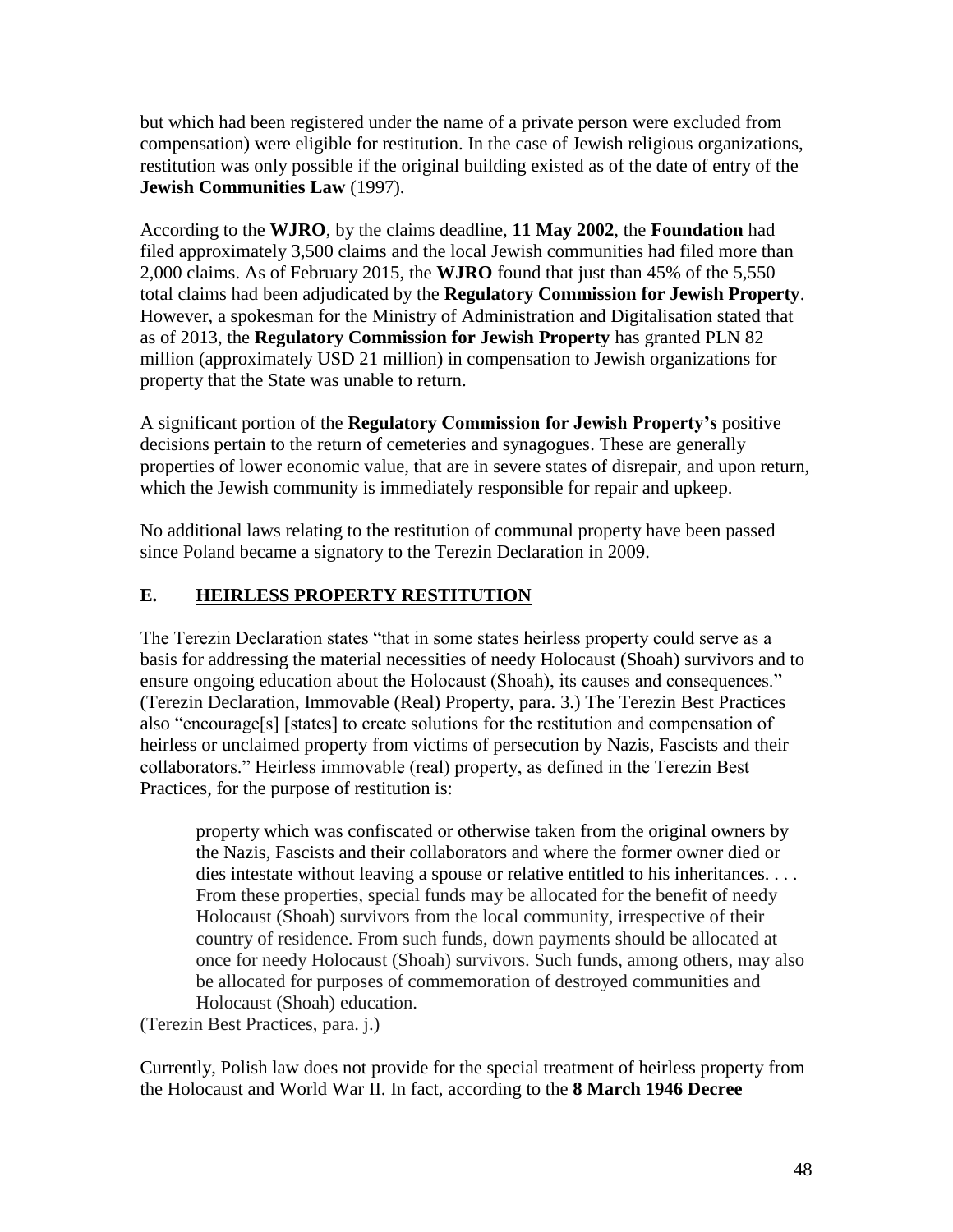**Regarding Post-German and Deserted Properties** (which superseded an 8 May 1945 Law on Abandoned and Derelict Property) (**"1946 Decree Regarding Post-German and Deserted Properties"**) property not claimed by private owners within the statute of limitations period (usually 10 years) became property of the Polish state.

# **1. 1946 Decree Regarding Post-German and Deserted Properties**

The **1946 Decree Regarding Post-German and Deserted Properties** regulated real property whose owners could not be identified or located as a result of the war.The law gave property owners a fixed amount of time – 10 years after enactment – to recover lost property from government Liquidation Offices. Property not claimed during the time limit specified either escheated to the Polish State or was acquired by the then-occupant of the property. (*See* Piotr Stec, *Reprivatisation of Nationalised Property in Poland, in Modern Studies in Property Law Volume 1: Property 2000* (Elizabeth Cooke ed., 2001, p. 362.)

German property located in areas formerly part of the Third Reich and the Free City of Danzig but which became part of Poland after the war, was automatically nationalized as of 19 April 1946 (except for property belonging to persons of Polish nationality or "other nationality persecuted by the Germans.") (*See Krawczyk I,* p. 27.) A 1987 decision from the Supreme Court of Poland affirmed this presumption of escheat of property to the State.

We are not aware of how many properties have been returned during the ten-year period set out in the **1946 Decree Regarding Post-German and Deserted Properties**.

# **2. Polish General Succession Rules**

Pursuant to the Polish succession laws in effect during the post-World War II period (**Decree on Succession Law dated 8 October 1946**) and the laws binding from 1965 to today (**Polish Civil Code**), when there are no statutory or testamentary successors, the municipality or state Treasury may be declared the successor of heirless property via ordinary succession proceedings in the common courts.

In order to be declared successor of the heirless property, the state Treasury must prove both that (1) the pre-war owners died and also that (2) they had no successors. The first prong can only be proved by presenting a death certificate of the pre-war owner of the property. For Holocaust victims and other victims targeted during the German occupation in Poland this proof of death is nearly impossible, either because the Germans buried the majority of civil status documents of Jews living in Poland during the war or because of a lack of other necessary information. In theory, there are some procedural solutions, such as appointing a guardian for an absent person. However, Polish courts are not willing to apply such a procedural solution today because it is no longer plausible to find that the Holocaust or other World War II victim if absent (or disappeared). Instead he/she is in all likelihood dead. Where the state Treasury cannot prove both prongs, it cannot be declared as the successor of the heirless property.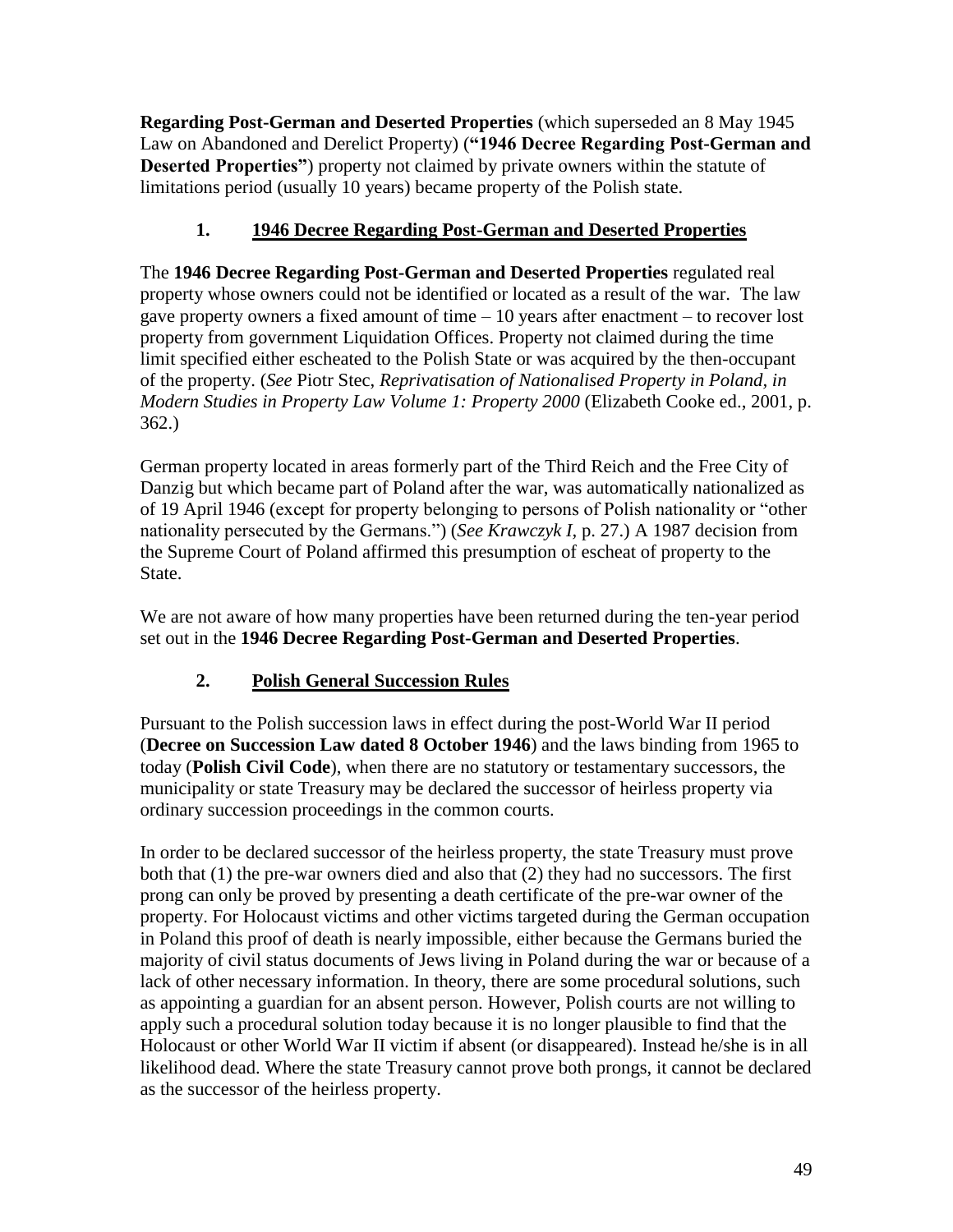The result is that the legal characterization of heirless property in Poland remains in a suspended state benefitting neither the state nor the Jewish community.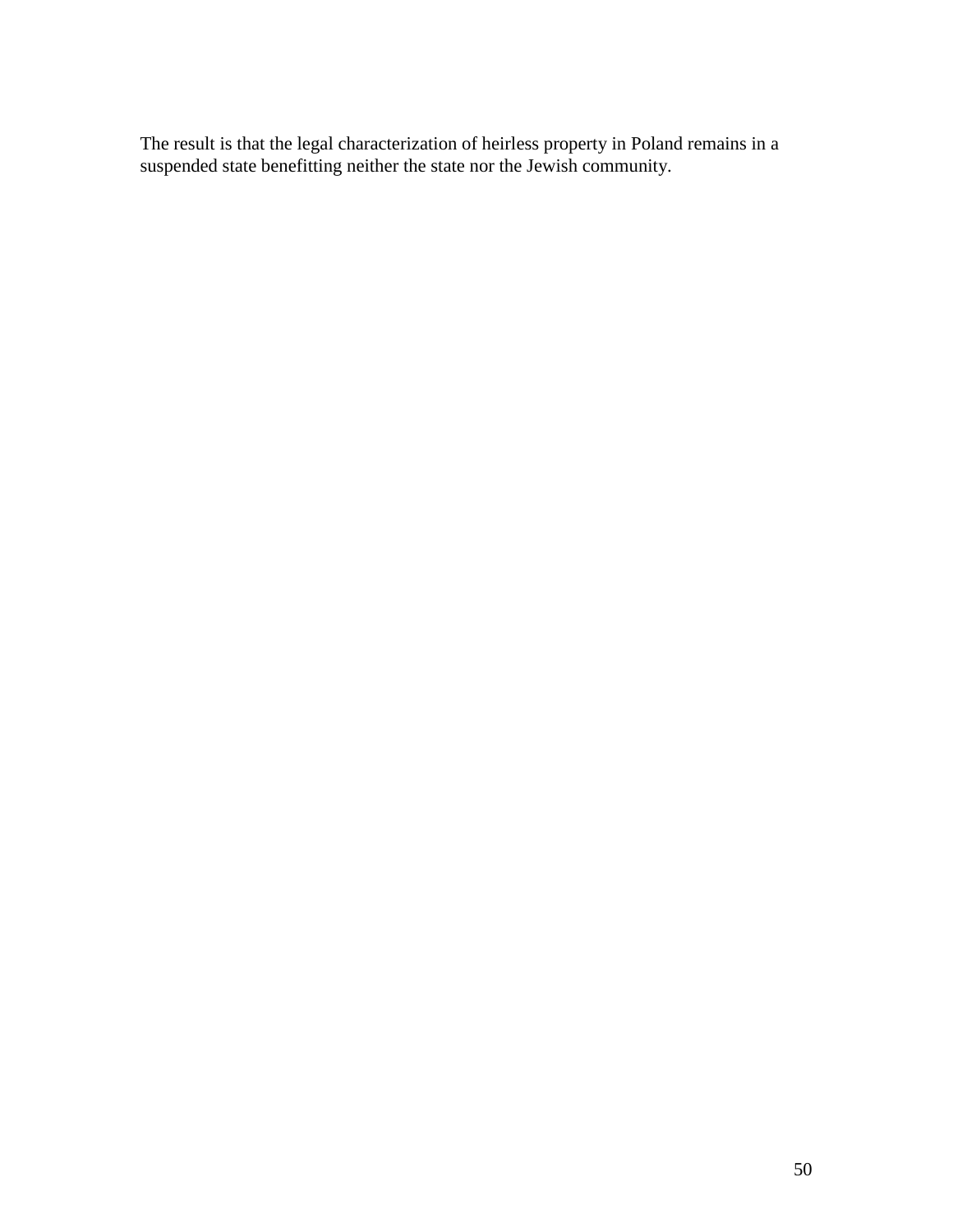# **F. BIBLIOGRAPHY**

# **Treaties**

Agreement Between the Government of Canada and the Government of the Polish People's Republic Relating to the Settlement of Financial Matters, 15 October 1971 [\(http://www.treaty-accord.gc.ca/text-texte.aspx?id=101401\)](http://www.treaty-accord.gc.ca/text-texte.aspx?id=101401) (last accessed 13 December 2016).

Agreement Between the Government of the Polish People's Republic and the Royal Norwegian Government Relating to the Liquidation of Mutual Financial Claims, 23 December 1955.

Agreement between the Government of the United Kingdom of Great Britain and Northern Ireland and the Polish Government regarding the Settlement of Financial Matters, 11 November 1954 (http://treaties.fco.gov.uk/docs/fullnames/pdf/1954/TS0077 (1954) CMD-9343 1954 11 NOV, WARSAW%3B AGREEMENT BETWEEN GOV OF UK, NI & POLISH GOV REGARDING SETTLEMENT OF FINANCIAL MATTERS.pdf).

Agreement Regarding Claims of Nationals of the United States, 16 July1960 [\(http://www.justice.gov/fcsc/completed-programs-poland\)](http://www.justice.gov/fcsc/completed-programs-poland) (last accessed 13 December 2016).

Potsdam Conference (Report), 2 August 1945 [\(http://www.loc.gov/law/help/us](http://www.loc.gov/law/help/us-treaties/bevans/m-ust000003-1224.pdf)[treaties/bevans/m-ust000003-1224.pdf\)](http://www.loc.gov/law/help/us-treaties/bevans/m-ust000003-1224.pdf) (last accessed 13 December 2016).

Yalta Conference (Report), 11 February 1945, [\(http://www.loc.gov/law/help/us](http://www.loc.gov/law/help/us-treaties/bevans/m-ust000003-1005.pdf)[treaties/bevans/m-ust000003-1005.pdf\)](http://www.loc.gov/law/help/us-treaties/bevans/m-ust000003-1005.pdf) (last accessed 13 December 2016).

Treaties of Peace with Italy, Romania, Bulgaria, Hungary and Finland, 10 February 1945.

# **Cases**

# **European Court of Human Rights**

*Broniowski v Poland,* ECHR, Application No. 31443/96, Judgment of 22 June 2004.

*Broniowski v. Poland*, ECHR, Application No. 31443/96, Judgment of 28 September 2005.

*Ogorek v. Poland*, ECHR, Application No. 28490/03, Decision of 18 September 2012.

*Pikielny and Others v. Poland*, ECHR, Application No. 3524/05, Decision of 18 September 2012.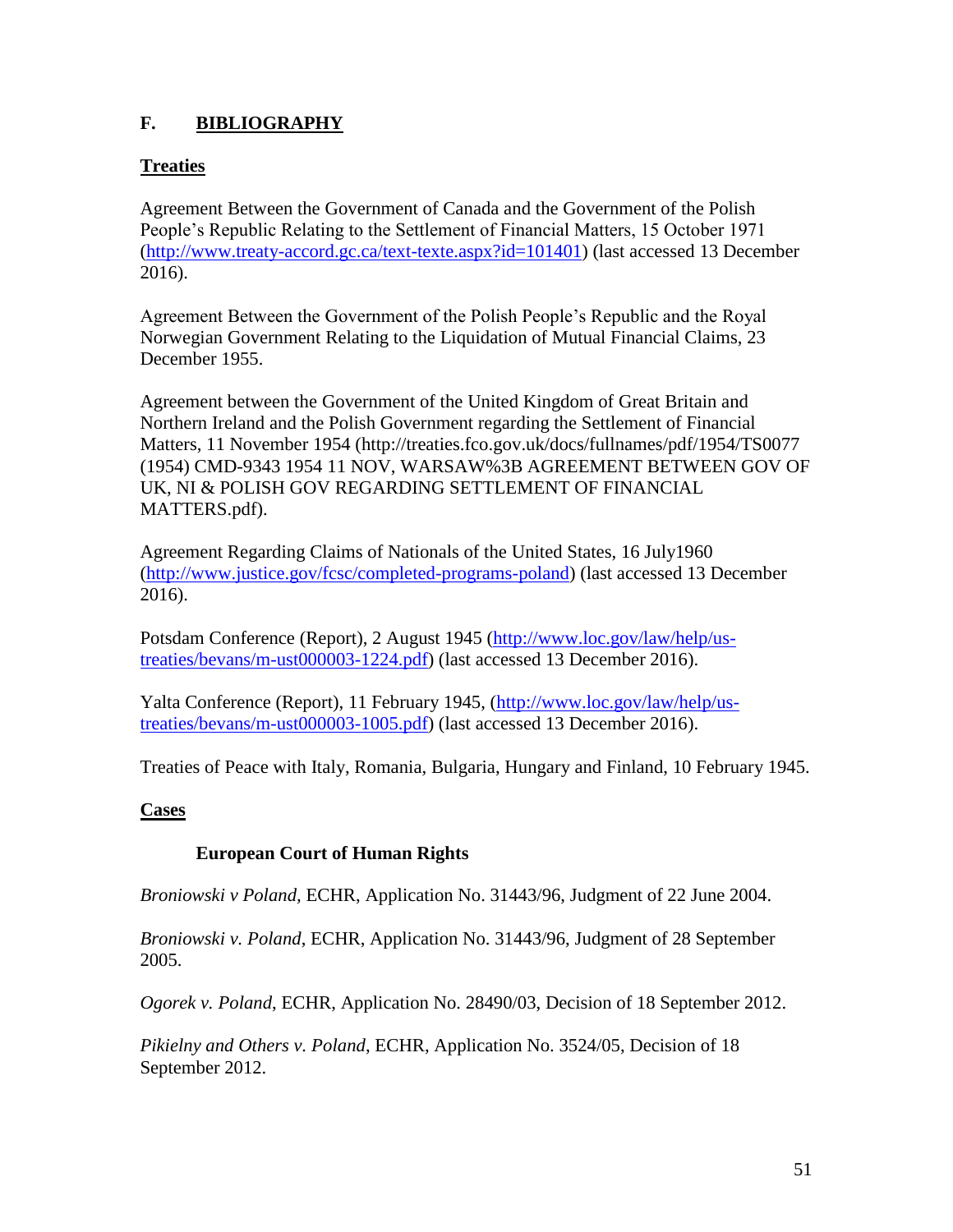*Plechanow v. Poland,* ECHR, Application No. 22279/04, Judgment of 7 July 2009.

*Plenchanow v. Poland,* ECHR, Application No. 22279/04, Judgment of 15 October 2013.

*Rutkowski and Others v. Poland,* ECHR, Application Nos. 72287/10 and 46187/11 and 591 Other Applications, Decision of 7 September 2015.

*Sierminski v. Poland*, ECHR, Application No. 53339/09, Judgment of 2 December 2014.

*Sierpiński v. Poland,* ECHR, Application No. 38016/07, Judgment of 3 November 2009.

*Sierpiński v. Poland,* ECHR, Application No. 38016/07, Judgment of 27 July 2010.

*Wolkenberg and Others v Poland*, ECHR, Application No. 50003/99, Judgment of 4 December 2007.

#### **Poland**

*E.K. v. Poland* (App no. III CZP 82/05) Supreme Court of Poland, 24 November 2005.

*Lubelska Fabryka Maszyn i Narzędzi Rolniczych "Plon" v. Poland* (App no. I CSK 273/07) Supreme Court of Poland, 5 December 2007.

*Ogorek v. Poland* (App no. 28490/03) Warsaw Regional Court, 2 June 2011.

## **United States**

*Garb v. Poland,* 207 F.Supp. 16 (E.D.N.Y. 2002).

*Garb v. Poland,* 440 F.3d 579 (2d Cir. 2006).

*Haven v. Polska,* 215 F.3d 727 (7th Cir. 2000).

## **Articles, Books and Papers**

Stewart Ain, "New Pressure On Poland For Property Restitution*",* The Jewish Week, 12 August 2015 [\(http://www.thejewishweek.com/news/international/new-pressure-poland](http://www.thejewishweek.com/news/international/new-pressure-poland-property-restitution)[property-restitution\)](http://www.thejewishweek.com/news/international/new-pressure-poland-property-restitution) (last accessed 13 December 2016).

Stewart Ain, "Poland, Make Restitution, Urge State Officials In Letter: New York State helped induce Swiss banks to compensate survivors and heirs, say comptrollers", The Jewish Week, 30 July 2015 [\(http://www.thejewishweek.com/news/international/poland](http://www.thejewishweek.com/news/international/poland-make-restitution-urge-state-officials-letter)[make-restitution-urge-state-officials-letter\)](http://www.thejewishweek.com/news/international/poland-make-restitution-urge-state-officials-letter) (last accessed 13 December 2016).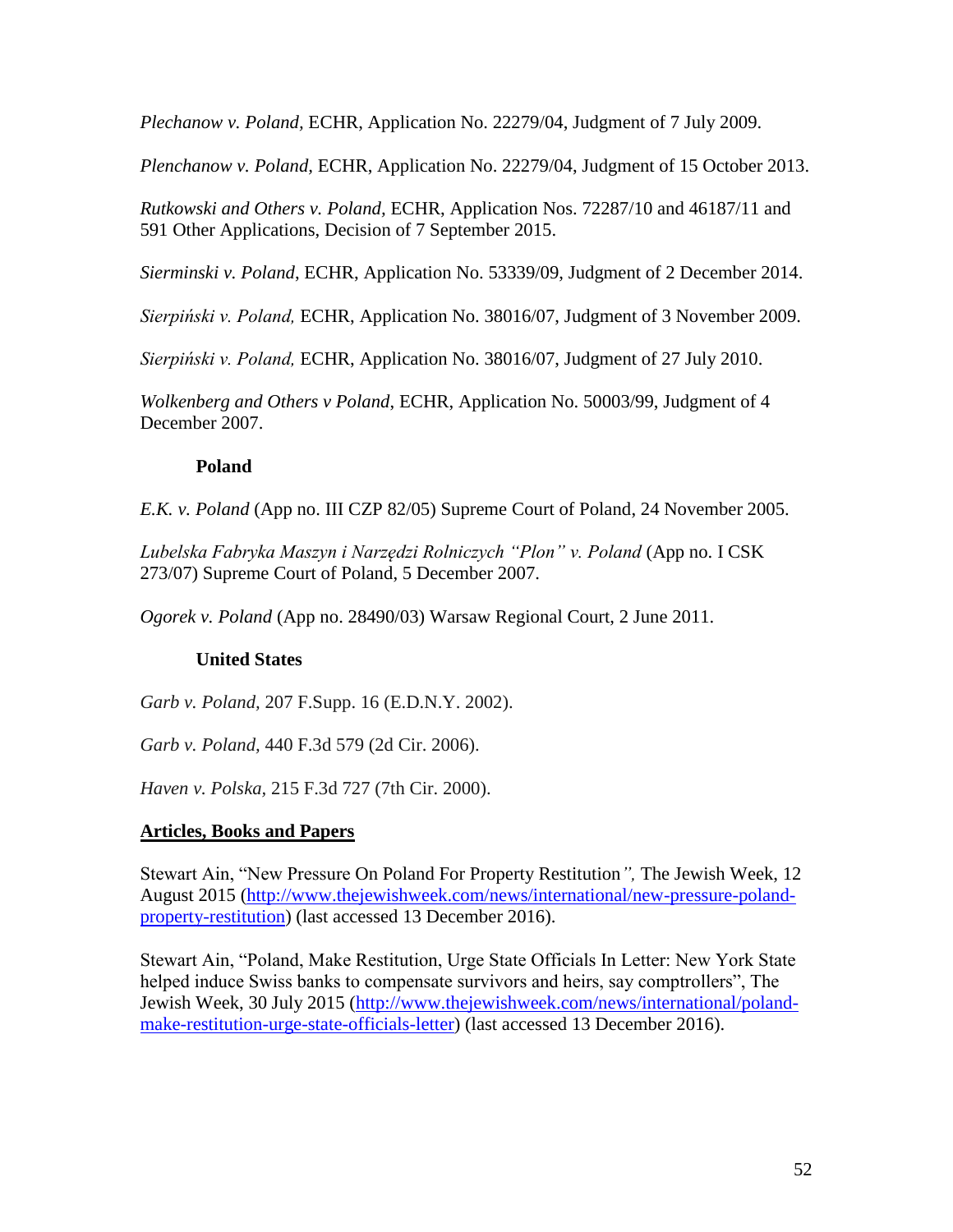American Jewish Joint Distribution Committee, "Warsaw Jews to Open First JCC in Polish Capital", 17 October 2013 [\(http://www.jdc.org/news/press-releases/2013/warsaw](http://www.jdc.org/news/press-releases/2013/warsaw-jews-to-open-first-jcc.html)[jews-to-open-first-jcc.html\)](http://www.jdc.org/news/press-releases/2013/warsaw-jews-to-open-first-jcc.html) (last accessed 13 December 2016).

Eldad Beck, "Polish Foreign Minister: There's more to us than the Holocaust", ynetnews.com, 15 June 2016 [\(http://www.ynetnews.com/articles/0,7340,L-](http://www.ynetnews.com/articles/0,7340,L-4816365,00.html)[4816365,00.html\)](http://www.ynetnews.com/articles/0,7340,L-4816365,00.html) (last accessed 13 December 2016).

"Database Helps Holocaust Survivors Reclaim Warsaw Property", N.Y. Times, 6 December 2016 [\(http://www.nytimes.com/aponline/2016/12/06/world/europe/ap-eu](http://www.nytimes.com/aponline/2016/12/06/world/europe/ap-eu-poland-holocaust-property.html?_r=1)poland-holocaust-property.html?  $r=1$ ) (last accessed 13 December 2016).

Foundation for the Preservation of Jewish Heritage in Poland, "About us"  $(\text{http://fodz.pl/~d=3&l=en})$  (last accessed 13 December 2016).

Jerry Kichler, "Restitution of Jewish Communal Property in Poland (Status as of Nov. 23, 1998)" *in Washington Conference on Holocaust-Era Assets Proceedings* (1999), pp. 709- 713.

Halik Kochanski, *The Eagle Unbowed: Poland and the Poles in the Second World War,*  (2012).

Monika Krawczyk, "The Effect of the Legal Status of Jewish Property in Post-War Poland on Polish-Jewish Relations" *in Jewish Presence in Absence: The Aftermath of the Holocaust in Poland, 1944-2010* (Feliks Tych & Monika Adamczyk-Garbowska, eds., 2014).

Monika Krawczyk, "Restitution of Jewish Assets in Poland – Legal Aspects", Justice, No. 28, Summer 2001.

Thomasz Kuchenbeker (Legal Advisor, Ministry of the Treasury), "Polish Experience in the implementation of European Court of Human Rights judgements on restitution of property", Round-table: Property Restitution/Compensation: General Measures to Comply with the European Court's Judgments, 17 February 2011 [\(http://www.coe.int/cs/web/execution/property-restitution/compensation-presentations\)](http://www.coe.int/cs/web/execution/property-restitution/compensation-presentations) (last accessed 13 December 2016).

Michael Meng, *Shattered Spaces: Encountering Jewish Ruins in Postwar Germany and Poland* (2011).

Max Minckler & Sylwia Mitura, "Roadblocks to Jewish Restitution: Poland's Unsettled Property", Humanity in Action, 2008, [\(http://www.humanityinaction.org/knowledgebase/115-roadblocks-to-jewish-restitution](http://www.humanityinaction.org/knowledgebase/115-roadblocks-to-jewish-restitution-poland-s-unsettled-property)[poland-s-unsettled-property\)](http://www.humanityinaction.org/knowledgebase/115-roadblocks-to-jewish-restitution-poland-s-unsettled-property) (last accessed 13 December 2016).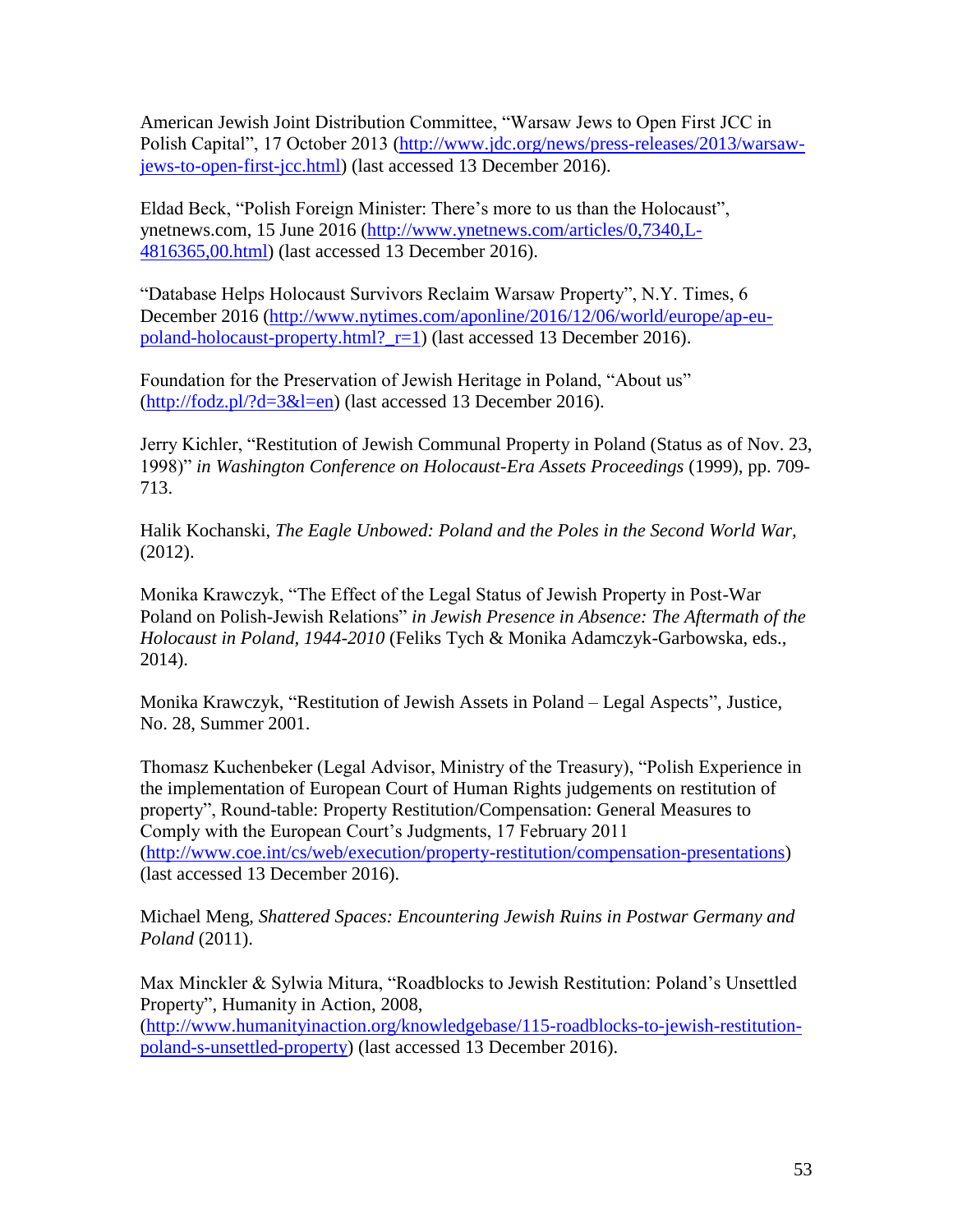"Polish Tribunal to Take Up Restitution Law on Warsaw Property", JTA.org, 4 August 2016 [\(http://forward.com/news/breaking-news/318531/polish-tribunal-to-take-up](http://forward.com/news/breaking-news/318531/polish-tribunal-to-take-up-restitution-law-on-warsaw-property/)[restitution-law-on-warsaw-property/\)](http://forward.com/news/breaking-news/318531/polish-tribunal-to-take-up-restitution-law-on-warsaw-property/) (last accessed 13 December 2016).

Eetta Prince-Gibson, "Give It Back", The Jerusalem Post, 2 May 2010.

Republic of Poland – Ministry of Foreign Affairs, Property Restitution in Poland: Information Website,

[\(http://propertyrestitution.pl/Restitution,after,1989,legal,regulations,20.html\)](http://propertyrestitution.pl/Restitution,after,1989,legal,regulations,20.html) (last accessed 13 December 2016).

Republic of Poland – Ministry of Foreign Affairs, Property Restitution in Poland, "Nationalization after WW2" [\(http://propertyrestitution.pl/Nationalization,after,WW2,18.html\)](http://propertyrestitution.pl/Nationalization,after,WW2,18.html) (last accessed 13 December 2016).

Republic of Poland – Ministry of the Treasury, Department of Restitution and Disbursement of Shares, "General Problems of Restitution" [\(http://www.msp.gov.pl/en/restitution-and-state/restitution/general-problems-of](http://www.msp.gov.pl/en/restitution-and-state/restitution/general-problems-of-re/117,General-problems-of-restitution.html)[re/117,General-problems-of-restitution.html\)](http://www.msp.gov.pl/en/restitution-and-state/restitution/general-problems-of-re/117,General-problems-of-restitution.html) (last accessed 13 December 2016).

Dinah Spritzer, "Holocaust restitution making little headway in E. Europe, Poland seen as worst offender", JTA.org*,* 2 December 2012 [\(http://www.jta.org/2012/12/02/news](http://www.jta.org/2012/12/02/news-opinion/world/holocaust-restitution-making-little-headway-in-e-europe-poland-seen-as-worst-offender)[opinion/world/holocaust-restitution-making-little-headway-in-e-europe-poland-seen-as](http://www.jta.org/2012/12/02/news-opinion/world/holocaust-restitution-making-little-headway-in-e-europe-poland-seen-as-worst-offender)[worst-offender\)](http://www.jta.org/2012/12/02/news-opinion/world/holocaust-restitution-making-little-headway-in-e-europe-poland-seen-as-worst-offender) (last accessed 13 December 2016).

Piotr Stec, "Reprivatisation of Nationalised Property in Poland", *in Modern Studies in Property Law Volume 1: Property 2000* (Elizabeth Cooke ed., 2001).

Piotr Styczeń (Polish Deputy Minister of Infrastructure), "Polish experience of pilot procedure and implementation of judgment Hutten-Czapska against Poland – an example of specific non compensatory redress", Round-table: Property Restitution/Compensation: General Measures to Comply with the European Court's Judgments, 17 February 2011 [\(https://rm.coe.int/CoERMPublicCommonSearchServices/DisplayDCTMContent?docum](https://rm.coe.int/CoERMPublicCommonSearchServices/DisplayDCTMContent?documentId=09000016805924b4) [entId=09000016805924b4\)](https://rm.coe.int/CoERMPublicCommonSearchServices/DisplayDCTMContent?documentId=09000016805924b4) (last accessed 13 December 2016).

Piotr Szafarz, "Real Property Law – Poland Report"

[\(http://www.eui.eu/Documents/DepartmentsCentres/Law/ResearchTeaching/ResearchTh](http://www.eui.eu/Documents/DepartmentsCentres/Law/ResearchTeaching/ResearchThemes/EuropeanPrivateLaw/RealPropertyProject/Poland.PDF) [emes/EuropeanPrivateLaw/RealPropertyProject/Poland.PDF\)](http://www.eui.eu/Documents/DepartmentsCentres/Law/ResearchTeaching/ResearchThemes/EuropeanPrivateLaw/RealPropertyProject/Poland.PDF) (last accessed 13 December 2016).

Iwona Szpala, "Reprywatyzacja w Warszawie. Co o zwrocie działki przy Pałacu Kultury wiedział ratusz?", Wyborcza.pl, 30 June 2016 [\(http://warszawa.wyborcza.pl/warszawa/1,34862,20326346,reprywatyzacja-w](http://warszawa.wyborcza.pl/warszawa/1,34862,20326346,reprywatyzacja-w-warszawie-co-o-dzialce-przy-palacu-kultury.html?disableRedirects=true)[warszawie-co-o-dzialce-przy-palacu-kultury.html?disableRedirects=true\)](http://warszawa.wyborcza.pl/warszawa/1,34862,20326346,reprywatyzacja-w-warszawie-co-o-dzialce-przy-palacu-kultury.html?disableRedirects=true) (last accessed 13 December 2016).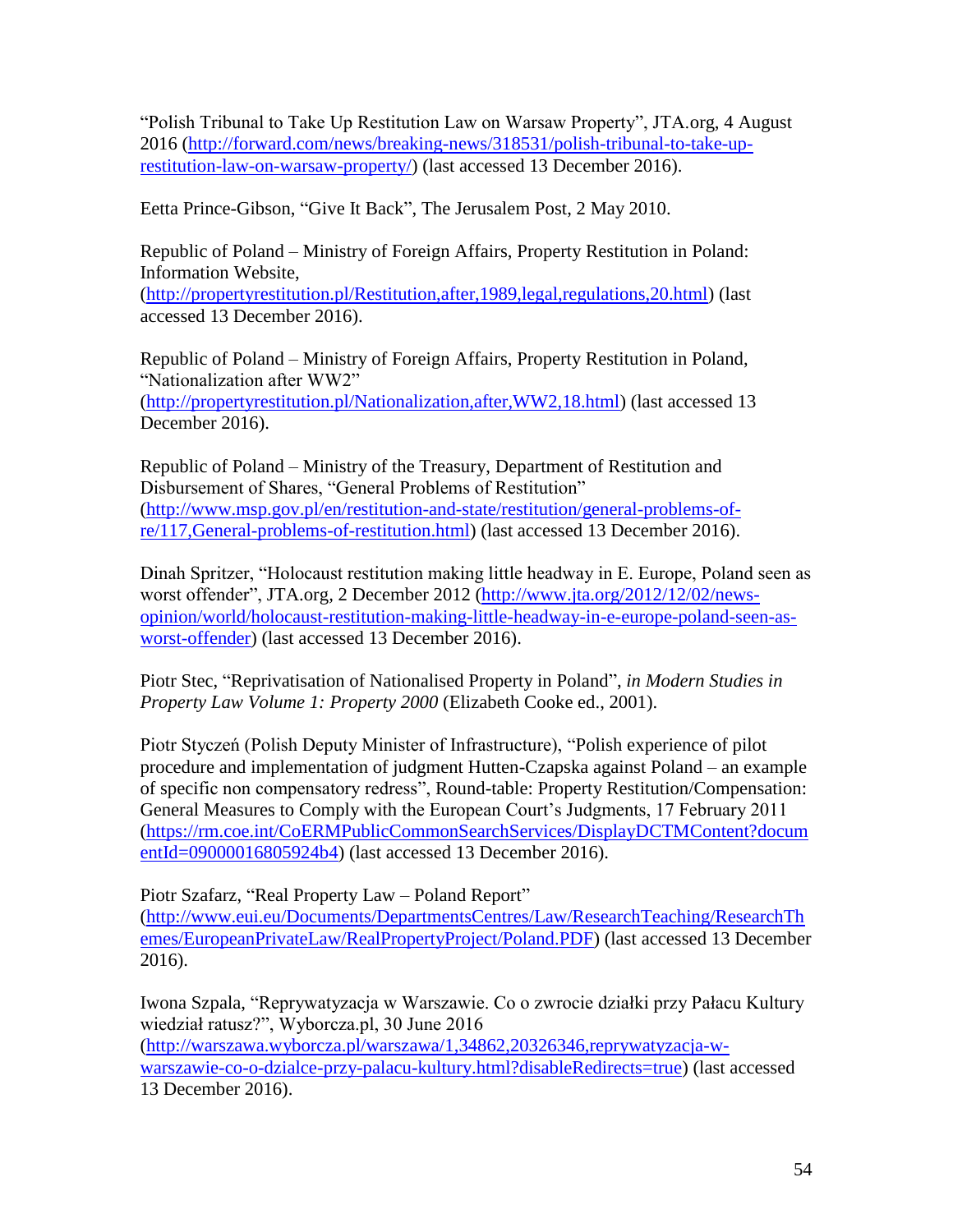Tel Aviv University, "Report on issues related to property restitution and compensation in former Communist countries", November 2012 (Poland, pp. 38-47).

Lydia Tomkiw, "Holocaust Survivor Stories In 2015: In Poland, The Fight To Get Their Property Back", International Business Times, 14 November 2015 [\(http://www.ibtimes.com/holocaust-survivor-stories-2015-poland-fight-get-their](http://www.ibtimes.com/holocaust-survivor-stories-2015-poland-fight-get-their-property-back-2177684)[property-back-2177684\)](http://www.ibtimes.com/holocaust-survivor-stories-2015-poland-fight-get-their-property-back-2177684) (last accessed 13 December 2016).

"Transforming perpetual usufruct into ownership title. Key factors determining the fee amount", Deloitte, January 2014 [\(http://www.deloittelegal.pl\)](http://www.deloittelegal.pl/) (last accessed 13 December 2016).

Isabel Vincent, *Hitler's Silent Partners: Swiss Banks, Nazi Gold and the Pursuit of Justice* (1997).

World Jewish Restitution Organization, "Holocaust-Era Confiscated Communal and Private Immovable Property: Central and East Europe", June 2009 (Poland, pp. 21-22).

World Jewish Restitution Organization, "Immovable Property Review Conference of the European Shoah Legacy Institute: Status Report on Restitution and Compensation Efforts", November 2012 (Poland, pp. 19-20).

World Jewish Restitution Organization, "Poland Operations" [\(http://wjro.org.il/our](http://wjro.org.il/our-work/restitution-by-country/poland/)[work/restitution-by-country/poland/\)](http://wjro.org.il/our-work/restitution-by-country/poland/) (last accessed 13 December 2016).

World Jewish Restitution Organization, "Polish Restitution: Seeking the Return of Holocaust-era Jewish property in Poland" [\(http://polishrestitution.com\)](http://polishrestitution.com/) (last accessed 13 December 2016).

World Jewish Restitution Organization, "Property Restitution in Warsaw: A Guide for Holocaust Survivors and their Heirs" [\(http://warsawproperty.org\)](http://warsawproperty.org/) (last accessed 13 December 2016).

World Jewish Restitution Organization, "Summary: Restitution in Poland", July 2014.

## **Individuals**

## **Bergier Law Offices**

Wojciech Bergier, Bergier Law Offices, Krakow.